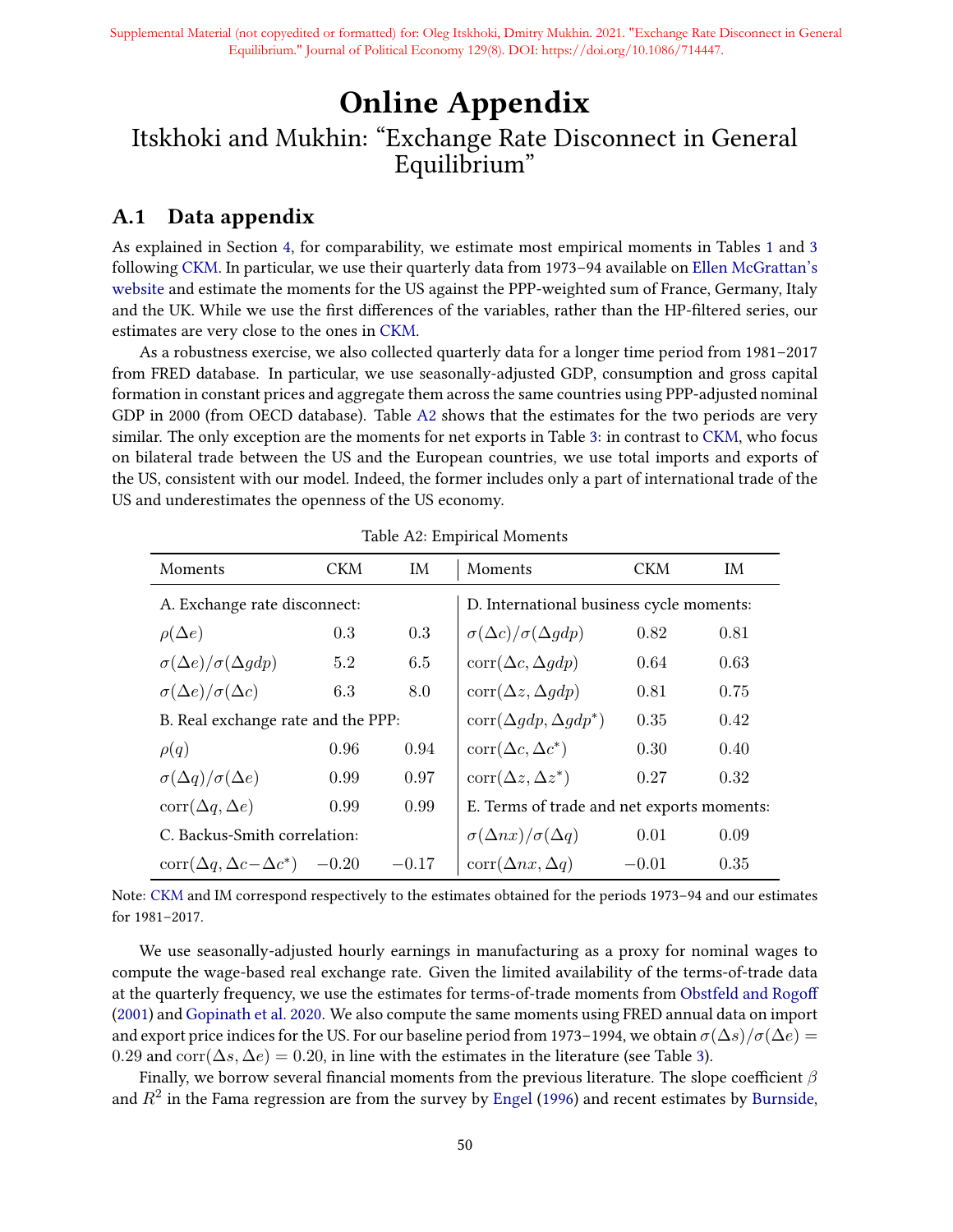Han, Hirshleifer, and Wang (2011, Table 1) and Valchev (2020, Table B.1). The estimates for the Sharpe ratio correspond to the forward premium trade from Hassan and Mano (2014, Table 2). We estimate the volatility and persistence of the interest rates using quarterly data for the US versus the UK, France, Germany and Japan from 1979–2009.

We calculate additional moments for the six countries in Table 4 against the rest of the world using quarterly data from 1981–2017 and focus on a sample of developed economies (Australia, Austria, Belgium, Canada, Denmark, Finland, France, Germany, Greece, Ireland, Italy, Japan, Korea, Netherlands, New Zealand, Norway, Portugal, Spain, Sweden, Switzerland, the UK and the US). After computing the log changes of variables for each individual country, we aggregate series into the RoW using the average import and export shares for 1991-2017 from the Worldbank WITS database. Despite the fact that our sample does not include such import trade partners as Mexico and China, and we use timeinvariant weights, the resulting exchange rates mimic very closely the "narrow effect" exchange rates calculated by the BIS.

### A.2 Full quantitative model

We focus on home households and firms with the understanding that the problem of foreign agents is symmetric. The equation below generalize the equations given in the text in the context of a simplified baseline model.

Households A representative home household maximizes the expected utility:

$$
\mathbb{E}_0 \sum_{t=0}^{\infty} \beta^t \left( \frac{1}{1-\sigma} C_t^{1-\sigma} - \frac{1}{1+1/\nu} L_t^{1+1/\nu} \right), \tag{A1}
$$

where  $\nu \equiv 1/\varphi$  is the Frisch elasticity, subject to the flow budget constraint:

$$
P_t C_t + P_t Z_t + \frac{B_{t+1}}{R_t} \le W_t L_t + R_t^K K_t + B_t + \Pi_t,
$$
\n(A2)

where  $R_t^K$  is the nominal rental rate of capital and  $Z_t$  is the gross investment into the domestic capital stock  $K_t$ , which accumulates according to a standard rule with depreciation  $\delta$  and quadratic capital adjustment costs:

$$
K_{t+1} = (1 - \delta)K_t + \left[Z_t - \frac{\kappa}{2} \frac{(\Delta K_{t+1})^2}{K_t}\right].
$$
 (A3)

The domestic households allocate their within-period consumption expenditure  $P_tC_t$  between home and foreign varieties of the goods

$$
P_t C_t = P_{Ht} C_{Ht} + P_{Ft} C_{Ft} = \int_0^1 \left[ P_{Ht}(i) C_{Ht}(i) + P_{Ft}(i) C_{Ft}(i) \right] dt \tag{A4}
$$

to minimize expenditure on aggregate consumption, defined implicitly by a Kimball (1995) aggregator: $42$ 

$$
\int_0^1 \left[ (1 - \gamma) g\left(\frac{C_{Ht}(i)}{(1 - \gamma)C_t}\right) + \gamma g\left(\frac{C_{Ft}(i)}{\gamma C_t}\right) \right] di = 1,
$$
\n(A5)

<sup>42</sup>The CES demand is nested as a special case of the Kimball aggregator (A5) with  $g(z) = 1 + \frac{\theta}{\theta-1}(z^{1-1/\theta} -$ 1), resulting in the demand schedule  $h(x) = x^{-\theta}$  and price index  $P_t = \mathcal{P}_t = \left( \int_0^1 \left[ (1 - \gamma) P_{Ht}(i)^{1-\theta} + \right] \right)$  $\gamma P_{Ft}(i)^{1-\theta}|\mathrm{d}i\big)^{1/(1-\theta)}.$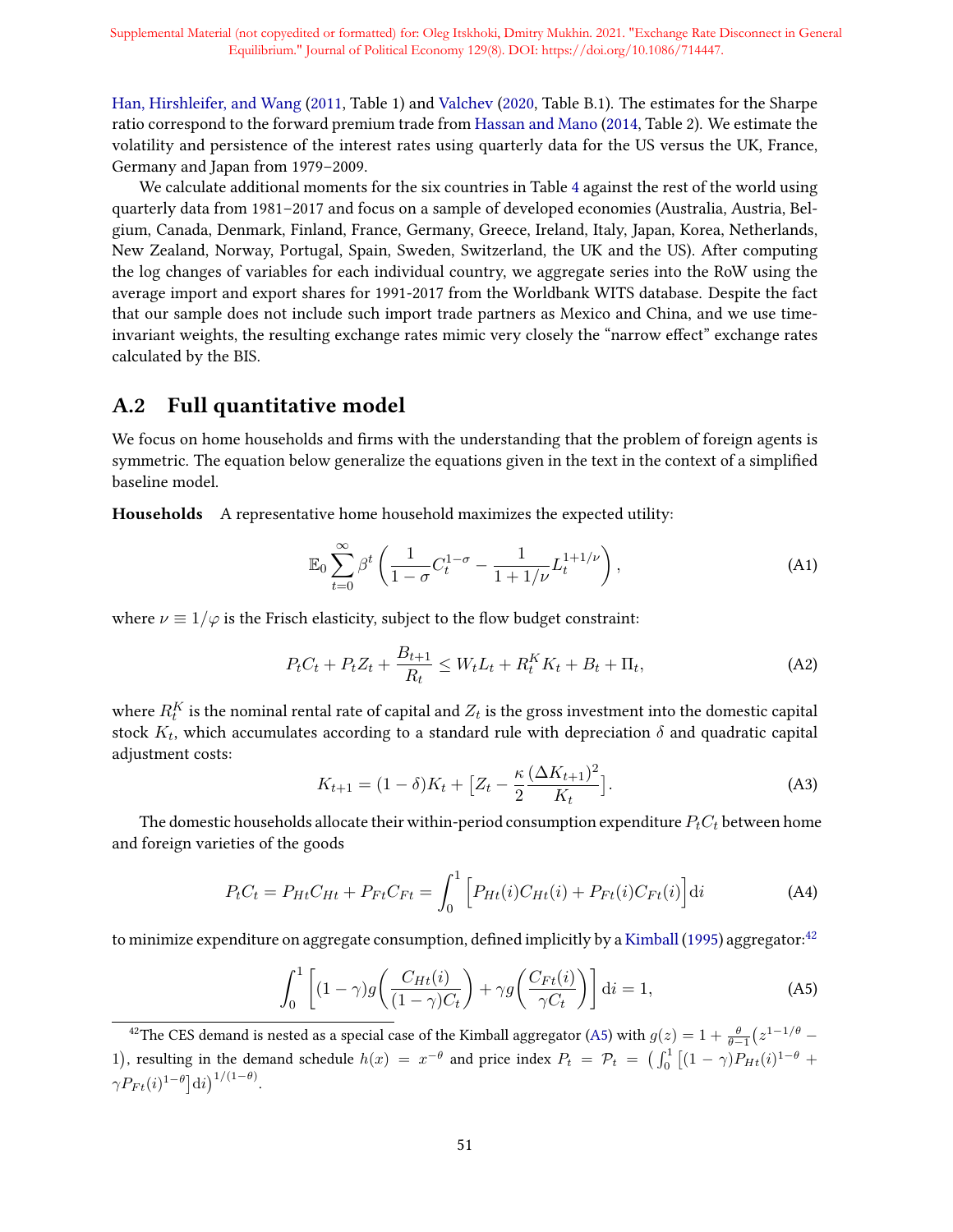where the aggregator function  $g(\cdot)$  in (A5) has the following properties:  $g'(\cdot) > 0$ ,  $g''(\cdot) < 0$  and  $-g''(1) \in (0,1)$ , and two normalizations:  $g(1) = g'(1) = 1$ . The solution to the optimal expenditure allocation results in the following homothetic demand schedules:

$$
C_{Ht}(i) = (1 - \gamma)h\left(\frac{P_{Ht}(i)}{\mathcal{P}_t}\right)C_t \quad \text{and} \quad C_{Ft}(j) = \gamma h\left(\frac{P_{Ft}(j)}{\mathcal{P}_t}\right)C_t, \tag{A6}
$$

where  $h(\cdot)=g'^{-1}(\cdot)>0$  and satisfies  $h(1)=1$  and  $h'(\cdot)<0.$  The function  $h(\cdot)$  controls the curvature of the demand schedule, and we denote its point elasticity with  $\theta \equiv -\frac{\partial \log h(x)}{\partial \log x}$  $\frac{\log h(x)}{\partial \log x}\Big|_{x=1} = -h'(1) > 1.$ The consumer price level  $P_t$  and the auxiliary variable  $\mathcal{P}_t$  in (A6) are two alternative measures of average prices in the home market, which are defined implicitly by  $(A4)$  and  $(A5)$  after substituting in the demand schedules (A6).

**Production** Home output is produced according to a Cobb-Douglas technology in labor  $L_t$ , capital  $K_t$  and intermediate inputs  $X_t$ :

$$
Y_t = \left(e^{a_t} K_t^{\vartheta} L_t^{1-\vartheta}\right)^{1-\phi} X_t^{\phi},\tag{A7}
$$

where  $\vartheta$  is the elasticity of the value added with respect to capital and  $\varphi$  is the elasticity of output with respect to intermediates. Intermediates are the same bundle of home and foreign varieties as the final consumption bundle (A5). The marginal cost of production is thus:

$$
MC_t = \frac{1}{\varpi} \left[ e^{-a_t} (R_t^K)^{\vartheta} W_t^{1-\vartheta} \right]^{1-\phi} P_t^{\phi}, \quad \text{where } \varpi \equiv \phi^{\phi} \left[ (1-\phi) \vartheta^{\vartheta} (1-\vartheta)^{1-\vartheta} \right]^{1-\phi}.
$$
 (A8)

The aggregate value-added productivity follows an AR(1) process in logs:

$$
a_t = \rho_a a_{t-1} + \sigma_a \varepsilon_t^a, \qquad \varepsilon_t^a \sim \text{iid}(0, 1), \tag{A9}
$$

,

where  $\rho_a \in [0,1]$  is the persistence parameter and  $\sigma_a \geq 0$  is the volatility of the innovation.

**Profits and price setting** The firm maximizes profits from serving the home and foreign markets:

$$
\mathbb{E}_0 \sum_{t=0}^{\infty} \Theta_t \Pi_t(i), \quad \text{where} \quad \Pi_t(i) = (P_{Ht}(i) - MC_t) \, Y_{Ht}(i) + (P_{Ht}^*(i)\mathcal{E}_t - MC_t) \, Y_{Ht}^*(i), \tag{A10}
$$

where  $\Theta_t \equiv \beta^t \frac{C_t^{-\sigma}}{P_t}$  is the nominal stochastic discount factor. In the absence of nominal frictions, this results in the markup pricing rules, with a common price across all domestic firms  $i \in [0, 1]$  in a given destination market and expressed in the destination currency:

$$
P_{Ht}(i) = P_{Ht} = \mu \left(\frac{P_{Ht}}{\mathcal{P}_t}\right) \cdot MC_t \quad \text{and} \quad P_{Ht}^*(i) = P_{Ht}^* = \mu \left(\frac{P_{Ht}^*}{\mathcal{P}_t^*}\right) \cdot \frac{MC_t}{\mathcal{E}_t}
$$

where  $\mu(x) \equiv \frac{\tilde{\theta}(x)}{\tilde{\theta}(x)}$  $\frac{\theta(x)}{\tilde{\theta}(x)-1}$  is the markup function and  $\tilde{\theta}(x) = -\frac{\partial \log h(x)}{\partial \log x}$  $\frac{\log h(x)}{\partial \log x}$  is the demand elasticity schedule derived from demand (A6) (see also (A11) below).

Nominal rigidities We introduce Calvo sticky prices and wages in a conventional way (see e.g. Clarida, Galí, and Gertler 2002, Galí 2008, as we further discuss in Appendix A.7 below). Denote with  $\epsilon$  the elasticity of substitution between varieties of labor, and let  $\lambda_p$  and  $\lambda_w$  be the Calvo probability of price and wage non-adjustment. Then the resulting New Keynesian Phillips Curves (NKPC) for nominal wages inflation and domestic prices inflation can be written respectively as: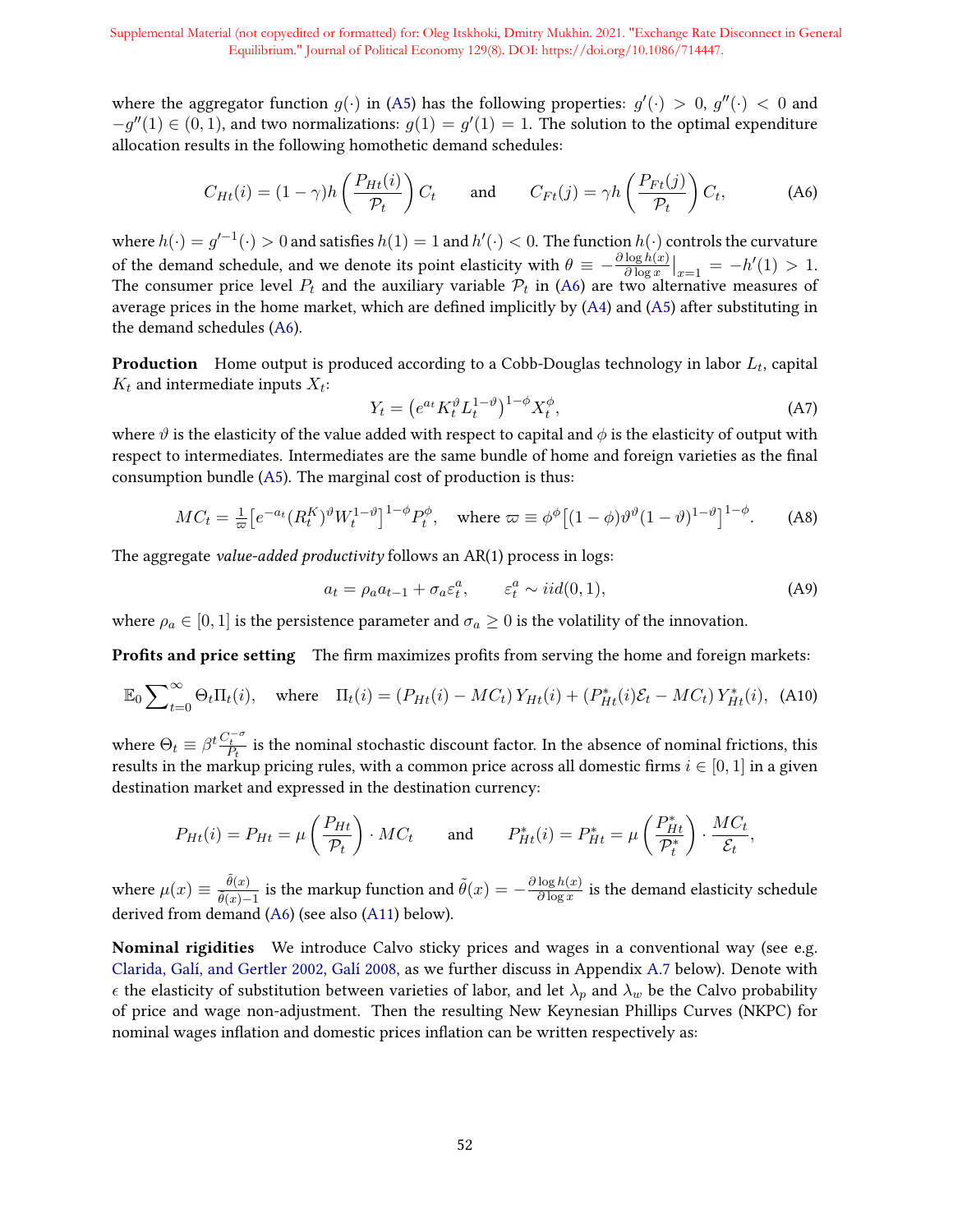$$
\begin{aligned} \pi^w_t &= k_w \left[ \sigma c_t + \frac{1}{\nu} \ell_t + p_t - w_t \right] + \beta \mathbb{E}_t \pi^w_{t+1}, \quad \text{where} \quad k_w = \frac{\left( 1 - \beta \lambda_w \right) \left( 1 - \lambda_w \right)}{\lambda_w \left( 1 + \epsilon / \nu \right)}, \\ \pi_{Ht} &= k_p \Big[ (1 - \alpha) m c_t + \alpha p_t - p_{Ht} \Big] + \beta \mathbb{E}_t \pi_{Ht+1}, \quad \text{where} \quad k_p = \frac{\left( 1 - \beta \lambda_p \right) \left( 1 - \lambda_p \right)}{\lambda_p}. \end{aligned}
$$

The NKPC for export prices depends on the currency of invoicing and is given by:

$$
\pi_{Ht}^{*} = k_{p} \Big[ (1 - \alpha)(mc_{t} - e_{t}) + \alpha p_{t}^{*} - p_{Ht}^{*} \Big] + \beta \mathbb{E}_{t} \pi_{Ht+1}^{*} \quad \text{under LCP},
$$

$$
(\pi_{Ht}^{*} + \Delta e_{t}) = k_{p} \Big[ (1 - \alpha)mc_{t} + \alpha(p_{t}^{*} + e_{t}) - (p_{Ht}^{*} + e_{t}) \Big] + \beta \mathbb{E}_{t} \left( \pi_{Ht+1}^{*} + \Delta e_{t+1} \right) \quad \text{under PCP}.
$$

Notice that the DCP case with all international trade invoiced in Foreign currency can be expressed as a mix of the two other regimes — Home exporters use LCP and Foreign exporters use PCP.

**Good and factor market clearing** The labor market clearing requires that  $L_t$  equals simultaneosly the labor supply of the households and the labor demand of the firms, and equivalently for  $L_t^*$  in foreign. Similarly, equilibrium in the capital market requires that  $K_t$  (and  $K_t^*$ ) equals simultaneously the capital supply of the households and the capital demand of the local firms. The goods market clearing requires that the total production by the home firms is split between supply to the home and foreign markets respectively,  $\tilde{Y}_t=Y_{Ht}+Y_{Ht}^*$ , and satisfies the local demand in each market for the final, intermediate and capital goods:

$$
Y_{Ht} = C_{Ht} + X_{Ht} + Z_{Ht} = (1 - \gamma)h\left(\frac{P_{Ht}}{\mathcal{P}_t}\right)[C_t + X_t + Z_t],
$$
\n(A11)

$$
Y_{Ht}^* = C_{Ht}^* + X_{Ht}^* + Z_{Ht}^* = \gamma h \left(\frac{P_{Ht}^*}{\mathcal{P}_t^*}\right) \left[C_t^* + X_t^* + Z_t^*\right].
$$
 (A13)

Lastly, we combine the household budget constraint  $(A2)$  with profits  $(A10)$ , aggregated across all home firms, as well as the market clearing conditions above to obtain the home country budget constraint:

$$
\frac{B_{t+1}}{R_t} - B_t = N X_t \quad \text{with} \quad N X_t = \mathcal{E}_t P_{Ht}^* Y_{Ht}^* - P_{Ft} Y_{Ft}, \tag{A14}
$$

where  $NX_t$  denotes net exports expressed in units of the home currency.

Financial sector The structure of the financial markets is exactly the same as described in the text for the baseline model (see Section 2.2).

Monetary policy rule The monetary policy is implemented by means of a conventional Taylor rule:

$$
i_t = \rho_m i_{t-1} + (1 - \rho_m)\phi_\pi \pi_t + \sigma_m \varepsilon_t^m, \tag{A15}
$$

where  $i_t \equiv \log R_t$  is the  $\log$  nominal interest rate,  $\pi_t = \Delta \log P_t$  is the inflation rate, and  $\varepsilon_t^m \sim iid(0,1)$ is the monetary policy shock with volatility parameter  $\sigma_m \geq 0$ ; parameter  $\rho_m$  captures the persistence of monetary policy.

## A.3 Derivation of the equilibrium conditions

This section derives the optimality conditions of firms and households in goods and asset markets. We focus on a generalized version of the model with Kimball demand and capital and intermediate goods in production, but keep flexible prices as in the baseline model (see Appendix A.7).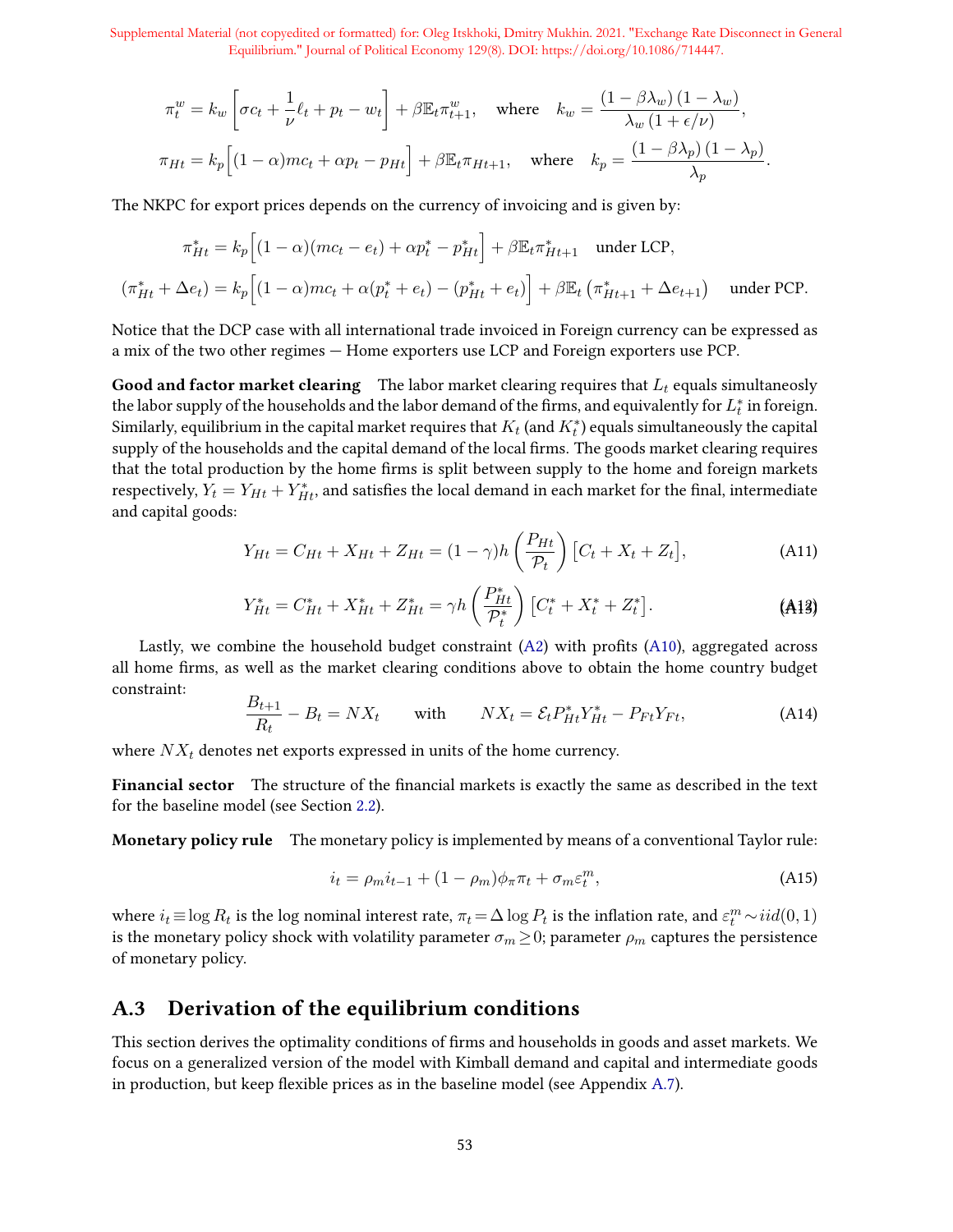Household optimization Substituting the capital accumulation equation into the budget constraint (A2), the Lagrangian for household utility maximization (A1) is:

$$
\max_{\{C_t, L_t, B_{t+1}, K_{t+1}\}} \sum_{t, s^t} \beta^t \pi(s^t) \left\{ \frac{C_t^{1-\sigma}}{1-\sigma} - \frac{L_t^{1+1/\nu}}{1+1/\nu} + \lambda_t \left[ W_t L_t - P_t C_t + B_t - \frac{B_{t+1}}{R_t} + P_t K_t \left( \frac{R_t^K}{P_t} - \delta - \frac{\Delta K_{t+1}}{K_t} - \frac{\kappa}{2} \left( \frac{\Delta K_{t+1}}{K_t} \right)^2 \right) \right] \right\},
$$

where  $\pi(s^t)$  is probability of state  $s^t=(s_0,s_1,\ldots,s_t)$  at time  $t$  and  $\beta^t\pi(s^t)\lambda_t$  is the Lagrange multiplier on the flow budget constraint in state  $s^t$  at time  $t$  (note that we suppress the dependence of variables on  $s^t$  for brevity). The optimality conditions are:

$$
C_t^{-\sigma} = \lambda_t P_t,
$$
  
\n
$$
L_t^{1/\nu} = \lambda_t W_t,
$$
  
\n
$$
\lambda_t = \beta R_t \mathbb{E}_t \lambda_{t+1},
$$
  
\n
$$
1 + \kappa \frac{\Delta K_{t+1}}{K_t} = \beta \mathbb{E}_t \left(\frac{C_{t+1}}{C_t}\right)^{-\sigma} \left[\frac{R_{t+1}^K}{P_{t+1}} + (1 - \delta) + \kappa \frac{\Delta K_{t+2}}{K_{t+1}} + \frac{\kappa}{2} \left(\frac{\Delta K_{t+2}}{K_{t+1}}\right)^2\right].
$$

Solving out  $\lambda_t = C_t^{-\sigma}/P_t$ , we arrive at the optimality conditions (2)–(3) in the text, as well as the Euler equation for capital:

$$
\eta_t = \beta \mathbb{E}_t \left\{ \left( \frac{C_{t+1}}{C_t} \right)^{-\sigma} \left[ \frac{R_{t+1}^K}{P_{t+1}} - \delta + \eta_{t+1} + \frac{(\eta_{t+1} - 1)^2}{2\kappa} \right] \right\},
$$
\n(A16)

where  $\eta_t \equiv 1 + \kappa \frac{\Delta K_{t+1}}{K_t}$  $\frac{K_{t+1}}{K_t}$  is the (q-theory) market price of one unit of capital in units of the home consumption good, with the last term in  $(A16)$  arising from the quadratic adjustment costs.

Expenditure minimization and the price level The household expenditure minimization problem for a given consumption level  $C_t$  is given by

$$
\min_{\{C_{Ht}(i), C_{Ft}(i)\}} P_t C_t = \int_0^1 \left[ P_{Ht}(i) C_{Ht}(i) + P_{Ft}(i) C_{Ft}(i) \right] dt
$$

subject to  $(A5)$ . The optimality conditions are:

$$
P_{Jt}(i) = \mathcal{R}_t g' \left( \frac{C_{Jt}(i)}{\gamma_J C_t} \right) \frac{1}{C_t}, \quad J \in \{H, F\},\
$$

where  $\gamma_H \equiv 1 - \gamma$  and  $\gamma_F \equiv \gamma$ , and  $\mathcal{R}_t$  is the Lagrange multiplier on the consumption aggregator constraint.

Denoting  $\mathcal{P}_t=\mathcal{R}_t/C_t$  and  $h(\cdot)\equiv g'^{-1}(\cdot),$  we obtain the demand schedules (A6):

$$
C_{Jt}(i) = \gamma_J h\left(\frac{P_{Jt}(i)}{\mathcal{P}_t}\right) C_t,
$$
\n(A17)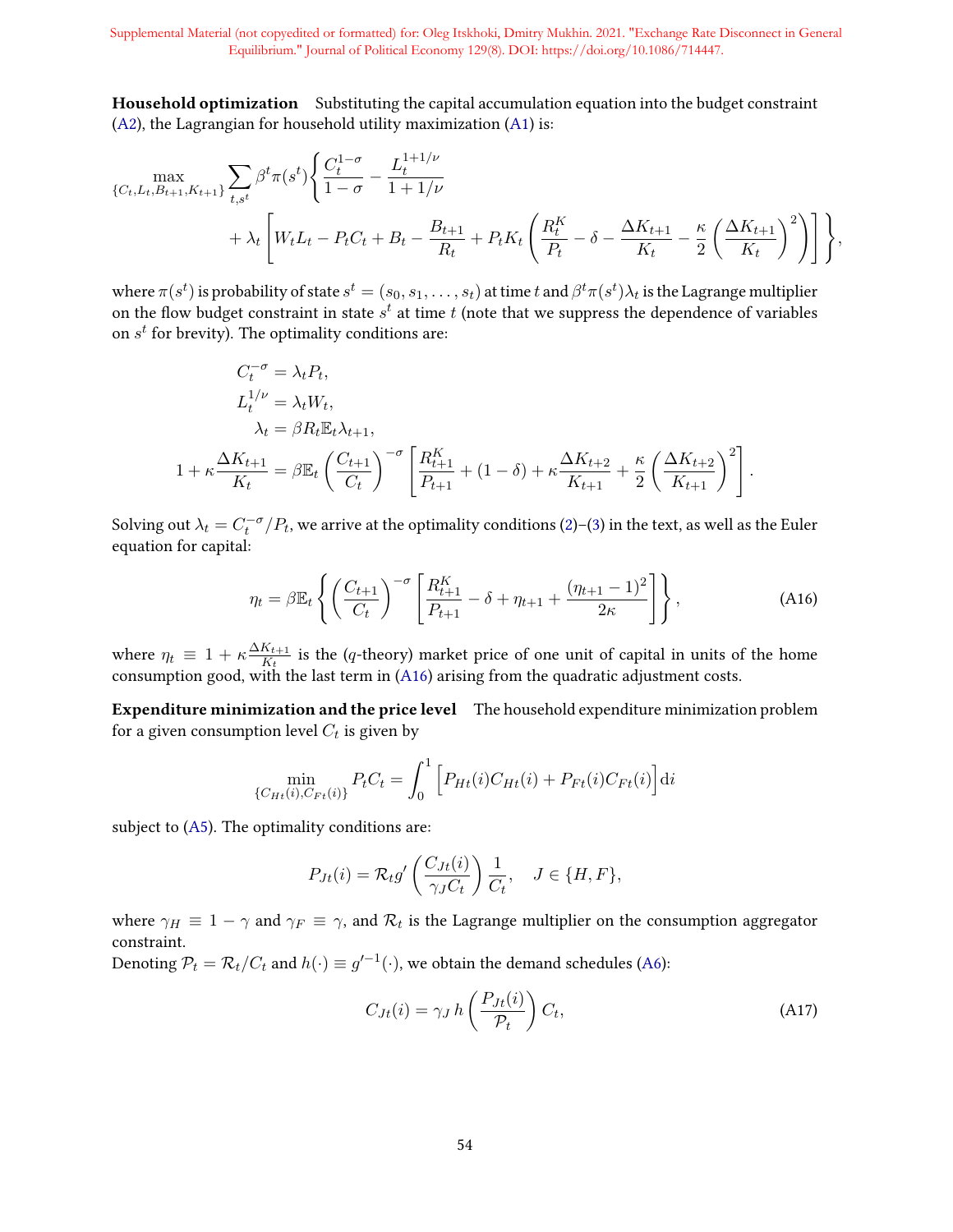where  $P_t$  and  $P_t$  are defined implicitly by the following system:

$$
1 = \int_0^1 \left[ (1 - \gamma) g\left( h\left(\frac{P_{Ht}(i)}{\mathcal{P}_t} \right) \right) + \gamma g\left( h\left(\frac{P_{Ft}(i)}{\mathcal{P}_t} \right) \right) \right] di,
$$
 (A18)

$$
P_t = \int_0^1 \left[ (1 - \gamma) P_{Ht}(i) h\left(\frac{P_{Ht}(i)}{\mathcal{P}_t}\right) + \gamma P_{Ft}(i) h\left(\frac{P_{Ft}(i)}{\mathcal{P}_t}\right) \right] \mathrm{d}i. \tag{A19}
$$

Equation (A18) arises from the definition of the Kimball consumption aggregator (A5), and uniquely determines  $\mathcal{P}_t$ , as  $h'(\cdot) < 0$ . Given  $\mathcal{P}_t$ , equation (A19) determines the value of  $P_t$ , which ensures that the sum of all market shares is one, given that  $P_tC_t$  is total expenditure. Indeed,

$$
S_{Jt}(i) = \frac{C_{Jt}(i)P_{Jt}(i)}{P_t C_t} = \gamma_J \frac{P_{Jt}(i)}{P_t} h\left(\frac{P_{Jt}(i)}{\mathcal{P}_t}\right)
$$

is the market share of domestic (for  $J = H$ ) or foreign (for  $J = F$ ) variety i in the home market.

When all  $P_{Ht}(i) = P_{Ft}(j) = P_t$  for all  $i, j$  and for some  $P_t$ , then  $P_t = P_t$ , given our normalization that  $g(1) = g'(1) = 1$ , which implies  $h(1) = 1$ . More generally,  $P_t$  and  $P_t$  offer two alternative generalized averages of prices of the varieties in the domestic market, and the difference between  $P_t$ and  $\mathcal{P}_t$  is second order in the dispersion of prices. Indeed, taking the first order approximation to (A18)– (A19) around a symmetric equilibrium described above, we have:

$$
p_t \equiv \mathrm{d}\log P_t = \int_0^1 \left[ (1-\gamma)p_{Ht}(i) + \gamma p_{Ft}(i) \right] \mathrm{d}i \quad \text{and} \quad \mathrm{d}\log \mathcal{P}_t = \int_0^1 \left[ (1-\gamma)p_{Ht}(i) + \gamma p_{Ft}(i) \right] \mathrm{d}i = p_t,
$$

where d log  $P_t$  and d log  $\mathcal{P}_t$  denote the log-deviations from some symmetric steady state. In the derivations, we used the facts that  $g'(1) = h(1) = 1$  and  $h'(1) = -\theta$ . This confirms that  $P_t$  and  $\mathcal{P}_t$  differ at most by a second-order term in the dispersion of the vector  $\left(\{p_{Ht}(i) - p_t\}_i, \{p_{Ft}(j) - p_t\}_j\right)$ , which is an identical zero in a symmetric steady state. Lastly, note that the expenditure share on foreign goods in a symmetric equilibrium is given by  $\int_0^1 S_{Ft}(i) \mathrm{d}i = \gamma$ .

**Price setting** Monopolistically competitive firms set prices flexibly to maximize profits (A10) subject to the demand schedule (A6). The price setting problem of a representative home firm  $i$  partitions into price setting in the home and foreign markets separately:

$$
P_{Ht}(i) = \arg \max_{P_{Ht}(i)} \left\{ (P_{Ht}(i) - MC_t)(1 - \gamma)h\left(\frac{P_{Ht}(i)}{\mathcal{P}_t}\right) C_t \right\} = \mu \left(\frac{P_{Ht}(i)}{\mathcal{P}_t}\right) \cdot MC_t, \quad \text{(A20)}
$$

$$
P_{Ht}^*(i) = \arg\max_{P_{Ht}^*(i)} \left\{ (P_{Ft}^*(i)\mathcal{E}_t - MC_t)\gamma h\left(\frac{P_{Ht}^*(i)}{\mathcal{P}_t^*}\right) C_t^* \right\} = \mu\left(\frac{P_{Ht}^*(i)}{\mathcal{P}_t^*}\right) \cdot \frac{MC_t}{\mathcal{E}_t},\tag{A21}
$$

where  $\mu(x) \equiv \frac{\tilde{\theta}(x)}{\tilde{\theta}(x)}$  $\frac{\theta(x)}{\tilde{\theta}(x)-1}$  is the optimal markup function and  $\tilde{\theta}(x) = -\frac{\partial \log h(x)}{\partial \log x}$  $\frac{\log h(x)}{\partial \log x}$  is the elasticity of the demand schedule, and  $\mathcal{P}_t^*$  is the auxiliary average price in the foreign market. Note that all home firms charge the same price in each of the markets,  $P_{Ht}$  and  $P_{Ht}^*$  repsectively, yet the prices may differ across markets,  $P_{Ht} \neq P_{Ht}^* \mathcal{E}_t$ , violating the law of one price. This happens iff  $\mathcal{P}_t \neq \mathcal{P}_t^*$ .

Note that  $P_{Ht}$  and  $P_{Ht}^{*}$  also correspond to the price indexes of the home good aggregator in the home and foreign markets respectively, defined in parallel with the overall price index  $P_t$  in (A19). Given the same prices, we also have the same quantities across domestic firms, in particular  $P_{Ht}C_{Ht}$  =  $P_{Ht}(i)C_{Ht}(i)$  for all i, where  $C_{Ht}$  is the aggregate consumption index of all home goods in the home market defined analogously to the aggregate consumption  $C_t$  in (A5). The same property applies in the foreign market, and for foreign goods in both markets. Finally, we have the aggregate expenditure in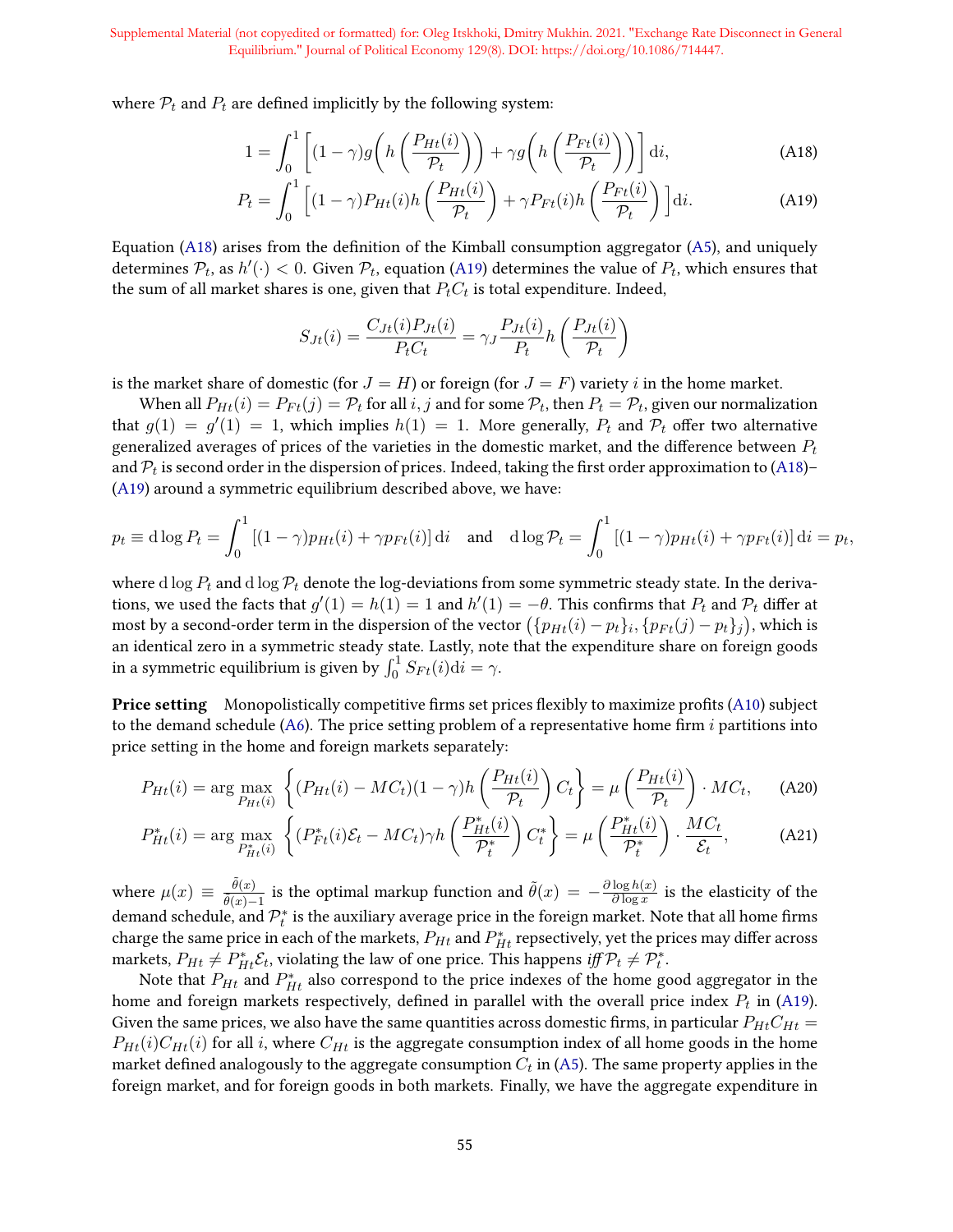the home and foreign markets given by  $P_t C_t = P_{Ht} C_{Ht} + P_{Ft} C_{Ft}$  and  $P_t^* C_t^* = P_{Ht}^* C_{Ht}^* + P_{Ft}^* C_{Ft}^*$ respectively.

Next, consider the full log-differential of the optimal price setting equations around a symmetric equilibrium in both markets:

$$
p_{Ht} = -\Gamma(p_{Ht} - p_t) + mc_t,
$$
  
\n
$$
p_{Ht}^* = -\Gamma(p_{Ht}^* - p_t^*) + (mc_t - e_t),
$$

where small letters denote log-deviations from the symmetric equilibrium and we used the fact that d  $\log \mathcal{P}_t = p_t$  (and same in foreign) and that

$$
\Gamma \equiv -\frac{\partial \log \mu(x)}{\partial \log x}\Big|_{x=1} = \frac{\epsilon}{\theta - 1},
$$

where we used the properties  $\mu(x) = \frac{\tilde{\theta}(x)}{\tilde{\theta}(x)-1}$  and  $\theta = \tilde{\theta}(1)$ , and we defined the super elasticity of demand  $\epsilon = \frac{\partial \log \tilde{\theta}(x)}{\partial \log x}$  $\frac{\log \theta(x)}{\partial \log x}\big|_{x=1}$ . From the definition of  $\tilde{\theta}(x)$ , it follows that

$$
\epsilon = \left[1 - \frac{h'(x)x}{h(x)} + \frac{h''(x)x}{h'(x)}\right]\Big|_{x=1} = 1 + \theta + \frac{h''(x)x}{h'(x)}\Big|_{x=1} = 1 + \theta - \frac{h''(x)}{h'(x)}\Big|_{x=1} = 1 + \theta - \frac{h''(x)}{h'(x)}\Big|_{x=1} = 1 + \theta - \frac{h''(x)}{h'(x)}\Big|_{x=1} = 1 + \theta - \frac{h''(x)}{h'(x)}\Big|_{x=1} = 1 + \theta - \frac{h''(x)}{h'(x)}\Big|_{x=1} = 1 + \theta - \frac{h''(x)}{h'(x)}\Big|_{x=1} = 1 + \theta - \frac{h''(x)}{h'(x)}\Big|_{x=1} = 1 + \theta - \frac{h''(x)}{h'(x)}\Big|_{x=1} = 1 + \theta - \frac{h''(x)}{h'(x)}\Big|_{x=1} = 1 + \theta - \frac{h''(x)}{h'(x)}\Big|_{x=1} = 1 + \theta - \frac{h''(x)}{h'(x)}\Big|_{x=1} = 1 + \theta - \frac{h''(x)}{h'(x)}\Big|_{x=1} = 1 + \theta - \frac{h''(x)}{h'(x)}\Big|_{x=1} = 1 + \theta - \frac{h''(x)}{h'(x)}\Big|_{x=1} = 1 + \theta - \frac{h''(x)}{h'(x)}\Big|_{x=1} = 1 + \theta - \frac{h''(x)}{h'(x)}\Big|_{x=1} = 1 + \theta - \frac{h''(x)}{h'(x)}\Big|_{x=1} = 1 + \theta - \frac{h''(x)}{h'(x)}\Big|_{x=1} = 1 + \theta - \frac{h''(x)}{h'(x)}\Big|_{x=1} = 1 + \theta - \frac{h''(x)}{h'(x)}\Big|_{x=1} = 1 + \theta - \frac{h''(x)}{h'(x)}\Big|_{x=1} = 1 + \theta - \frac{h''(x)}{h'(x)}\Big|_{x=1} = 1 + \theta - \frac{h''(x)}{h'(x)}\Big|_{x=1} = 1 + \theta - \frac{h''(x)}{h'(x)}\Big|_{x=1} = 1 + \theta - \frac{h''(x)}{h
$$

and therefore, given the slope of demand  $\theta$ ,  $\epsilon$  characterizes the curvature (i.e. the second derivative,  $h''(1)$ ) of the demand schedule. We assume that the demand schedule  $h(\cdot)$  is log-concave, that is  $\epsilon \geq 0$ , and therefore  $\Gamma \geq 0$ , that is the markup decreases with the relative price of the firm, and hence increases with its market share. Note that the  $\theta > 1$  requirement corresponds to the secondorder condition for the optimal price.

Solving the equations above for  $p_{Ht}$  and  $p_{Ht}^*$  we arrive at

$$
p_{Ht}(i) \equiv p_{Ht} = (1 - \alpha)mc_t + \alpha p_t,
$$
\n(A22)

$$
p_{Ht}^{*}(i) \equiv p_{Ht}^{*} = (1 - \alpha)(mc_t - e_t) + \alpha p_t^{*}, \tag{A23}
$$

 $-\theta)$ .

where the coefficient  $\alpha = \frac{\Gamma}{1+\Gamma} = \frac{\epsilon}{\epsilon+\theta-1} \in [0,1)$ , as  $\theta > 1$  and  $\epsilon \ge 0$ . In particular,  $\alpha = 0$  iff  $\epsilon = 0$ , which also implies  $\tilde{\theta}(x) \equiv \theta = const$ , that is a constant elasticity (CES) demand.

**Example 1: CES** Consider the case of CES demand, which obtains when  $g(z) = 1 + \frac{\theta}{\theta-1}\left(z^{\frac{\theta-1}{\theta}}-1\right)$ , which is normalized to satisfy  $g(1)=g'(1)=1.$  In this case,  $g'(z)=z^{-1/\theta}$  and  $h(x)=x^{-\theta},$  so that  $g(h(x)) = -\frac{1}{\theta-1} + \frac{\theta}{\theta-1}x^{1-\theta}.$  As a result, equations (A18)–(A19) can be solved to yield:

$$
P_t = \mathcal{P}_t = \left[ \int_0^1 \left[ (1 - \gamma) P_{Ht}(i)^{1 - \theta} + \gamma P_{Ft}(i)^{1 - \theta} \right] \mathrm{d}i \right]^{1/(1 - \theta)}
$$

Note that in the CES model  $\tilde{\theta}(x) = -\frac{\partial \log h(x)}{\partial \log x} \equiv \theta = const$ , implying  $\epsilon = 0$ , and therefore  $\mu(x) \equiv$  $\frac{\theta}{\theta-1} = const$  and  $\Gamma = \alpha = 0$ .

Example 2: Klenow and Willis (2016) Consider the demand structure implicitly defined by the demand schedule  $h(x) = [1 - \epsilon \log(x)]^{\theta/\epsilon}$  for some elasticity parameter  $\theta > 1$  and super-elasticity parameter  $\epsilon > 0$ . This demand structure has been originally developed by Klenow and Willis (2016) and was later used in Gopinath and Itskhoki (2010) in the context of exchange rate transmission. Note that it is indeed the case that  $h(1) = 1$ ,  $h'(1) = -\theta$ ,  $\tilde{\theta}(x) = -\frac{\partial \log h(x)}{\partial \log x} = \frac{\theta}{1 - \epsilon \log x}$  and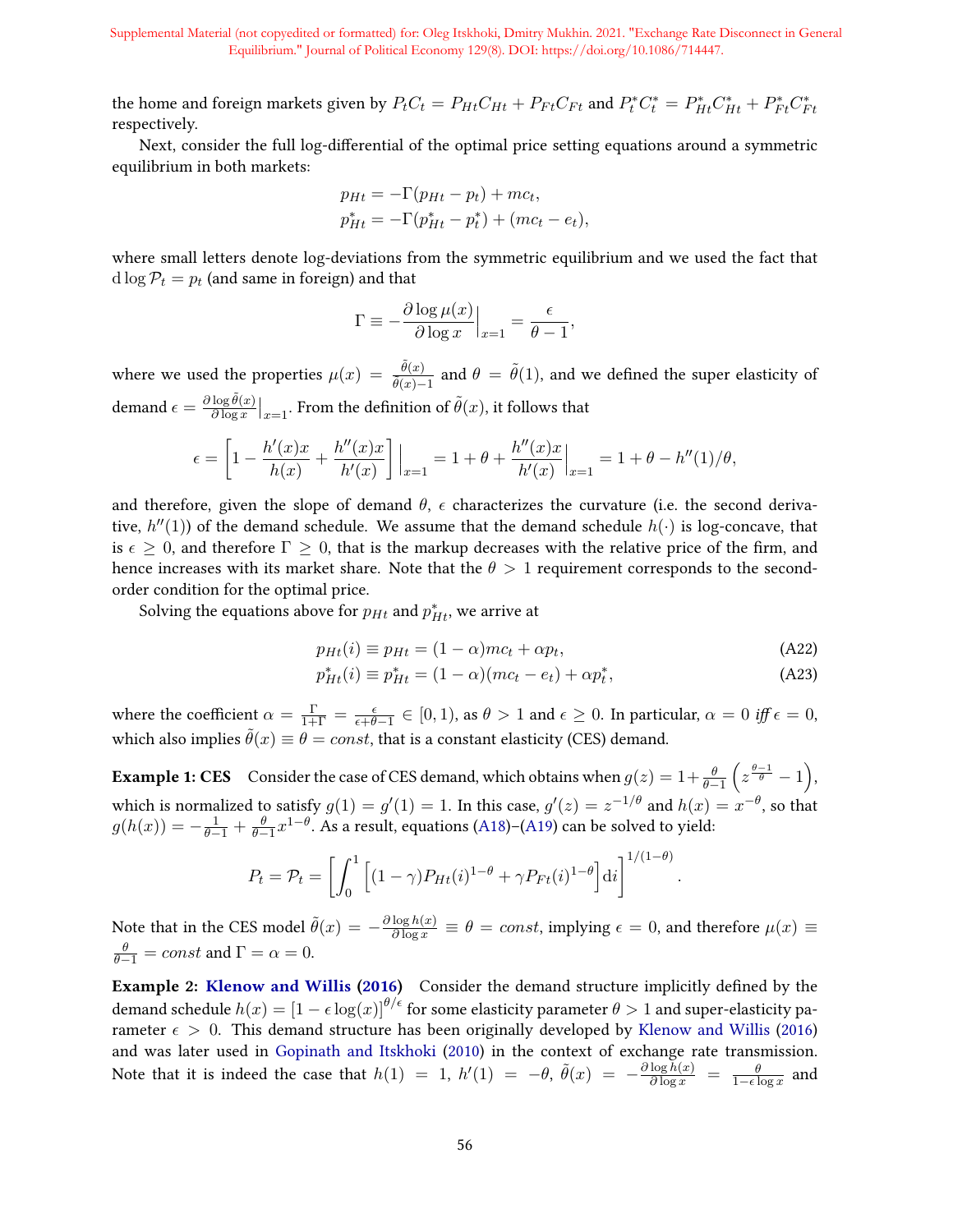$\partial \log \tilde{\theta}(x)$  $\frac{\log \theta(x)}{\partial \log x}\Big|_{x=1} = \frac{\epsilon}{1-\epsilon \log x}\Big|_{x=1} = \epsilon$ . Therefore, parameter  $\theta$  controls the local slope of the demand schedule, while parameter  $\epsilon$  controls its local curvature, and the two can be chosen independently. As  $\varepsilon \to 0$ , the demand schedule converges to CES demand,  $h(x) \to x^{-\theta}$ . The preference aggregator  $g(\cdot)$  corresponding to the Klenow-Willis demand schedule  $h(\cdot)$  is well-defined, but is not an analytical function. Therefore, there is no analytical characterization of  $\mathcal{P}_t$  and  $P_t$  in the general case, yet the general result that  $P_t$  and  $P_t$  are both first-order equivalent to the sales-weighted average industry price still holds.<sup>43</sup> With this demand structure, we have  $\mu(x)=\frac{\tilde{\theta}(x)}{\tilde{\theta}(x)-1}=\frac{\theta}{\theta-1+\epsilon\log x},$  which results in  $\Gamma = -\frac{\partial \log \mu(x)}{\partial \log x}$  $\frac{\log \mu(x)}{\log x}\Big|_{x=1} = \frac{\epsilon}{\theta-1} > 0$ . Therefore, indeed, Γ and α are shaped by the primitive parameters of demand  $\epsilon$  and  $\theta$ , and any value of  $\alpha = \frac{\epsilon}{\epsilon + \theta - 1} > 0$  can be obtained independently of the value of  $\theta$  by setting  $\epsilon = \frac{\alpha}{1-\alpha}(\theta - 1) > 0$ . In the CES limit, as  $\epsilon \to 0$ , we have  $\alpha \to 0$ .

Country budget constraint and Walras law. Aggregating firm profits (A10) across all domestic firms:

$$
\Pi_{t} = (P_{Ht} - MC_{t}) Y_{Ht} + (P_{Ht}^{*} \mathcal{E}_{t} - MC_{t}) Y_{Ht}^{*}
$$
\n
$$
= P_{Ht} Y_{Ht} + \mathcal{E}_{t} P_{Ht}^{*} Y_{Ht}^{*} - MC_{t} Y_{t}
$$
\n
$$
= P_{Ht} Y_{Ht} + \mathcal{E}_{t} P_{Ht}^{*} Y_{Ht}^{*} - W_{t} L_{t} - R_{t}^{K} K_{t} - P_{t} X_{t}
$$

where we used in the second line the fact that total output  $Y_t = Y_{Ht} + Y_{Ht}^*$  and in the third line the expressions for the aggregate production demand for labor

$$
W_t L_t = (1 - \vartheta)(1 - \phi)MC_t Y_t,
$$
\n(A24)

,

and analogous conditions for capital and intermediates:

$$
R_t^K K_t = (1 - \phi)\vartheta M C_t Y_t \quad \text{and} \quad P_t X_t = \phi M C_t Y_t. \tag{A25}
$$

We next substitute  $\Pi_t$  into the household budget constraint (1), resulting after rearranging in:

$$
\frac{B_{t+1}}{R_t} - B_t = P_{Ht} Y_{Ht} + \mathcal{E}_t P_{Ht}^* Y_{Ht}^* - P_t (C_t + X_t + Z_t).
$$

Finally, we use the fact that total domestic expenditure can be split into the expenditure on the home and the foreign goods,  $P_t(C_t+X_t+Z_t) = P_{Ht}Y_{Ht} + P_{Ft}Y_{Ft}$ , as ensured by expenditure minimization (A4) and market clearing (A11) and the foreign counterpart to (A12), which implies  $Y_{Ft} = C_{Ft} + X_{Ft} + Z_{Ft}$ . As a result, we can rewrite:

$$
\frac{B_{t+1}}{R_t} - B_t = \mathcal{E}_t P_{Ht}^* Y_{Ht}^* - P_{Ft} Y_{Ft} \equiv N X_t,
$$
\n(A26)

which yields (11) in the text.

A parallel expression to (A26) for foreign yields:

$$
\frac{B_{t+1}^*}{R_t^*} - B_t^* = N X_t^* + \tilde{R}_t^* \frac{D_t^* + N_t^*}{R_{t-1}^*},
$$

where  $NX_t^* = -\frac{NX_t}{\mathcal{E}_t}$  $\frac{d^{2}X_{t}}{\mathcal{E}_{t}}=\frac{P_{F t}}{\mathcal{E}_{t}}$  $\frac{P_{Ft}}{\mathcal{E}_t}Y_{Ft}-P_{Ht}^*Y_{Ht}^*$  and the last term is the period  $t$  realized income (or loss)

<sup>&</sup>lt;sup>43</sup>A special case with a tractable analytical solution obtains when  $\theta = \epsilon$ . In this case,  $\mathcal{P}_t$  is a simple weighted average of prices  $\bar{P}_t$ , while  $P_t$  equals to  $\bar{P}_t$  adjusted downwards by  $\epsilon$  times the measure of price dispersion (namely, the Theil index), as consumers benefit from a greater price dispersion holding the average price constant.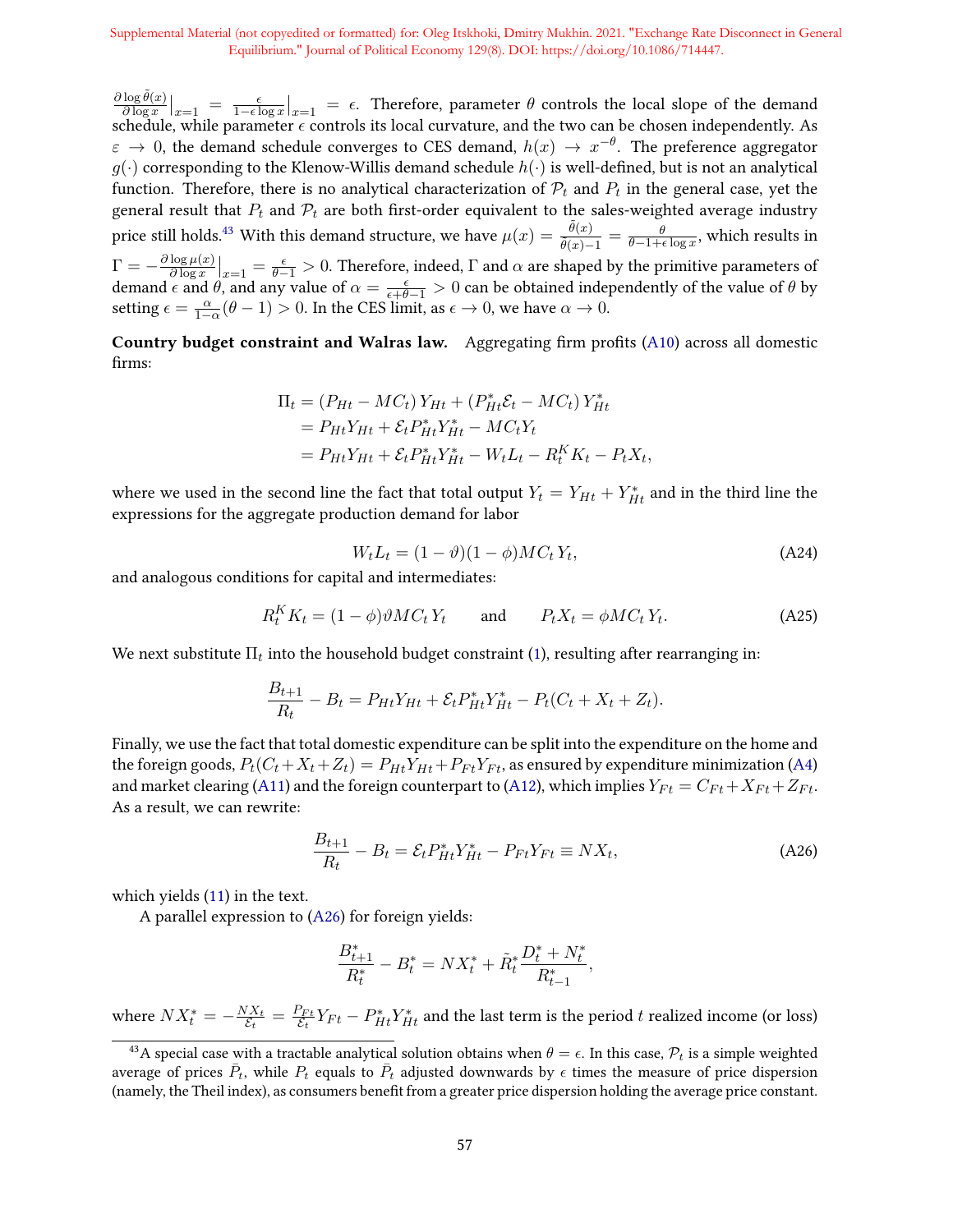from the aggregate carry trade position of the financial sector, i.e. the intermediaries and the noise traders combined, transferred lump-sum to the foreign households. Indeed, note that  $\frac{D_t^* + N_t^*}{R_{t-1}^*}$  is the dollar exposure of the financial sector from  $t-1$  to  $t$  and  $\tilde{R}^*_t = R^*_{t-1} - R_{t-1} \frac{\mathcal{E}_{t-1}}{\mathcal{E}_t}$  is the realize  $\frac{t-1}{\mathcal{E}_t}$  is the realized return at t per one dollar invested in a carry trade at  $t - 1$ .

Using the market clearing condition in the financial sector (15), we have  $D_t^* + N_t^* = -B_t^*$ , and therefore we can rewrite the foreign country budget constraint as

$$
NX_t^* = \frac{B_{t+1}^*}{R_t^*} - B_t^* + \frac{B_t^*}{R_{t-1}^*} \tilde{R}_t^* = \frac{B_{t+1}^*}{R_t^*} - B_t^* \frac{R_{t-1}}{R_{t-1}^*} \frac{\mathcal{E}_{t-1}}{\mathcal{E}_t},
$$

where the second equality substitutes in the definitions of the carry trade return  $\tilde{R}^{*}_{t}$  from (13).

Lastly, since the financial sector holds a zero-capital position, this implies a zero-capital position for the home and foreign households combined, that is  $\frac{B_{t+1}}{R_t} + \mathcal{E}_t \frac{B_{t+1}^*}{R_t^*} = 0$  at all t. Applying this market clearing condition at  $t - 1$  and t to the foreign budget constraint yields after rearranging:

$$
\frac{B_{t+1}}{R_t} - B_t = -\mathcal{E}_t N X_t^* = N X_t,
$$

which is exactly equivalent to the home country budget constraint (11). Note that this represents a version of Walras Law in our economy with the financial sector, making the foreign budget constraint a redundant equation in the equilibrium system.

#### A.4 Financial sector

This appendix proves the results in Section 2.2; we make use of equations  $(12)$ – $(16)$  displayed in the text.

Proof of Lemma 1 The proof of the lemma follows two steps. First, it characterizes the solution to the portfolio problem (14) of the intermediaries. Second, it combines this solution with the financial market clearing (15) to derive the equilibrium condition (16).

(a) Portfolio choice: The solution to the portfolio choice problem (14) when the time periods are short is given by:

$$
\frac{d_{t+1}^*}{P_t^*} = -\frac{i_t - i_t^* - \mathbb{E}_t \Delta e_{t+1} + \frac{1}{2}\sigma_e^2 + \sigma_{e\pi^*}}{\omega \sigma_e^2},\tag{A27}
$$

where  $i_t - i_t^* \equiv \log(R_t/R_t^*)$ ,  $\sigma_e^2 \equiv \text{var}_t(\Delta e_{t+1})$  and  $\sigma_{e\pi^*} = \text{cov}_t(\Delta e_{t+1}, \Delta p_{t+1}^*)$ .

Proof: The proof follows Campbell and Viceira (2002, Chapter 3 and Appendix 2.1.1). Consider the objective in the intermediary problem (14) and rewrite it as:

$$
\max_{d_{t+1}^*} \mathbb{E}_t \left\{ -\frac{1}{\omega} \exp \left( -\omega \left( 1 - e^{x_{t+1}^*} \right) e^{-\pi_{t+1}^*} \frac{d_{t+1}^*}{P_t^*} \right) \right\},\tag{A28}
$$

where we used the definition of  $\tilde{R}_{t+1}^*$  in (13) and the following algebraic manipulation:

$$
\frac{\tilde{R}_{t+1}^*}{P_{t+1}^*} \frac{d_{t+1}^*}{R_t^*} = \frac{\tilde{R}_{t+1}^*/R_t^*}{P_{t+1}^*/P_t^*} \frac{d_{t+1}^*}{P_t^*} = \frac{1 - \frac{R_{t+1}}{R_t^*} \frac{\mathcal{E}_t}{\mathcal{E}_{t+1}}}{e^{\pi_{t+1}^*}} \frac{d_{t+1}^*}{P_t^*} = \left(1 - e^{x_{t+1}^*}\right) e^{-\pi_{t+1}^*} \frac{d_{t+1}^*}{P_t^*}
$$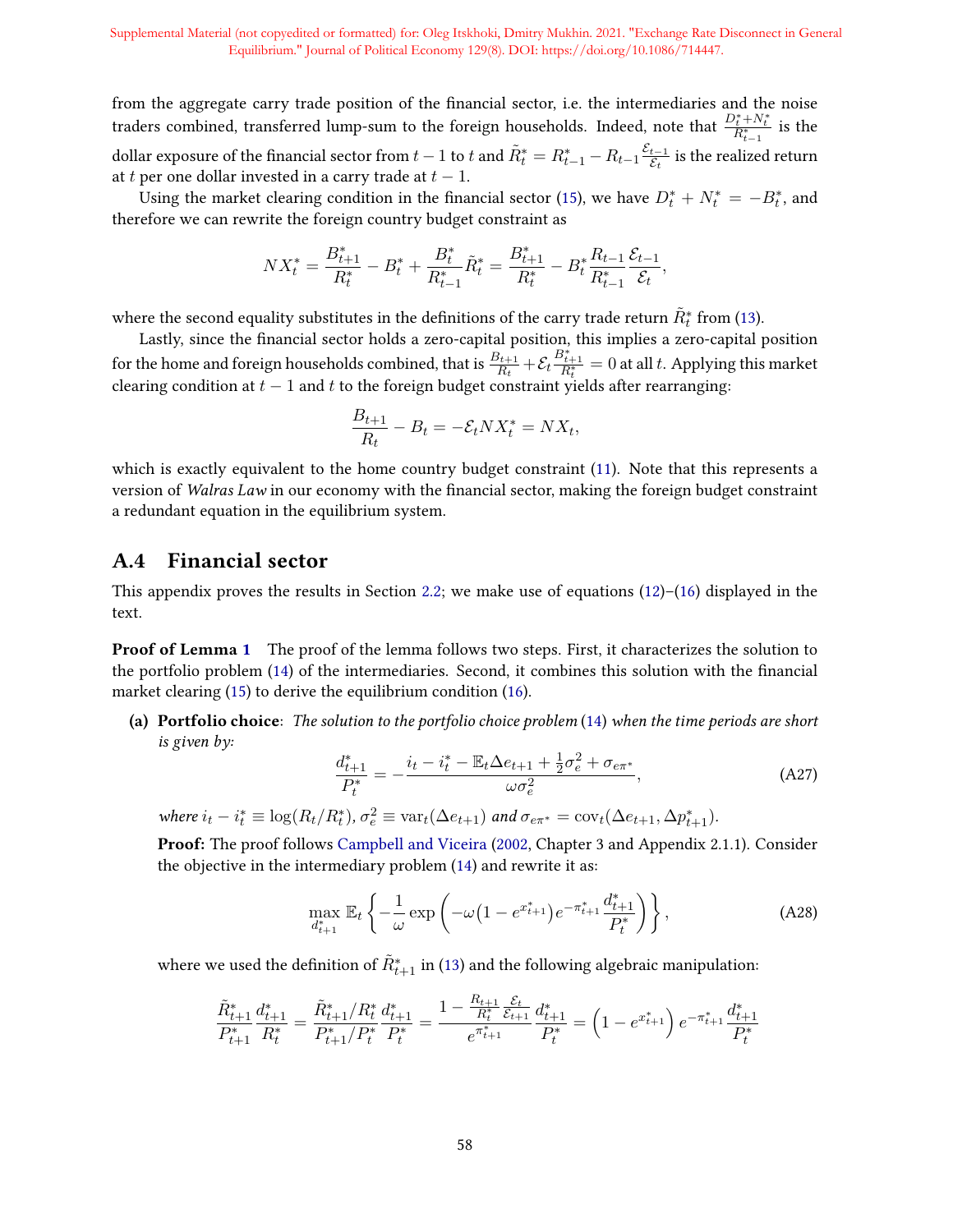and defined the log Carry trade return and foreign inflation rate as

$$
x_{t+1}^* \equiv i_t - i_t^* - \Delta e_{t+1} = \log(R_t/R_t^*) - \Delta \log \mathcal{E}_{t+1} \quad \text{and} \quad \pi_{t+1}^* \equiv \Delta \log P_{t+1}^*.
$$

When time periods are short,  $(x_{t+1}^*, \pi_{t+1}^*)$  correspond to the increments of a vector normal diffusion process  $(dX_t^*, dP_t^*)$  with time-varying drift  $\mu_t$  and time-invariant conditional variance matrix  $\sigma$ :

$$
\begin{pmatrix} \mathrm{d}\mathcal{X}_t^*\\ \mathrm{d}\mathcal{P}_t^* \end{pmatrix} = \boldsymbol{\mu}_t \mathrm{d}t + \boldsymbol{\sigma} \mathrm{d}B_t, \tag{A29}
$$

where  $B_t$  is a standard two-dimensional Brownian motion. Indeed, as we show below, in equilibrium  $x^*_{t+1}$  and  $\pi^*_{t+1}$  follow stationary linear stochastic processes (ARMAs) with correlated innovations, and therefore

$$
(x_{t+1}^*, \pi_{t+1}^*) | \mathcal{I}_t \sim \mathcal{N}(\boldsymbol{\mu}_t, \boldsymbol{\sigma}^2),
$$

where  $\mathcal{I}_t$  is the information set at time  $t$ , and the drift and variance matrix are given by:

$$
\boldsymbol{\mu}_t = \mathbb{E}_t \left( \begin{array}{c} x_{t+1}^* \\ \pi_{t+1}^* \end{array} \right) = \left( \begin{array}{c} i_t - i_t^* - \mathbb{E}_t \Delta e_{t+1} \\ \mathbb{E}_t \pi_{t+1}^* \end{array} \right) \quad \text{and} \quad \boldsymbol{\sigma}^2 = \text{var}_t \left( \begin{array}{c} x_{t+1}^* \\ \pi_{t+1}^* \end{array} \right) = \left( \begin{array}{cc} \sigma_e^2 & -\sigma_{e\pi^*} \\ -\sigma_{e\pi^*} & \sigma_{\pi^*}^2 \end{array} \right),
$$

where  $\sigma_e^2 \equiv \text{var}_t(\Delta e_{t+1}), \sigma_{\pi^*}^2 \equiv \text{var}_t(\Delta p_{t+1}^*)$  and  $\sigma_{e\pi^*} \equiv \text{cov}_t(\Delta e_{t+1}, \Delta p_{t+1}^*)$  are timeinvariant (annualized) conditional second moments. Following Campbell and Viceira (2002), we treat  $(x_{t+1}^*, \pi_{t+1}^*)$  as discrete-interval differences of the continuous process,  $(\mathcal{X}_{t+1}^* - \mathcal{X}_t^*, \mathcal{P}_{t+1}^* - \mathcal{P}_t^*)$ . With short time periods, the solution to (A28) is equivalent to

$$
\max_{d^*} \mathbb{E}_t \left\{ -\frac{1}{\omega} \exp \left( -\omega \left( 1 - e^{d\mathcal{X}_t^*} \right) e^{-d\mathcal{P}_t^*} \frac{d^*}{P_t^*} \right) \right\},\tag{A30}
$$

where  $(\mathrm{d}\mathcal{X}_t^*,\mathrm{d}\mathcal{P}_t^*)$  follow (A29). Using Ito's Lemma, we rewrite the objective as:

$$
\mathbb{E}_{t}\left\{-\frac{1}{\omega}\exp\left(-\omega\left(-\mathrm{d}\mathcal{X}_{t}^{*}-\frac{1}{2}(\mathrm{d}\mathcal{X}_{t}^{*})^{2}\right)\left(1-\mathrm{d}\mathcal{P}_{t}^{*}+\frac{1}{2}(\mathrm{d}\mathcal{P}_{t}^{*})^{2}\right)\frac{d^{*}}{P_{t}^{*}}\right)\right\}
$$
\n
$$
=\mathbb{E}_{t}\left\{-\frac{1}{\omega}\exp\left(-\omega\left(-\mathrm{d}\mathcal{X}_{t}^{*}-\frac{1}{2}(\mathrm{d}\mathcal{X}_{t}^{*})^{2}+\mathrm{d}\mathcal{X}_{t}^{*}\mathrm{d}\mathcal{P}_{t}^{*}\right)\frac{d^{*}}{P_{t}^{*}}\right)\right\}
$$
\n
$$
=-\frac{1}{\omega}\exp\left(\left[\omega\left(\mu_{1,t}+\frac{1}{2}\sigma_{e}^{2}+\sigma_{e\pi^{*}}\right)\frac{d^{*}}{P_{t}^{*}}+\frac{\omega^{2}\sigma_{e}^{2}}{2}\left(\frac{d^{*}}{P_{t}^{*}}\right)^{2}\right]\mathrm{d}t\right),
$$

where the last line uses the facts that  $(d\mathcal{X}^*_t)^2=\sigma_e^2dt$  and  $d\mathcal{X}^*_t d\mathcal{P}^*_t=-\sigma_{e\pi^*}dt$ , as well as the property of the expectation of an exponent of a normally distributed random variable;  $\mu_{1,t}$  denotes the first component of the drift vector  $\mu_t$ . Therefore, maximization in (A30) is equivalent to:

$$
\max_{d^*}\left\{-\omega\big(\mu_{1,t}+\tfrac{1}{2}\sigma_e^2+\sigma_{e\pi^*}\big)\frac{d^*}{P_t^*}-\tfrac{1}{2}\omega^2\sigma_e^2\left(\frac{d^*}{P_t^*}\right)^2\right\}\quad\text{w/solution}\quad\frac{d^*}{P_t^*}=-\frac{\mu_{1,t}+\tfrac{1}{2}\sigma_e^2+\sigma_{e\pi^*}}{\omega\sigma_e^2}.
$$

This is the portfolio choice equation (A27), which obtains under CARA utility in the limit of short time periods, but note is also equivalent to the exact solution under mean-variance preferences. The extra terms in the numerator correspond to Jensen's Inequality corrections to the expected real log return on the carry trade.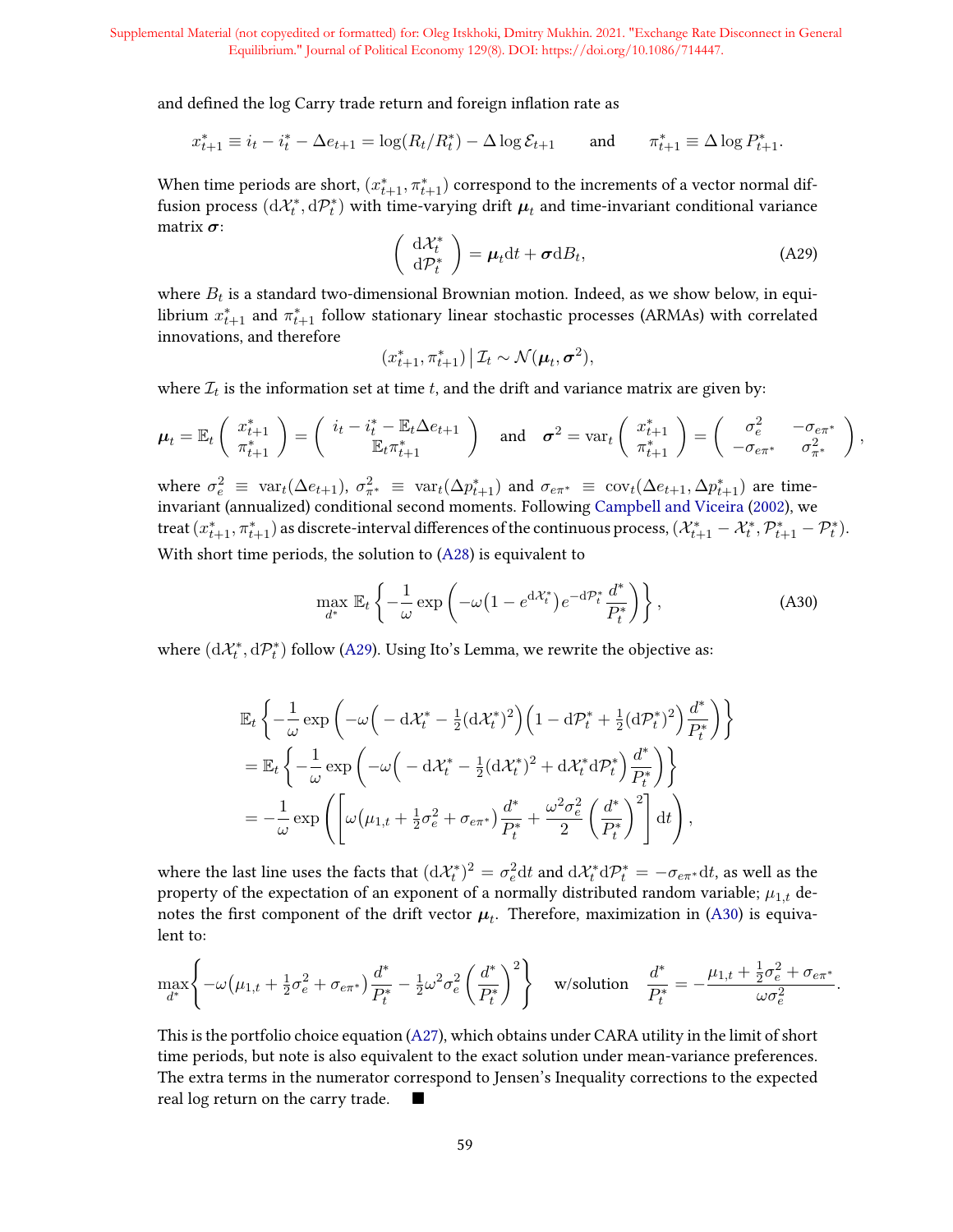(b) Equilibrium condition: To derive the modified UIP condition  $(16)$ , we combine the portfolio choice solution (A27) with the market clearing condition (15) and the noise-trader currency demand (12) to obtain:

$$
B_{t+1}^* + R_t^* n \left(e^{\psi_t} - 1\right) - m P_t^* \frac{i_t - i_t^* - \mathbb{E}_t \Delta e_{t+1} + \frac{1}{2} \sigma_e^2 + \sigma_{e\pi^*}}{\omega \sigma_e^2} = 0. \tag{A31}
$$

The market clearing conditions in (15) together with the fact that both intermediaries and noise traders take zero capital positions, that is  $\frac{D_{t+1}+N_{t+1}}{R_t}=-\mathcal{E}_t\frac{D_{t+1}^*+N_{t+1}^*}{R_t^*}$ , results in the equilibrium balance between home and foreign household asset positions,  $\frac{\vec{B_{t+1}}}{R_t} = -\mathcal{E}_t \frac{B_{t+1}^*}{R_t^*}.$  Therefore, we can rewrite (A31) as:

$$
\frac{i_t - i_t^* - \mathbb{E}_t \Delta e_{t+1} + \frac{1}{2} \sigma_e^2 + \sigma_{e\pi^*}}{\omega \sigma_e^2/m} = \frac{R_t^*}{P_t^*} n \left(e^{\psi_t} - 1\right) - \frac{R_t^*}{R_t} \frac{Y_t}{Q_t} \frac{B_{t+1}}{P_t Y_t},
$$

where we normalized net foreign assets by nominal output  $P_tY_t$  and used the definition of the real exchange rate  $\mathcal{Q}_t$ . We next log-linearize this equilibrium condition around a symmetric equilibrium with  $\bar{R} = \bar{R}^* = 1/\beta$ ,  $\bar{B} = \bar{B}^* = 0$ ,  $\mathcal{Q} = 1$ , and  $\bar{P} = \bar{P}^* = 1$  and some  $\bar{Y}$ . As shocks become small, the (co)variances  $\sigma_e^2$  and  $\sigma_{e\pi^*}$  become second order and drop out from the log-linearization. We adopt the asymptotics in which as  $\sigma_e^2$  shrinks  $\omega/m$  increases proportionally leaving the risk premium term  $\omega \sigma_e^2/m$  constant, finite and nonzero in the limit. As a result, the log-linearized equilibrium condition is:

$$
\frac{1}{\omega \sigma_e^2/m} \left( i_t - i_t^* - \mathbb{E}_t \Delta e_{t+1} \right) = \frac{n}{\beta} \psi_t - \bar{Y} b_{t+1},\tag{A32}
$$

where  $b_{t+1} = \frac{1}{PY}B_{t+1} = -\frac{1}{PY}B_{t+1}^*$ . This corresponds to the modified UIP condition (16) in Lemma 1, which completes the proof of the lemma.<sup>44</sup>

Income and losses in the financial market Consider the income and losses of the non-household participants in the financial market  $-$  the intermediaries and the noise traders:

$$
\frac{D_{t+1}^* + N_{t+1}^*}{R_t^*} \tilde{R}_{t+1}^* = \left(m d_{t+1}^* + R_t^* n (e^{\psi_t} - 1)\right) \left(1 - e^{x_{t+1}}\right),
$$

where we used the definition of  $\tilde{R}_{t+1}^*$  in (13) and the log Carry trade return  $x_{t+1}\equiv i_t-i_t^*-\mathbb{E}_t\Delta e_{t+1}=$  $\log(R_t/R_t^*) - \Delta \log \mathcal{E}_{t+1}.$  Using the same steps as in the proof of Lemma 1, we can approximate this

 $^{44}$ Note that  $\sigma_e^2/m$  is the quantity of risk per intermediary and  $\omega$  is their aversion to risk; alternatively,  $\omega/m$ can be viewed as the effective risk aversion of the whole sector of intermediaries who jointly hold all exchange rate risk. Our approach follows Hansen and Sargent (2011) and Hansen and Miao (2018), who consider the continuous-time limit in the models with ambiguity aversion. The economic rationale of this asymptotics is not that second moments are zero and effective risk aversion  $\omega/m$  is infinite, but rather that risk premia terms, which are proportional to  $\omega \sigma_e^2/m$ , are finite and nonzero. Indeed, the first-order dynamics of the equilibrium system results in well-defined second moments of the variables, including  $\sigma_e^2$ , as in Devereux and Sutherland (2011) and Tille and van Wincoop (2010); an important difference of our solution concept is that it allows for a non-zero first-order component of the return differential, namely a non-zero expected Carry trade return. We characterize the equilibrium  $\sigma_e^2$  in Appendix A.5.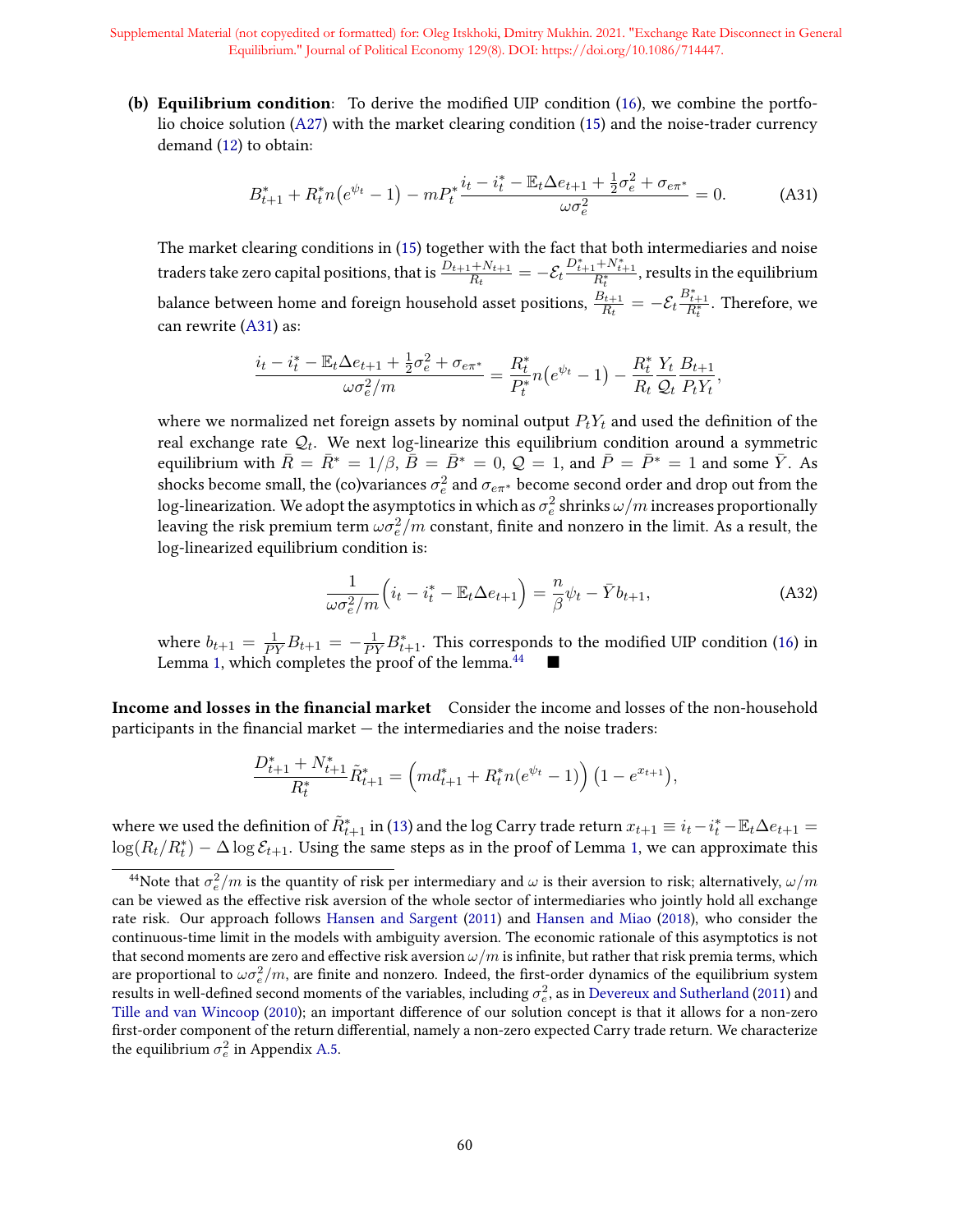income as:

$$
\left(-m\frac{\mathbb{E}_t x_{t+1}}{\omega \sigma_e^2} + \frac{n}{\beta} \psi_t\right) \left(-x_{t+1}\right) = m\left(\frac{\mathbb{E}_t x_{t+1}}{\omega \sigma_e^2} - \frac{n}{\beta m} \psi_t\right) x_{t+1} = -\bar{Y} b_{t+1} x_{t+1},
$$

where the last equality uses (A32). Therefore, while the UIP deviations (realized  $x_{t+1}$  and expected  $\mathbb{E}_t x_{t+1}$ ) are first order, the income and losses in the financial markets are only second order, as  $B_{t+1} = \bar{P} \bar{Y} b_{t+1}$ is first order around  $\bar{B}=0$ . Intuitively, the income and losses in the financial market are equal to the realized UIP deviation times the gross portfolio position  $-$  while both are first order, their product is second order, and hence negligible from the point of view of the country budget constraint.

Covered interest parity Consider the extension of the portfolio choice problem (14) of the intermediaries with the additional option to invest in the CIP deviations:

$$
\max_{d_{t+1}^*, d_{t+1}^F} \mathbb{E}_t \left\{ -\frac{1}{\omega} \exp \left( -\omega \left[ \frac{\tilde{R}_{t+1}^*}{P_{t+1}^*} \frac{d_{t+1}^*}{R_t^*} + \frac{R_t^{F*}}{P_{t+1}^*} \frac{d_{t+1}^{F*}}{R_t^*} + \frac{R_t^*}{P_{t+1}^*} \mathcal{W}_t^* \right] \right) \right\},
$$

where the return on one dollar invested in the CIP deviation (long foreign-currency bond, short foreigncurrency bond, plus a forward) is:

$$
R_t^{F*} = R_t^* - \frac{\mathcal{E}_t}{\mathcal{F}_t} R_t,
$$

since 1 dollar at t buys  $R_t^*$  units of foreign-currency bonds and  $\mathcal{E}_tR_t$  units of home-currency bonds, and hence  $\frac{d^{F*}_{t+1}}{R^*_t}\gtrless 0$  is the period- $t$  dollar size of this position. Note that we also allowed for nonzero dollar wealth  $\dot{\mathcal{W}}_t^*$  of the intermediaries, which is by default invested into the 'riskless' foreign-currency bond. Both CIP investment and wealth investment are subject to the foreign inflation risk only, but no risk of nominal return, unlike the carry trade  $d_{t+1}^*$ . Note that the CIP investment, just like the carry trade, requires no capital at time  $t$ . Lastly, note that intermediaries may be pricing the forward without trading it, or trading it with the noise traders; as long as the households have access to the home-currency bond only, and not the forward, this does not change the macro equilibrium outcomes of the model.

The first order optimality condition of the intermediaries with respect to the CIP investment is:

$$
R_t^{F*} \cdot \mathbb{E}_t \left\{ \frac{1}{P_{t+1}^* R_t^*} \exp \left( -\omega \left[ \frac{\tilde{R}_{t+1}^*}{P_{t+1}^*} \frac{d_{t+1}^*}{R_t^*} + \frac{R_t^{F*}}{P_{t+1}^*} \frac{d_{t+1}^{F*}}{R_t^*} + \frac{R_t^*}{P_{t+1}^*} \mathcal{W}_t^* \right] \right) \right\} = 0.
$$

However, since the expectation term is strictly positive for any  $d_{t+1}^{F*} \in (-\infty,\infty)$ , this condition can be satisfied only if  $R_t^{F*} = 0$ . If  $R_t^{F*} > 0$ , the intermediaries will take an unbounded position in the CIP trade,  $d_{t+1}^{F*} = \infty$ , and vice versa.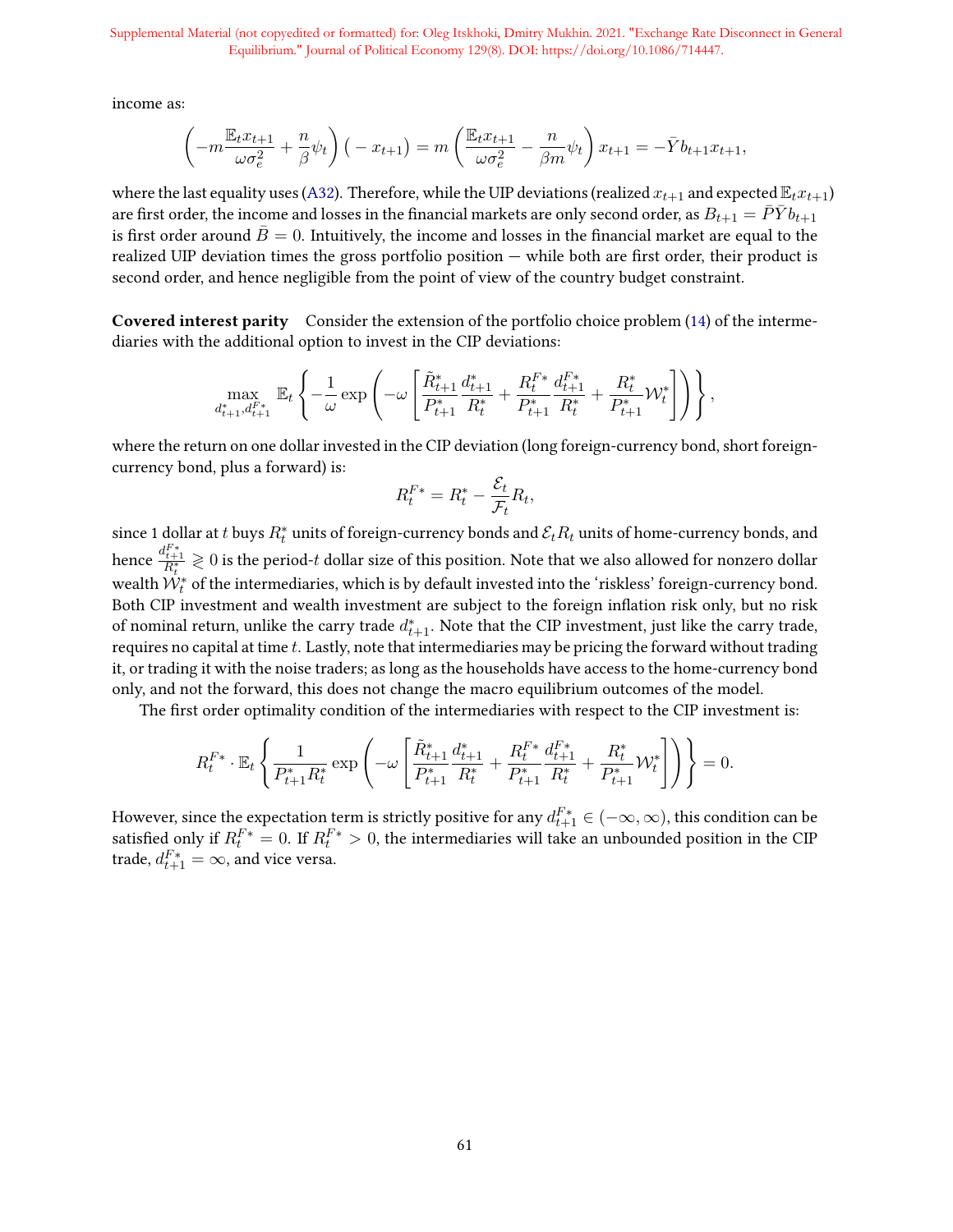# A.5 Equilibrium system

We summarize here the equilibrium system of the full flexible-price model by breaking it into blocks. The version of the model with sticky prices and wages is described in Appendix A.7.

- 1. Labor market: Labor supply (2) and its exact foreign counterpart. Labor demand in  $(A24)$ , used together with the definition of the marginal cost  $(A8)$ , and its exact foreign counterparts. Labor market clearing ensures that  $L_t$   $(L_t^*$  respectively) satisfies simultaneously labor demand and labor supply at the equilibrium wage rate  $\overline{W_t}$   $(W_t^*$  respectively).
- 2. Capital market: Euler equation for capital  $(A16)$  determines supply of capital and the firm capital demand is given by the first-order condition:

$$
R_t^K K_t = (1 - \phi) \vartheta M C_t Y_t, \tag{A33}
$$

where marginal cost  $MC_t$  is defined in (A8). The equilibrium rental rate of capital  $R^K_t$  ensures that  $K_t$  satisfies simultaneously the demand and supply of capital. Identical equations characterize equilibrium in the foreign capital market. The home gross investment  $Z_t$  obtains from the capital dynamics equation, which we rewrite here as:

$$
Z_t = \left[K_{t+1} - (1 - \delta)K_t\right] + \frac{\kappa}{2} \frac{(\Delta K_{t+1})^2}{K_t},
$$
\n(A34)

where the first term is net investment and the second term is adjustment cost. The foreign investment  $Z_t^*$  satisfies a symmetric equation.

- 3. Goods prices: Price setting is characterized by  $(A20)$  and  $(A21)$  for home firms in the two markets, and symmetric equations characterize price setting by foreign firms. The price indexes  $P_t$  and  $P_t$  are defined implicitly by (A19)–(A18) respectively. As a result, equilibrium prices of all varieties supplied from a given country to a given market are the same:  $P_{Jt}(i) = P_{Jt}$  and  $P_{Jt}^{*}(i) = P_{Jt}^{*}$  for all  $i \in [0, 1]$  and  $J \in \{H, F\}$ .
- 4. Goods market: As a result of price setting, the quantities supplied by all firms from a given country to a given market are also the same:  $Y_{Jt}(i) = Y_{Jt}$  and  $Y_{Jt}^*(i) = Y_{Jt}^*$  for all  $i \in [0,1]$  and  $J \in \{H, F\}$ . The total demand for home and foreign goods satisfies:

$$
Y_t = Y_{Ht} + Y_{Ht}^* \qquad \text{and} \qquad Y_t^* = Y_{Ft} + Y_{Ft}^*, \tag{A35}
$$

where the sources of demand for home goods are given in (A11) and (A12), and the counterpart sources of demand for foreign goods are given by:

$$
Y_{Ft} = C_{Ft} + X_{Ft} + Z_{Ft} = \gamma h \left(\frac{P_{Ft}}{\mathcal{P}_t}\right) \left[C_t + X_t + Z_t\right],\tag{A36}
$$

$$
Y_{Ft}^* = C_{Ft}^* + X_{Ft}^* + Z_{Ft}^* = \gamma h \left(\frac{P_{Ft}^*}{\mathcal{P}_t^*}\right) \left[C_t^* + X_t^* + Z_t^*\right],\tag{A37}
$$

where  $X_t$  is the intermediate good demand by the home firms:

$$
P_t X_t = \phi M C_t Y_t,\tag{A38}
$$

with  $MC_t$  defined in (A8), and a symmetric equation characterizes the intermediate good demand by the foreign firms  $X_t^*$ . The total supply (production) of the home goods  $Y_t$  satisfies the production function (A7), with log productivity  $a_t$  that follows an exogenous shock pro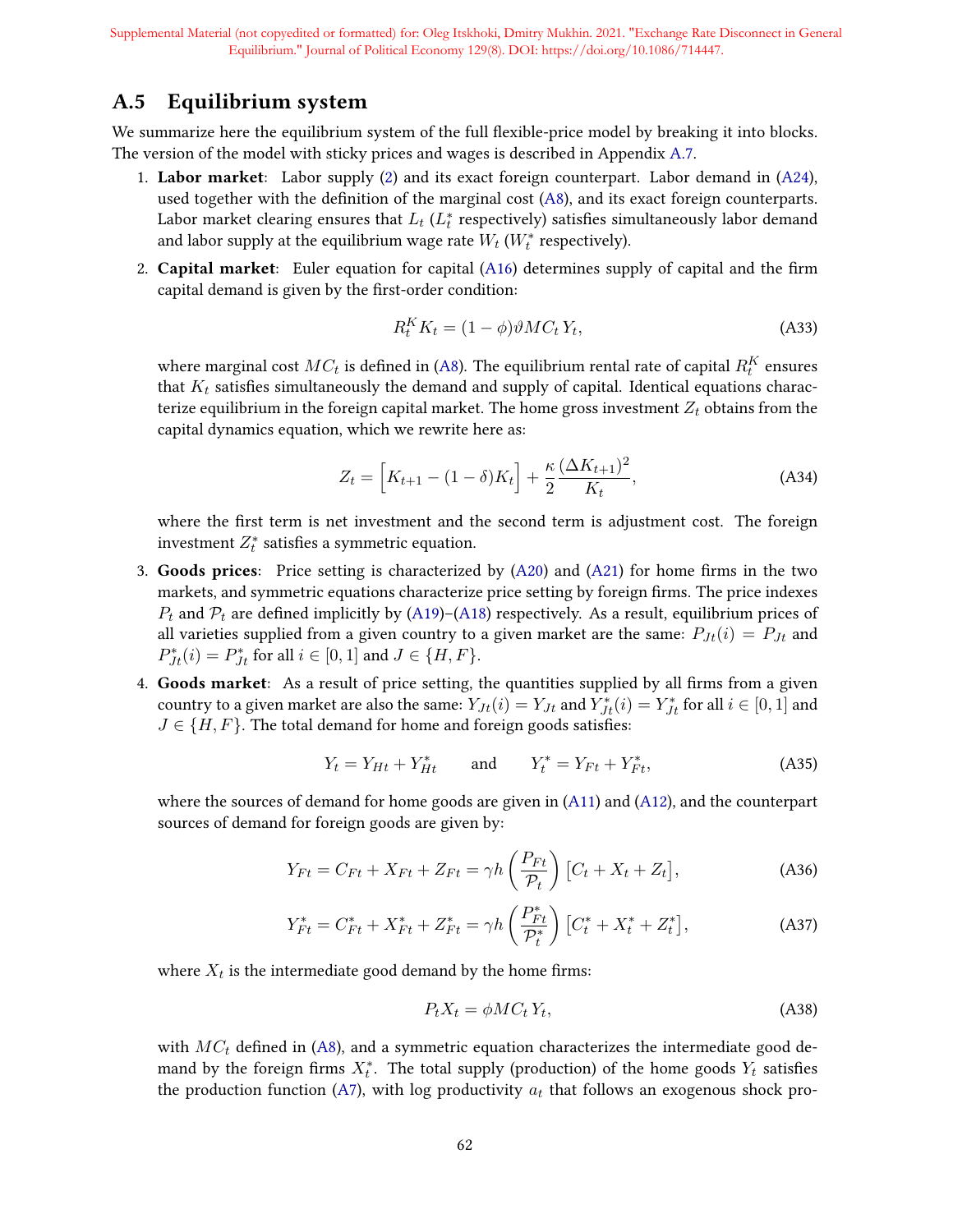cess (A9). $^{45}$  A symmetric equation and foreign productivity process  $a_t^\ast$  characterize foreign production  $Y_t^*$ .

5. Asset market: The only traded assets are home- and foreign-currency bonds, which are in zero net supply according to market clearing (15). The demand for home-currency bonds by home households  $B_{t+1}$  satisfies the Euler equation (3) given the nominal interest rate  $R_t$ . Similarly, the demand for foreign-currency bonds by foreign households  $B^*_{t+1}$  satisfies a symmetric Euler equation given foreign nominal interest rate  $R_t^*$ . The demand for bonds by noise traders and arbitrageurs are characterized by Lemma 1 respectively. The noise trader shock follows an exogenous process (12). No other assets are traded.

Nominal interest rates are set by the monetary authorities according to the Taylor rule (A15) — where  $i_t$  ≡ log  $R_t$ ,  $\pi_t$  ≡  $\Delta$  log  $P_t$  and an exogenous random shock  $\varepsilon_t^m$  – and its foreign counterpart.

6. Country budget constraint: The home-country flow budget constraint  $(A26)$  derives from the combination of the household budget constraint and firm profits. The flow budget constraint (A26), together with the household Euler equation (3) and its foreign counterpart, establishes a condition on the path of consumption and nominal exchange rate,  $\{C_t, C_t^*, \bar{\mathcal{E}}_t\}$ . The foreign flow-budget constraint is redundant by Walras Law (see Appendix A.3).

**Symmetric steady state** In a symmetric steady state, exogenous shocks  $a_t = a_t^* = \varepsilon_t^m = \varepsilon_t^{m*} =$  $\psi_t \equiv 0$ , and state variables  $\bar{B} = \bar{B}^* = N\bar{X} = 0$ . This is the unique steady state in a model with  $\chi_2 > 0$ in (16), which also ensures stationarity of the model around this steady state. We also for concreteness normalize  $\bar{P} = \bar{P}^* = 1$ . Then, from Euler equations (3) and (A16) and their foreign counterparts, we have:

$$
\bar{R}=\bar{R}^*=\bar{R}^K+1-\delta=\bar{R}^{K*}+1-\delta=\frac{1}{\beta}.
$$

By symmetry, the exchange rates and terms of trade satisfy

$$
\bar{\mathcal{E}} = \bar{\mathcal{Q}} = \bar{\mathcal{S}} = 1,
$$

and all individual prices are equal 1 (the price level). Denote the steady state markup with  $\bar{\mu} \geq 1$ , so that the steady state marginal costs  $\overline{MC} = \overline{MC}^* = 1/\overline{\mu}$ , which allows to solve for  $\overline{W} = \overline{W}^*$  given  $\overline{R} = 1/\beta$  and  $\overline{P} = 1$  from (A8) as a function of model parameters.

Next, product and factor market clearing in a symmetric steady state requires:

$$
\begin{split} \bar{Y} &= \bar{C} + \bar{X} + \delta \bar{K}, \\ \bar{Y} &= \left( \bar{K}^{\vartheta} \bar{L}^{1-\vartheta} \right)^{1-\phi} \bar{X}^{\phi}, \end{split}
$$

$$
\bar{X} = \frac{\phi}{\bar{\mu}} \bar{Y},
$$

$$
\left(\frac{1-\beta}{\beta} + \delta\right) \bar{K} = \frac{(1-\phi)\vartheta}{\bar{\mu}} \bar{Y},
$$

$$
\bar{C}^{\sigma} \bar{L}^{1/\nu} = \frac{(1-\phi)(1-\vartheta)}{\bar{\mu}} \frac{\bar{Y}}{\bar{L}},
$$

<sup>&</sup>lt;sup>45</sup>Note that the input demand equations  $(A24)$ ,  $(A33)$  and  $(A38)$  together with the definition of the marginal cost (A8) imply the production function in (A7).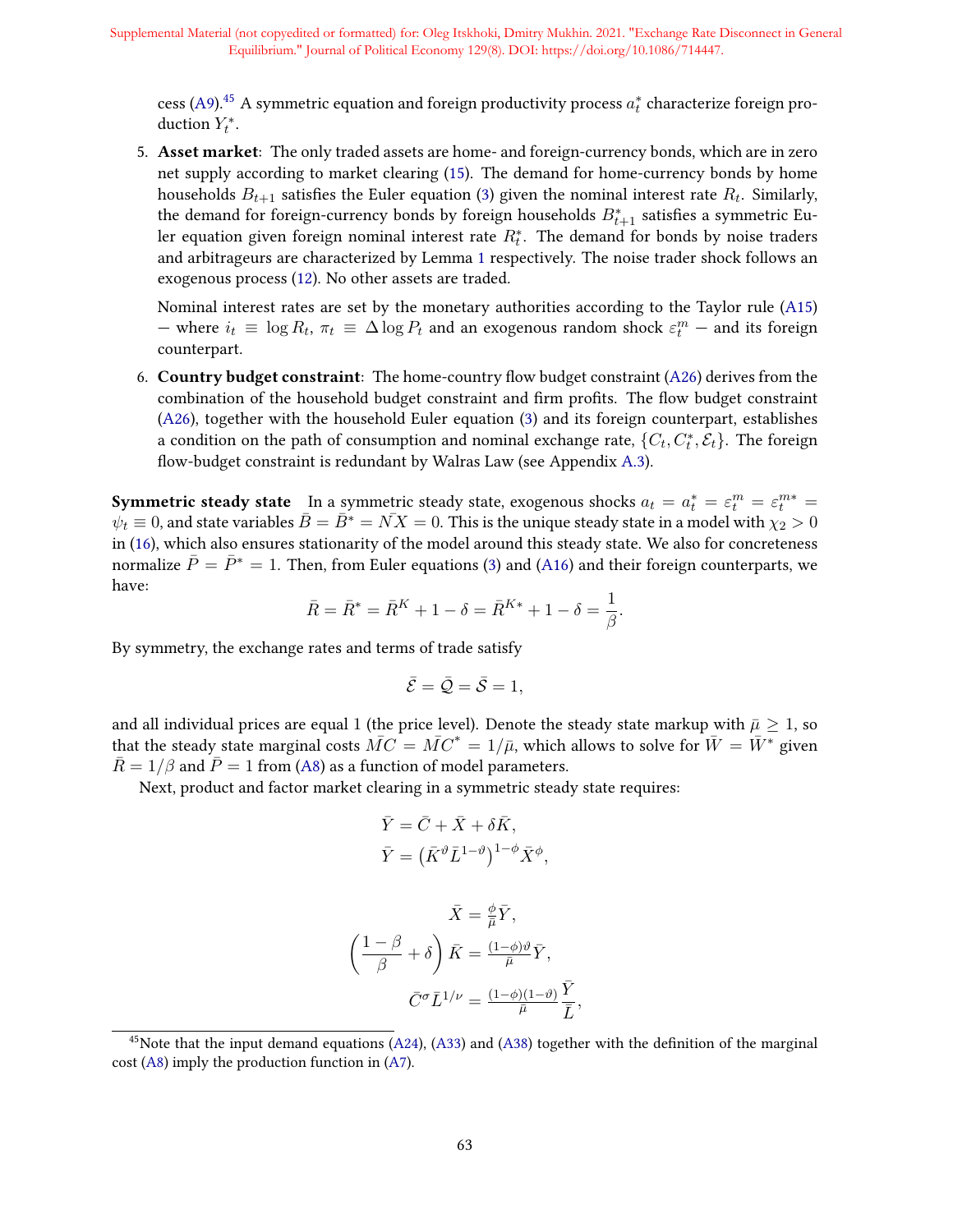since  $\bar{Z} = \delta \bar{K}$ . These equations allow to solve for  $(\bar{Y}, \bar{C}, \bar{L}, \bar{K}, \bar{X})$  and their symmetric foreign counterparts as a function of the model parameters.

Lastly, we define the following useful ratios in a symmetric steady state:

$$
\zeta \equiv \frac{\text{GDP}}{\text{Output}} = \frac{P(C+Z)}{PY} = \frac{\bar{C} + \delta \bar{K}}{\bar{Y}} = \frac{\bar{Y} - \bar{X}}{\bar{Y}} = 1 - \frac{\phi}{\bar{\mu}},\tag{A39}
$$

$$
\gamma \equiv \frac{\text{Import}}{\text{Expenditure}} = \frac{P_F Y_F}{P_H Y_H + P_F Y_F} = \frac{\bar{Y}_F}{\bar{Y}} = \gamma,
$$
\n(A40)

$$
\frac{\text{Import} + \text{Export}}{\text{GDP}} = \frac{\mathcal{E} P_H^* Y_H^* + P_F Y_F}{P(C+Z)} = \frac{2\bar{Y}_F}{\bar{Y} - \bar{X}} = \frac{2\gamma}{\zeta}.
$$
 (A41)

The steady state markup is  $\bar{\mu} = \frac{\theta}{\theta - 1}(1 - \varsigma)$ , where  $\varsigma$  is the subsidy that offsets the markup distortion, conventional in the normative macro literature. To avoid the need to calibrate an extra parameter, we assume  $\varsigma = 1/\theta$ , so that  $\bar{\mu} = 1$  and  $\zeta = 1 - \phi$ , or in words the share of intermediates in output equals the elasticity of the production function with respect to intermediate inputs. The qualitative and quantitative results in our analysis are not sensitive to the departures from  $\zeta = 1 - \phi$ .

## Log-linearized system

We describe here the log-linearized equilibrium system in the model without capital or nominal rigidities and in the limiting case of monetary policy fully stabilizing the price levels, but allowing for Kimball demand and intermediate inputs. The simplified model studied in Sections 2–3 of the paper is the special case with  $\alpha = \phi = 0$  (and recall that  $\nu \equiv 1/\varphi$ ). We log-linearize the equilibrium system around the symmetric steady state. We take advantage of the block-recursive structure of the equilibrium system, and characterize the solution in blocks.

**Exchange rates and prices** The price block contains definitions of the price index at home and abroad:

$$
p_t = (1 - \gamma)p_{Ht} + \gamma p_{Ft}, \qquad (A42)
$$

$$
p_t^* = \gamma p_{Ht}^* + (1 - \gamma)p_{Ft}^*,\tag{A43}
$$

as well as the price setting equations:

$$
p_{Ht} = (1 - \alpha)(1 - \phi)(w_t - p_t - a_t) + p_t,
$$
\n(A44)

$$
p_{Ht}^{*} = (1 - \alpha)[(1 - \phi)(w_t - p_t - a_t) + p_t - e_t] + \alpha p_t^{*},
$$
\n(A45)

$$
p_{Ft}^{*} = (1 - \alpha)(1 - \phi)(w_t^* - p_t^* - a_t^*) + p_t^*,
$$
\n(A46)

$$
p_{Ft} = (1 - \alpha)[(1 - \phi)(w_t^* - p_t^* - a_t^*) + p_t^* + e_t] + \alpha p_t.
$$
 (A47)

Note that small letters denote log-deviations from steady state, and therefore constant terms drop out from equations (A44)–(A47). In addition, we use the logs of the real exchange rate (RER) and the terms of trade (ToT):

$$
q_t = p_t^* + e_t - p_t,\tag{A48}
$$

$$
s_t = p_{Ft} - p_{Ht}^* - e_t,\tag{A49}
$$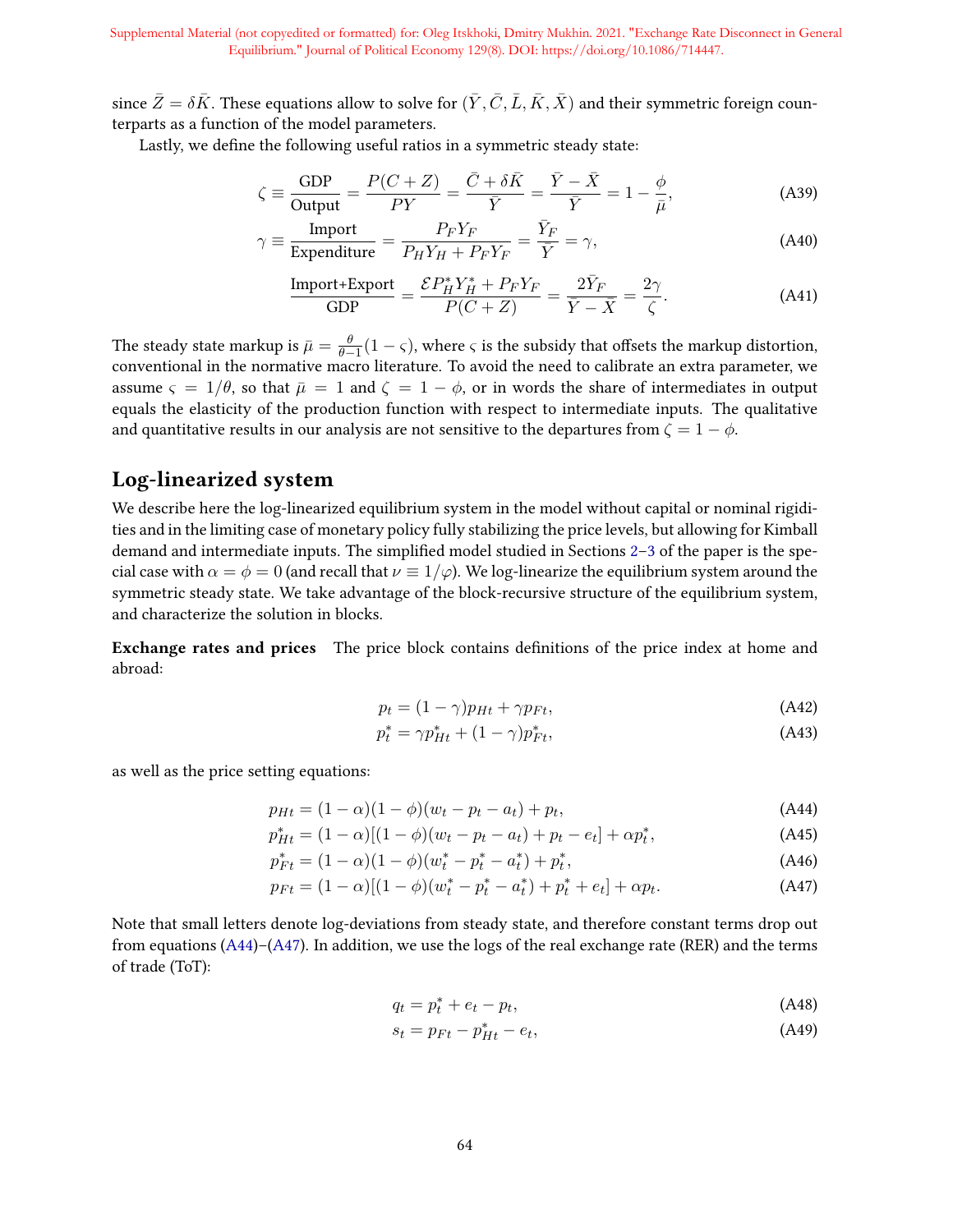as well as the wage-based and PPI-based real exchange rates:

$$
q_t^W = w_t^* + e_t - w_t,\tag{A50}
$$

$$
q_t^P = p_{Ft}^* + e_t - p_{Ht}.\tag{A51}
$$

We solve (A42)–(A51) for equilibrium prices and exchange rates. In particular, we have:

$$
s_t = q_t^P - 2\alpha q_t
$$
 and  $q_t = (1 - \gamma)q_t^P - \gamma s_t$ ,

where  $\alpha q_t$  equals the equilibrium LOP deviation for both home- and foreign-produced goods:

$$
\alpha q_t = p_{Ht}^* + e_t - p_{Ht} = p_{Ft}^* + e_t - p_{Ft},
$$

as follows from (A44)–(A47). Intuitively, ToT equals PPI-RER adjusted for LOP deviations; and CPI-RER equals PPI-RER adjusted for ToT. Using these relationships, we solve for  $s_t$  and  $q_t^P$  as a function of  $q_t$ :

$$
s_t = \frac{1 - 2\alpha(1 - \gamma)}{1 - 2\gamma} q_t,
$$
\n(A52)

$$
q_t^P = \left[1 + (1 - \alpha)\frac{2\gamma}{1 - 2\gamma}\right]q_t.
$$
 (A53)

Finally, we combine (A42)–(A47) to derive the relationship between  $q_t^W$  and  $q_t$ :

$$
q_t^W = \left[1 + \frac{1}{1 - \phi} \frac{2\gamma}{1 - 2\gamma}\right] q_t - (a_t - a_t^*),\tag{A54}
$$

and in addition we have the expressions for the equilibrium real wages:

$$
w_t - p_t = a_t - \frac{1}{1 - \phi} \frac{\gamma}{1 - 2\gamma} q_t
$$
 and  $w_t^* - p_t^* = a_t^* + \frac{1}{1 - \phi} \frac{\gamma}{1 - 2\gamma} q_t.$  (A55)

Intuitively, the real wage reflects the country productivity level adjusted by the international purchasing power of the country, which is proportional to the strength of its RER.

Real exchange rate and quantities The labor supply (2) and labor demand (A24) equations (together with the marginal cost (A8)) can be written as:

$$
\sigma c_t + \frac{1}{\nu} \ell_t = w_t - p_t,
$$
  

$$
\ell_t = -(1 - \phi)a_t - \phi(w_t - p_t) + y_t.
$$

Combining the two to solve out  $\ell_t$ , and using (A55) to solve out  $(w_t - p_t)$ , we obtain:

$$
\nu \sigma c_t + y_t = (1 + \nu)a_t - \frac{\nu + \phi}{1 - \phi} \frac{\gamma}{1 - 2\gamma} q_t.
$$

Subtracting a symmetric equation for foreign yields:

$$
\nu \sigma \tilde{c}_t + \tilde{y}_t = (1 + \nu) \tilde{a}_t - \frac{\nu + \phi}{1 - \phi} \frac{2\gamma}{1 - 2\gamma} q_t,
$$
\n(A56)

where  $\tilde{x}_t \equiv x_t - x_t^*$  for any pair of variables  $(x_t, x_t^*)$ . This characterizes the supply side.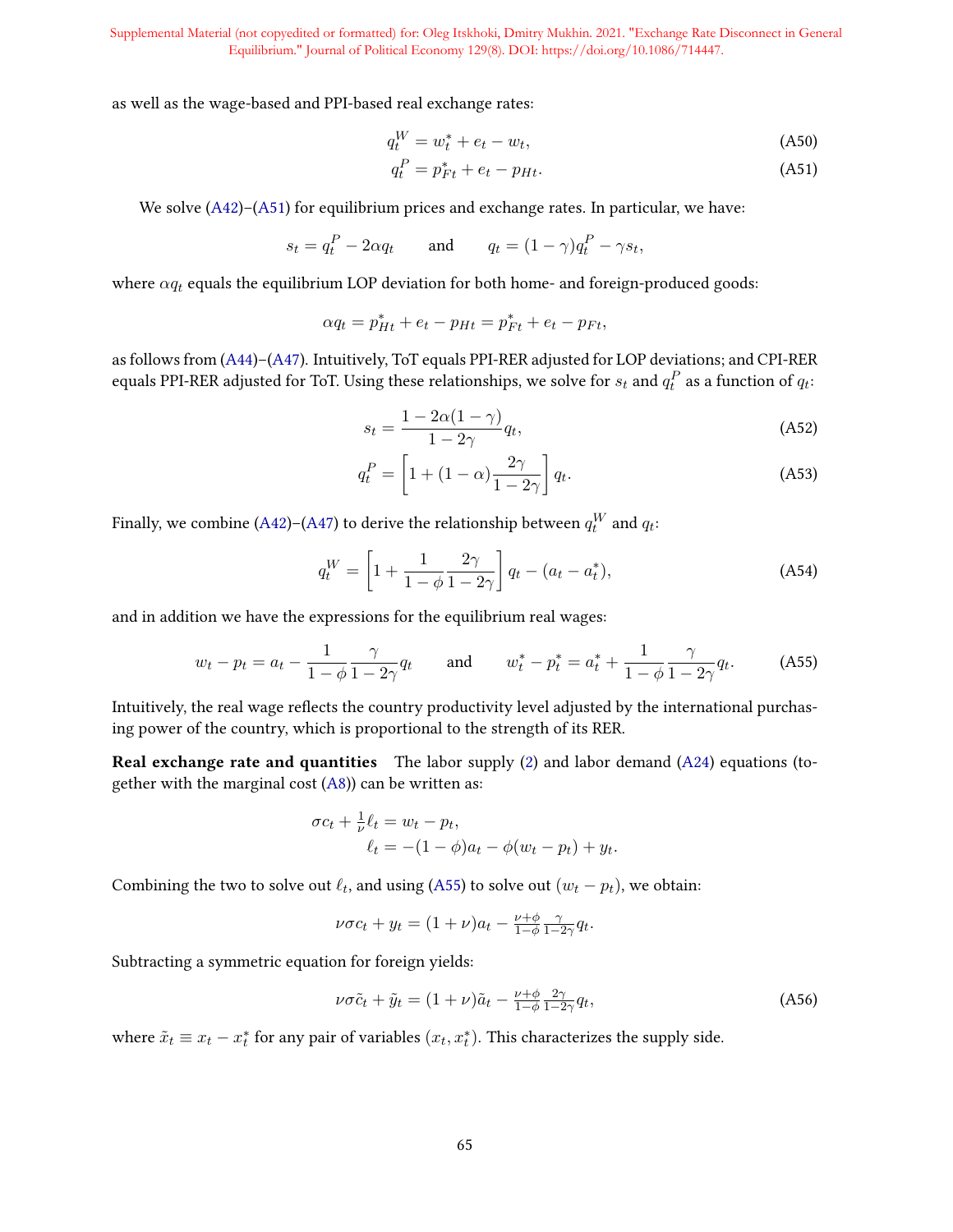The demand side is the goods market clearing (A35) together with (A11)–(A12), which log-linearize as:

$$
y_t = (1 - \gamma)y_{Ht} + \gamma y_{Ht}^*,
$$
  
\n
$$
y_{Ht} = -\theta(p_{Ht} - p_t) + (1 - \phi)c_t + \phi[(1 - \phi)(w_t - p_t - a_t) + y_t],
$$
  
\n
$$
y_{Ht}^* = -\theta(p_{Ht}^* - p_t^*) + (1 - \phi)c_t^* + \phi[(1 - \phi)(w_t^* - p_t^* - a_t^*) + y_t^*],
$$

where  $\phi\!=\!1\!-\!\zeta\!\equiv\!\bar X/\bar Y,$  and we used expression (A38) and (A8) to substitute for  $X_t$  (and correspondingly for  $X_t^*$ ). Combining together, we derive:

$$
y_t = \phi[y_t - \gamma \tilde{y}_t] + (1 - \phi)[c_t - \gamma \tilde{c}_t] + \gamma \left[\theta(1 - \alpha) \frac{2(1 - \gamma)}{1 - 2\gamma} - \phi\right] q_t
$$

where we have solved out  $(p_{Ht} - p_t)$  and  $(p_{Ht}^* - p_t^*)$  using (A44)–(A47) and  $(w_t - p_t - a_t)$  and  $(w_t^* - p_t^* - a_t^*)$  using (A55). Adding and subtracting the foreign counterpart, we obtain:

$$
[1 - (1 - 2\gamma)\phi]\tilde{y}_t = (1 - 2\gamma)(1 - \phi)\tilde{c}_t + 2\gamma \left[\theta(1 - \alpha)\frac{2(1 - \gamma)}{1 - 2\gamma} - \phi\right]q_t.
$$
 (A57)

Combining (A56) and (A57) we can solve for  $\tilde{y}_t$  and  $\tilde{c}_t$ . For example, the expression for  $\tilde{c}_t$  is:

$$
\tilde{c}_t = \kappa_a \tilde{a}_t - \gamma \kappa_q q_t, \qquad \text{where} \tag{A58}
$$

$$
\kappa_a \equiv \frac{(1+\nu)(1+\varkappa)}{1+\nu\sigma(1+\varkappa)} \quad \text{and} \quad \kappa_q \equiv \frac{\varkappa}{\gamma} \frac{2\theta(1-\alpha)\frac{1-\gamma}{1-2\gamma} + \nu(1+\varkappa) + \phi\varkappa}{1+\nu\sigma(1+\varkappa)}, \quad \text{with} \quad \varkappa \equiv \frac{1}{1-\phi} \frac{2\gamma}{1-2\gamma}.
$$

Note that  $\kappa_a,\kappa_q>0$  independently of the values of the parameters, and in the autarky limit as  $\gamma\to 0$ we have  $\kappa_a \rightarrow \frac{1+\nu}{1+\nu\sigma}$  and  $\kappa_q \rightarrow \frac{2}{1-\phi}$  $2\theta(1-\alpha)+\nu$  $\frac{1-\alpha)+\nu}{1+\nu\sigma},$  since  $\frac{\varkappa}{\gamma}\to\frac{2}{1-\phi}.$  Therefore,  $(\kappa_a,\kappa_q)$  are positive derived parameters separated from zero even as  $\gamma \to 0$ .

Lastly, we log-linearize the flow budget constraint  $(11)$  as:

$$
\beta b_{t+1} - b_t = nx_t = \gamma \Big( y_{Ht}^* - y_{Ft} - s_t \Big), \tag{A59}
$$

where  $\beta = 1/\bar{R}$  and since  $\bar{B} = \bar{N}X = 0$  in a symmetric steady state, we define  $b_{t+1} = B_{t+1}/\bar{Y}$  and  $nx_t = N X_t / \bar{Y}$ , so that  $\gamma$  represents the steady-state share of imports (and also exports) in output, which is the relevant coefficient in the log-linearization (A59). Next we use the expression for export quantity  $y_{Ht}^*$  above and a symmetric counterpart for  $y_{Ft}$ , together with the solution for prices and quantities, to derive:46

$$
nx_t = \gamma \left[ \lambda_q q_t - \lambda_a \tilde{a}_t \right],\tag{A60}
$$

$$
y_{Ht}^{*} - y_{Ft} - s_{t} = -\theta(p_{Ht}^{*} - p^{*}) + \theta(p_{Ft} - p) - \phi(1 - \phi)(\tilde{w}_{t} - \tilde{p}_{t} - \tilde{a}_{t}) - [\phi\tilde{y}_{t} + (1 - \phi)\tilde{c}_{t}] - s_{t}
$$
  
= 
$$
-[\theta(1 - \alpha) + \phi](1 - \phi)(\tilde{w}_{t} - \tilde{p}_{t} - \tilde{a}_{t}) + 2\theta(1 - \alpha)q_{t} - \frac{1 - 2\alpha(1 - \gamma)}{1 - 2\gamma}q_{t} - [\phi\tilde{y}_{t} + (1 - \phi)\tilde{c}_{t}]
$$
  
= 
$$
\left( [\theta(1 - \alpha) + \phi] \frac{2\gamma}{1 - 2\gamma} + 2\theta(1 - \alpha) - \frac{1 - 2\alpha(1 - \gamma)}{1 - 2\gamma} \right)q_{t} - [\phi\tilde{y}_{t} + (1 - \phi)\tilde{c}_{t}],
$$

where the first line substitutes the expressions for  $y^*_{Ht}$  and  $y_{Ft}$ , the second equality uses (A45), (A47) and (A52),

<sup>&</sup>lt;sup>46</sup>This is a rather tedious deviations, which relies on the previous equilibrium relationships. We start with: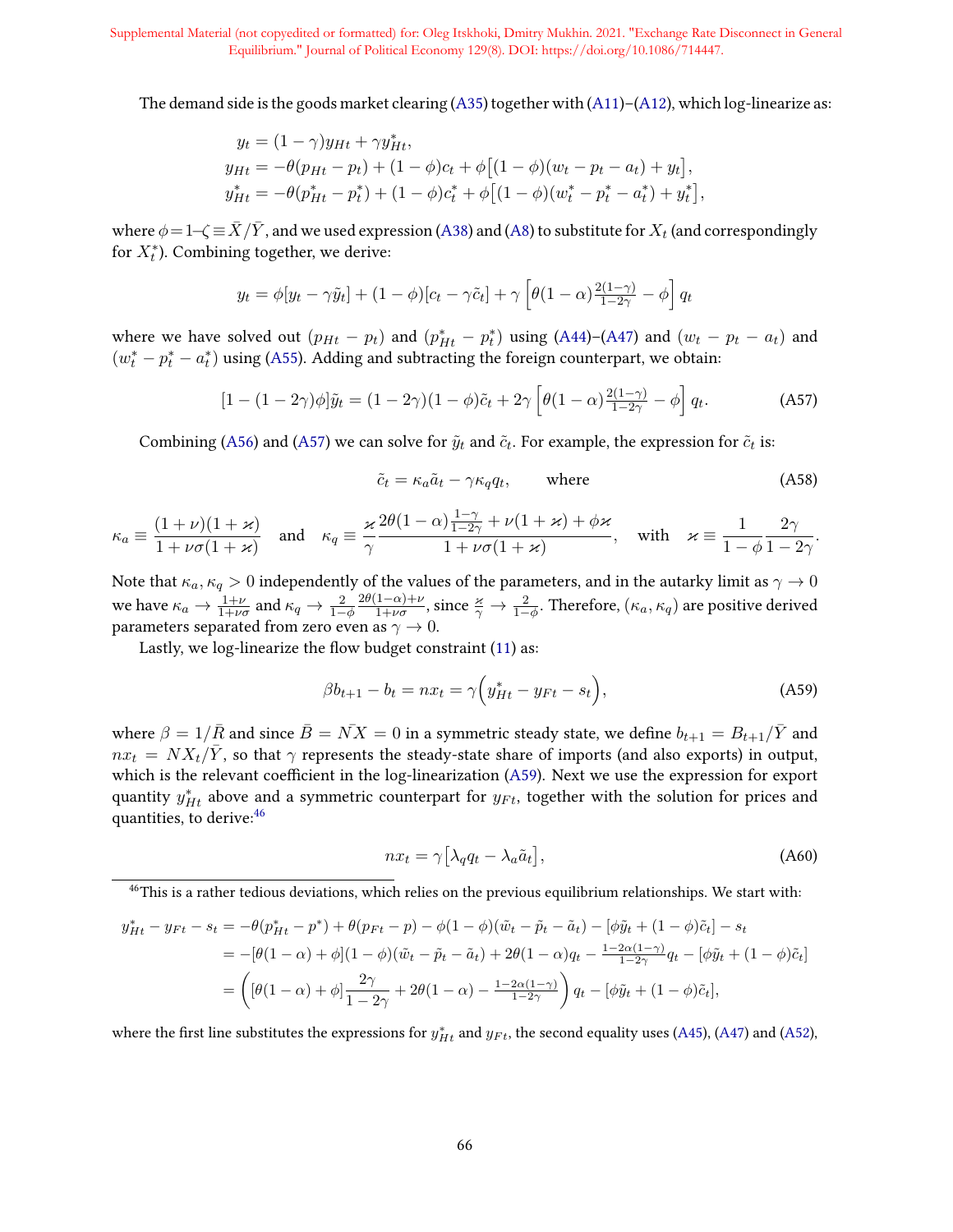where the second equality substitutes in the solution for  $(\tilde{y}_t, \tilde{c}_t)$  from (A56)–(A57), and we define:

$$
\lambda_a \equiv \frac{1}{1 - 2\gamma} \frac{1 + \nu}{1 + \nu \sigma (1 + \varkappa)},
$$
\n
$$
\lambda_q \equiv \frac{1}{1 - 2\gamma} \left( \frac{1 + \nu \sigma}{1 + \nu \sigma (1 + \varkappa)} \left[ 2\theta (1 - \alpha) \frac{1 - \gamma}{1 - 2\gamma} + \phi \varkappa + \frac{\nu \varkappa}{1 + \nu \sigma} \right] - [1 - 2\alpha (1 - \gamma)] \right).
$$

Note that  $\lambda_a\equiv\frac{1}{1-2\gamma}\frac{\kappa_a}{1+\varkappa}>0,$  and as  $\gamma\to 0$  we have  $\lambda_a-\kappa_a\to 0.$  Furthermore,  $\lambda_q>0$  is equivalent to the generalized [Marshall-Lerner condition](https://en.wikipedia.org/wiki/Marshall%E2%80%93Lerner_condition) in our general-equilibrium model, and  $\theta > 1$  is sufficient to ensure this independently of the values of other parameters  $(\gamma, \alpha, \phi, \nu, \sigma)$ . In the limit  $\gamma \to 0$ , we have  $\lambda_q \rightarrow 1+2(\theta-1)(1-\alpha)$ , which is in general different from  $\kappa_q$ .

Exchange rate and interest rates We log-linearize the household Euler equation (3) and its foreign counterpart:

$$
i_t = \mathbb{E}_t \left\{ \sigma \Delta c_{t+1} + \Delta p_{t+1} \right\} \quad \text{and} \quad i_t^* = \mathbb{E}_t \left\{ \sigma \Delta c_{t+1}^* + \Delta p_{t+1}^* \right\},
$$

where  $i_t \equiv \log R_t - \log \bar{R}$  and similarly for  $i_t^*$ . Taking the difference, we can express the interest rate differential as:

$$
i_t - i_t^* = \mathbb{E}_t \left\{ \sigma \Delta \tilde{c}_{t+1} + \Delta \tilde{p}_{t+1} \right\},\tag{A61}
$$

Subtracting the expected inflation differential,  $\mathbb{E}_t\Delta\tilde{p}_{t+1}$ , on both sides allows to characterize the equilibrium real interest rate differential as

$$
i_t - i_t^* - \mathbb{E}_t \Delta \tilde{p}_{t+1} = \sigma \mathbb{E}_t \Delta \tilde{c}_{t+1} = \sigma \kappa_a \mathbb{E}_t \Delta \tilde{a}_{t+1} - \gamma \sigma \kappa_q \mathbb{E}_t \Delta q_{t+1},
$$
\n(A62)

where we substituted the solution for  $\Delta \tilde{c}_{t+1}$  from (A58). To solve for the equilibrium nominal interest rate differential we combine (A61) with the Taylor rule (A15) and its foreign counterpart. Since  $\Delta \tilde{p}_{t+1}$   $\equiv$ 0, the nominal interest rate (differential) tracks the real interest rate (differential), equal  $\sigma$  times the expected (relative) consumption growth.

Next, subtracting  $\mathbb{E}_t\Delta e_{t+1}$  on both sides of (A61) and combining with the modified UIP equation  $(16)$ , we have:

$$
\mathbb{E}_{t} \left\{ \sigma \Delta \tilde{c}_{t+1} - \Delta q_{t+1} \right\} = i_{t} - i_{t}^{*} - \mathbb{E}_{t} \Delta e_{t+1} = \chi_{1} \psi_{t} - \chi_{2} b_{t+1}, \tag{A63}
$$

which amounts to the international risk-sharing condition in this economy. Combining (A63) with the solution for the equilibrium consumption differential  $(A58)$ , we arrive at the condition for the expected change in the real exchange rate:

$$
(1 + \gamma \sigma \kappa_q) \mathbb{E}_t \Delta q_{t+1} = \chi_2 b_{t+1} - \chi_1 \psi_t + \sigma \kappa_a \mathbb{E}_t \Delta \tilde{a}_{t+1}.
$$
 (A64)

and the third equality uses (A55). Next we use (A57) to solve for:

$$
\begin{split} \phi \tilde{y}_t + (1 - \phi)\tilde{c}_t &= \frac{1}{1 - 2\gamma} \tilde{y}_t - \frac{2\gamma}{1 - 2\gamma} \left[ \theta(1 - \alpha) \frac{2(1 - \gamma)}{1 - 2\gamma} - \phi \right] q_t \\ &= \frac{1}{1 - 2\gamma} \frac{1 + \nu}{1 + \nu \sigma (1 + \varkappa)} \tilde{a}_t - \frac{2\gamma}{1 - 2\gamma} \left[ \theta(1 - \alpha) \frac{2(1 - \gamma)}{1 - 2\gamma} - \phi + \frac{1}{1 - 2\gamma} \frac{\nu + \phi}{1 - \phi} - \frac{\nu \sigma \kappa_q}{2} \right] q_t, \end{split}
$$

where the second line uses (A56) to solve out  $\tilde{y}_t$  and then (A58) to solve out  $\tilde{c}_t$ . Finally, substituting in the expression for  $\kappa_q$  from (A58) and rearranging terms yields the resulting (A60).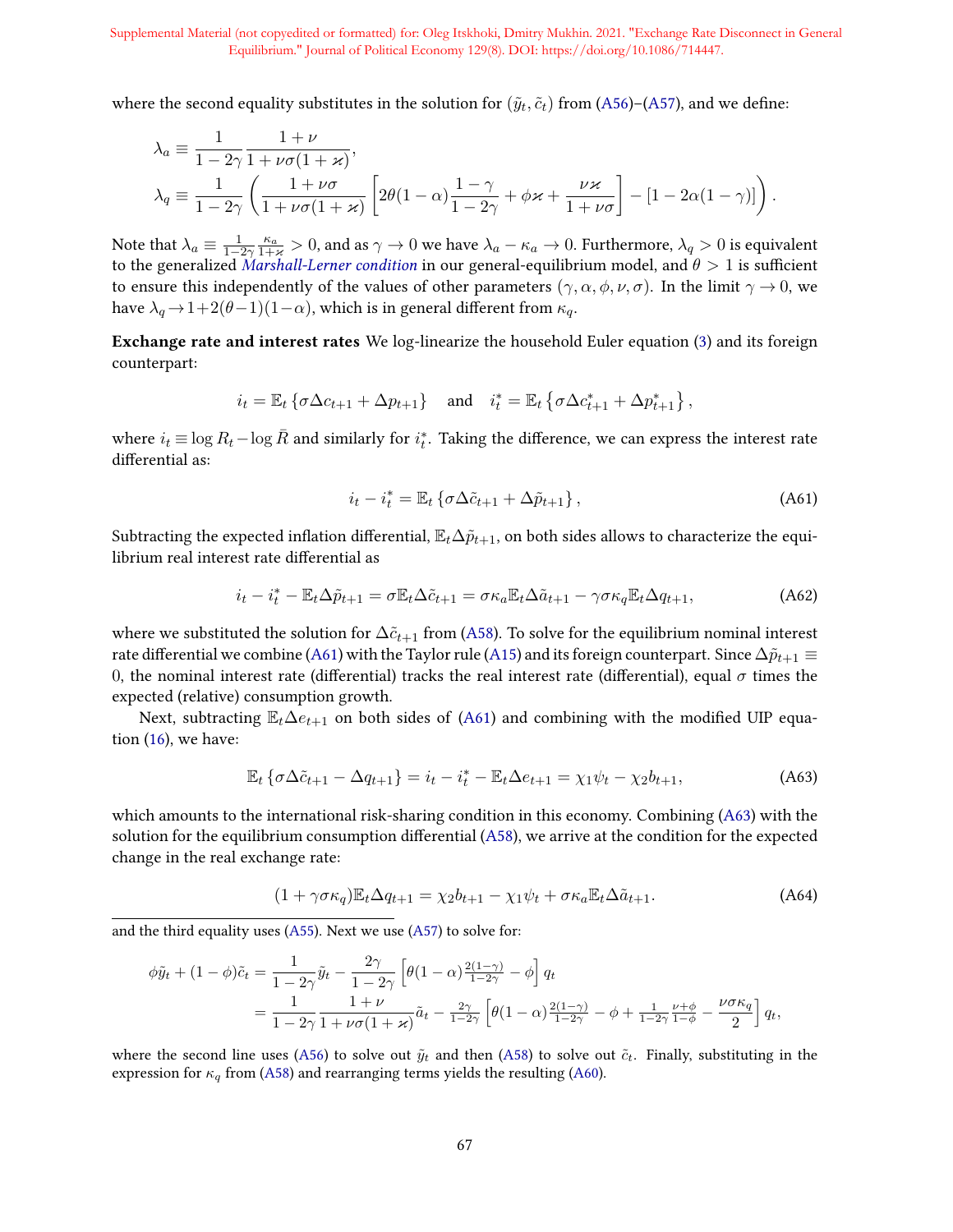Substituting this into  $(A62)$  yields the solution for the interest rate differential:

$$
i_t - i_t^* - \mathbb{E}_t \Delta \tilde{p}_{t+1} = -\frac{\gamma \sigma \kappa_q}{1 + \gamma \sigma \kappa_q} [\chi_2 b_{t+1} - \chi_1 \psi_t] + \frac{\sigma \kappa_a}{1 + \gamma \sigma \kappa_q} \mathbb{E}_t \Delta \tilde{a}_{t+1}.
$$
 (A65)

## A.6 Derivation of the analytical results in Section 3

Equilibrium exchange rate dynamics (Lemma 3) We first characterize the generalized version of the exchange rate dynamics in  $(30)$  in corresponding to the modified UIP condition  $(16)$  with endogenous coefficients  $\chi_1$  and  $\chi_2$ . We combine (A64) with (A59)–(A60) and the exogenous shock processes (6) and (12) assuming for concreteness  $\rho_a = \rho_{\psi} = \rho$  (and analogous derivations apply in the general case with  $\rho_a \neq \rho_\psi$ ). This system corresponds to the generalized versions of (17)–(28) in the text.<sup>47</sup> We write the equilibrium dynamic system in matrix form:

$$
\left(\begin{array}{cc} 1 & -\hat{\chi}_2 \\ 0 & 1 \end{array}\right) \left(\begin{array}{c} \mathbb{E}_t q_{t+1} \\ \hat{b}_{t+1} \end{array}\right) = \left(\begin{array}{cc} 1 & 0 \\ 1 & 1/\beta \end{array}\right) \left(\begin{array}{c} q_t \\ \hat{b}_t \end{array}\right) - \left(\begin{array}{cc} \hat{\chi}_1 & (1-\rho)k \\ 0 & 1 \end{array}\right) \left(\begin{array}{c} \psi_t \\ \hat{a}_t \end{array}\right),
$$

where for brevity we made the following substitution of variables:

$$
\hat{b}_t \equiv \frac{\beta}{\gamma \lambda_q} b_t, \quad \hat{a}_t \equiv \frac{\lambda_a}{\lambda_q} \tilde{a}_t, \quad \hat{\chi}_1 \equiv \frac{\chi_1}{1 + \gamma \sigma \kappa_q}, \quad \hat{\chi}_2 \equiv \frac{\gamma \lambda_q/\beta}{1 + \gamma \sigma \kappa_q} \chi_2, \quad k \equiv \frac{\sigma \kappa_a}{1 + \gamma \sigma \kappa_q} \frac{\lambda_q}{\lambda_a}.\tag{A66}
$$

Diagonalizing the dynamic system, we have:

$$
\mathbb{E}_t z_{t+1} = B z_t - C \begin{pmatrix} \psi_t \\ \hat{a}_t \end{pmatrix}, \quad \text{where} \quad B \equiv \begin{pmatrix} 1 + \hat{\chi}_2 & \hat{\chi}_2/\beta \\ 1 & 1/\beta \end{pmatrix}, \quad C \equiv \begin{pmatrix} \hat{\chi}_1 & (1 - \rho)k + \hat{\chi}_2 \\ 0 & 1 \end{pmatrix},
$$

and we denoted  $z_t \equiv (q_t, \hat{b}_t)'$ . The eigenvalues of  $B$  are:

$$
\mu_{1,2} = \frac{1}{2} \left[ (1 + \hat{\chi}_2 + 1/\beta) \mp \sqrt{(1 + \hat{\chi}_2 + 1/\beta)^2 - 4/\beta} \right] \qquad \text{such that} \qquad 0 < \mu_1 \le 1 < \frac{1}{\beta} \le \mu_2,
$$

and  $\mu_1 + \mu_2 = 1 + \hat{\chi}_2 + 1/\beta$  and  $\mu_1 \cdot \mu_2 = 1/\beta$ . Note that when  $\chi_2 = 0$ , and hence  $\hat{\chi}_2 = 0$ , the two roots are simply  $\mu_1 = 1$  and  $\mu_2 = 1/\beta$ .

The left eigenvalue associated with  $\mu_2 > 1$  is  $v = (1, 1/\beta - \mu_1)$ , such that  $vB = \mu_2 v$ . Therefore, we can pre-multiply the dynamic system by  $v$  and rearrange to obtain:

$$
vz_t = \frac{1}{\mu_2} \mathbb{E}_t \{ vz_{t+1} \} + \frac{1}{\mu_2} \hat{\chi}_1 \psi_t + \left[ \frac{(1-\rho)k + \hat{\chi}_2}{\mu_2} + \frac{1/\beta - \mu_1}{\mu_2} \right] \hat{a}_t.
$$

Using the facts that  $\hat{\chi}_2 + 1/\beta - \mu_1 = \mu_2 - 1$  and  $1/\mu_2 = \beta \mu_1$ , we solve this dynamic equation forward to obtain the equilibrium cointegration relationship:

$$
vz_t = q_t + (1/\beta - \mu_1)\hat{b}_t = \frac{\beta\mu_1\hat{\chi}_1}{1 - \beta\rho\mu_1}\psi_t + \frac{1 - \beta\mu_1 + \beta(1 - \rho)k\mu_1}{1 - \beta\rho\mu_1}\hat{a}_t.
$$
 (A67)

<sup>&</sup>lt;sup>47</sup>Note that, while monetary policy results in  $e_t = q_t$ , it does not affect the equilibrium system for RER  $q_t$  in the flexible-price version of the model we consider here.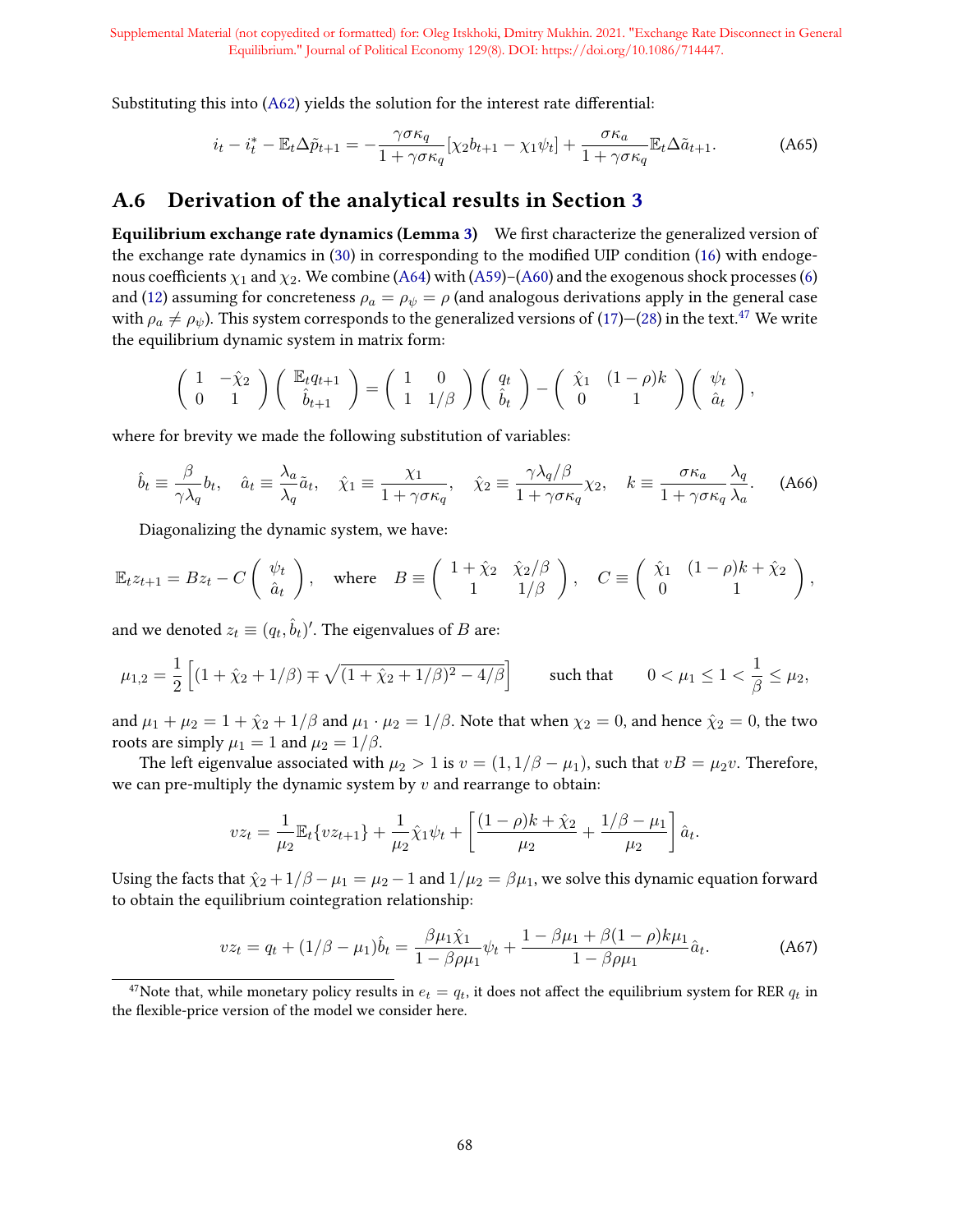Combining this with the second dynamic equation for  $b_{t+1}$ , we solve for:

$$
\hat{b}_{t+1} - \mu_1 \hat{b}_t = \underbrace{q_t + \left(\frac{1}{\beta} - \mu_1\right) \hat{b}_t}_{(4.68)}
$$
\n
$$
-\hat{a}_t = \frac{\beta \mu_1 \hat{\chi}_1}{1 - \beta \rho \mu_1} \psi_t + \frac{\beta (1 - \rho)(k - 1)\mu_1}{1 - \beta \rho \mu_1} \hat{a}_t,
$$
\n(A68)

Note that  $\hat{b}_{t+1}$  in (A68) follows a stationary AR(2) with roots  $\rho$  and  $\mu_1$ . Recall that as  $\chi_2 \to 0$ ,  $\mu_1 \to 1$ , and the process for  $\hat{b}_{t+1}$  becomes an ARIMA(1,1,0), which corresponds to the solution in footnote 26 in the text (after reverse substitution of variables).

Finally, we apply lag operator  $(1 - \mu_1 L)$  to (A67) and use (A68) to solve for:

$$
(1 - \mu_1 L)q_t = (1 - \beta^{-1} L) \left[ \frac{\beta \mu_1 \hat{\chi}_1}{1 - \beta \rho \mu_1} \psi_t + \frac{\beta (1 - \rho)(k - 1)\mu_1}{1 - \beta \rho \mu_1} \hat{a}_t \right] + (1 - \mu_1 L) \hat{a}_t
$$
  
= 
$$
(1 - \beta^{-1} L) \left[ \frac{\beta \mu_1 \hat{\chi}_1}{1 - \beta \rho \mu_1} \psi_t + \frac{\beta (1 - \rho)\mu_1}{1 - \beta \rho \mu_1} k \hat{a}_t \right] + \frac{1 - \beta \mu_1}{1 - \beta \rho \mu_1} (1 - \rho \mu_1 L) \hat{a}_t, \quad \text{(A69)}
$$

where L is the lag operator such that  $Lq_t = q_{t-1}$ . Therefore, equilibrium RER  $q_t$  follows a stationary ARMA(2,1) with autoregressive roots  $\mu_1$  and  $\rho$ . Again, in the limit  $\chi_2 \to 0$ ,  $\mu_1 \to 1$ , and this process becomes an ARIMA(1,1,1), which corresponds to (30) in the text.<sup>48</sup>

Equilibrium variance of the exchange rate and Lemma 1 Solution  $(A69)$  characterizes the behavior of  $q_t$  for given values of  $\chi_1$  and  $\chi_2$  (and hence  $\mu_1$ ,  $\mu_2$ ), which from (16) themselves depend on  $\sigma_e^2 = \text{var}_t(\Delta e_{t+1})$ . Since the monetary policy stabilizes inflation, ensuring  $e_t = q_t$ , we also have  $\sigma_e^2 = \text{var}_t(\Delta q_{t+1})$ , and we now solve for the equilibrium value of  $\sigma_e^2$ , and hence  $(\chi_1, \chi_2, \mu_1, \mu_2)$ .

Using (A69), we calculate  $\sigma_e^2 = \text{var}_t(\Delta q_{t+1})$  for given  $\chi_1$  and  $\chi_2$ :

$$
\sigma_e^2 = \text{var}_t(\Delta q_{t+1}) = \left(\frac{\beta \mu_1 \hat{\chi}_1}{1 - \beta \rho \mu_1}\right)^2 \sigma_\psi^2 + \left(\frac{\beta (1 - \rho) \mu_1 k + (1 - \beta \mu_1)}{1 - \beta \rho \mu_1}\right)^2 \hat{\sigma}_a^2 = \frac{\hat{\chi}_1^2 \sigma_\psi^2 + \left((1 - \rho) k + (\mu_2 - 1)\right)^2 \hat{\sigma}_a^2}{(\mu_2 - \rho)^2}
$$

where  $\hat{\sigma}_a$  is the standard deviation of the innovation to  $\hat{a}_t$ , and the second line uses the fact that  $\beta\mu_1=$  $1/\mu_2$ . In addition, recall that:

$$
\hat{\chi}_1 = \frac{n/\beta}{1 + \gamma \sigma \kappa_q} \frac{\omega \sigma_e^2}{m}, \qquad \hat{\chi}_2 \equiv \frac{\gamma \lambda_q \bar{Y}/\beta}{1 + \gamma \sigma \kappa_q} \frac{\omega \sigma_e^2}{m} \quad \text{and} \quad \mu_2 = \frac{(1 + \beta \hat{\chi}_2 + \beta) + \sqrt{(1 + \beta \hat{\chi}_2 + \beta)^2 - 4\beta}}{2\beta}.
$$

We therefore can rewrite the fixed point equation for  $\sigma_e^2 > 0$  as follows:

$$
F(x,\tilde{\omega}) = (\mu_2(\tilde{\omega}x) - \rho)^2 x - b(\tilde{\omega}x)^2 - c = 0,
$$
 (A70)

,

where we used the following notation:

$$
x \equiv \sigma_e^2 \ge 0, \qquad \tilde{\omega} = \frac{\omega}{m}, \qquad b \equiv \left(\frac{n/\beta}{1 + \gamma \sigma \kappa_q}\right)^2 \sigma_\psi^2, \qquad c \equiv \left((1 - \rho)k + (\mu_2 - 1)\right)^2 \hat{\sigma}_a^2 \ge 0,
$$

and  $\mu_2(\cdot)$  is a function which gives the equilibrium values of  $\mu_2$  defined above as a function of  $\tilde\omega\sigma_e^2$  for

 $48$ Note that we prefer the specification in the second line of (A69) since it separates the exchange rate effects of  $\hat{a}_t$  via the budget constraint (latter term) and via the modified UIP condition (the former term with factor k in front of  $\hat{a}_t$ ). In the limit of  $\rho \to 1$ , the effect through the UIP condition vanishes, while the effect through the budget constraint results in a random walk response of  $q_t$  to  $\hat{a}_t$ .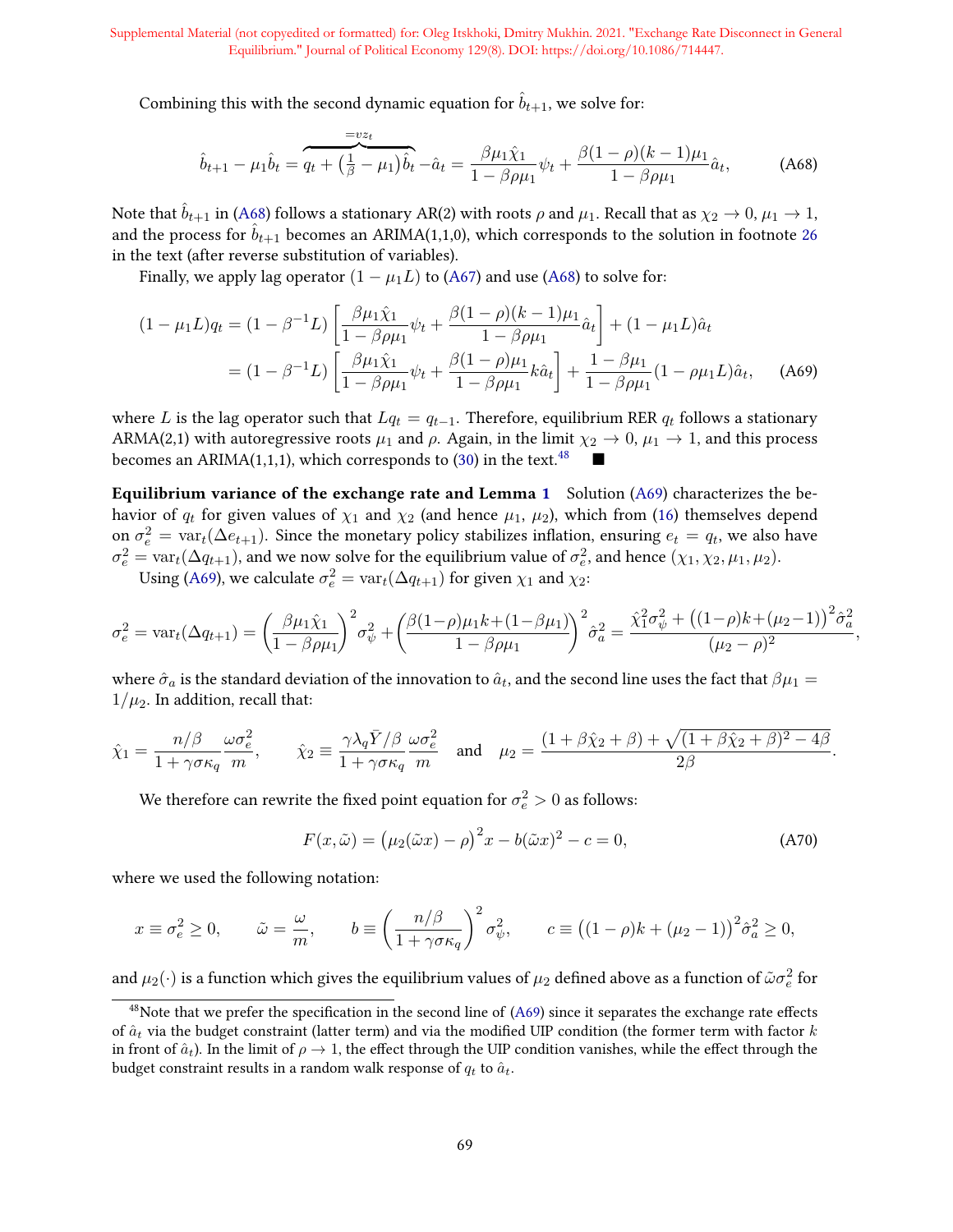given values of the model parameters. Note that for any given  $\tilde{\omega} > 0$ :

$$
\lim_{x \to 0} F(x, \tilde{\omega}) = -c \le 0,
$$
  

$$
\lim_{x \to \infty} \frac{F(x, \tilde{\omega})}{x^3} = \lim_{x \to \infty} \left(\frac{\mu_2(\tilde{\omega}x)}{x}\right)^2 = \left(\frac{\beta \hat{\chi}_2^2}{\sigma_e^2}\right) = \left(\frac{\gamma \lambda_q \bar{Y}}{1 + \gamma \sigma \kappa_q} \tilde{\omega}\right)^2 > 0.
$$

Therefore, by continuity at least one fixed-point  $F(\sigma^2_e,\omega)=0$  with  $\sigma^2_e\geq 0$  exists, and all such  $\sigma^2_e>0$ whenever  $c > 0$  (that is, when  $\hat{\sigma}_a > 0$ ). One can further show that when  $\hat{\sigma}_a/\sigma_{\psi}$  is not too small, this equilibrium is unique.<sup>49</sup>

finally, we consider the limit of log-linearization in Lemma 1, where  $(\hat{\sigma}_a, \sigma_\psi) = \sqrt{\xi} \cdot (\bar{\sigma}_a, \bar{\sigma}_\psi) =$  $\mathcal{O}(% \mathcal{O}(\mathcal{O}\sqrt{N}))=\mathcal{O}(\mathcal{O}(\mathcal{O}\sqrt{N}))$ Finary, we consider the finite of log-integration in Lemma 1, where  $(\sigma_a, \sigma_{\psi}) = \sqrt{\xi}$  as  $\xi \to 0$ , where  $(\bar{\sigma}_a, \bar{\sigma}_{\psi})$  are some fixed numbers. Then in (A70),  $(b, c) = \mathcal{O}(\xi)$ , as  $(b, c)$  are linear in  $(\hat{\sigma}_a^2,\sigma_\psi^2).$  This implies that for any given fixed point  $(\bar{\sigma}_e^2,\bar{\omega}),$  with  $F(\bar{\sigma}_e^2,\bar{\omega};\bar{\sigma}_a^2,\bar{\sigma}_\psi^2)=0,$  there exists a sequence of fixed points  $F(\xi\bar\sigma_e^2,\bar\omega/\xi;\xi\bar\sigma_a^2,\xi\bar\sigma_\psi^2)=0$  as  $\xi\to 0$ , for which  $\sigma_e^2=\xi\bar\sigma_e^2=\mathcal{O}(\xi),$  $\tilde\omega=\bar\omega/\xi={\cal O}(1/\xi)$  and  $\tilde\omega\sigma_e^2=\bar\omega\bar\sigma_e^2=const.$  To verify this, one can simply divide (A70) by  $\xi$  and note that, for a given  $\tilde{\omega}x$ ,  $F(x, \tilde{\omega})$  is linear in  $(x, b, c)$ , which means that the fixed point x scales with  $(b, c)$ provided that  $\tilde{\omega}x$  stays constant. This confirms the conjecture used in the proof of Lemma 1.

**Proofs of Propositions** In the remainder of the proofs, we specialize to the case of  $\chi_2 = 0$  and normalization  $\chi_1 = 1$ , which we adopted in the text of Section 3. The results, however, obtain under the general case with endogenous nonzero  $\chi_1$  and  $\chi_2$ , as we considered until now. Throughout the proofs we use the notation for  $\hat{\chi}_1,$   $k$  and  $\hat{a}_t$  introduced in (A66) above.

**Proof of Lemma 3** The equilibrium process for the nominal exchange rate (30) follows directly from the solution (A69), as  $\mu_1 = 1$  when  $\chi_2 = 0$ , and considering the fact that the assumed monetary policy ensures  $e_t = q_t$  (see (17)). This is the unique path of the exchange rate that simultaneously satisfies the modified UIP condition (27) and the country budget constraint (28). Indeed, (27) determines  $e_t$  and  $\mathbb{E}_t e_{t+j}$  for all  $j > 0$  up to a long-run expectation  $\mathbb{E}_t e_{\infty} \equiv \lim_{j \to \infty} \mathbb{E}_t e_{t+j}$ , which in turn is uniquely pinned down by the budget constraint, as any departures from  $E_t e_{\infty}$  result in expected violations of the intertemporal budget of the country.

**Proofs of Proposition 1 and 5** As  $\beta, \rho \to 1$ , we have  $\left[ (1 - \beta^{-1}L) - (1 - \rho L) \right] x_t \to 0$  for any stationary  $x_t$ , and therefore we can use (30) to show that in this limit:  $\sim$ iid

$$
\lim_{\beta,\rho\to 1} \left\{ \Delta e_t - \left[ \frac{\beta \hat{\chi}_1}{1-\beta \rho} \sigma_\psi \varepsilon_t^\psi + \left( \frac{\beta (1-\rho)}{1-\beta \rho} k + \frac{1-\beta}{1-\beta \rho} \right) \hat{\sigma}_a \hat{\varepsilon}_t^a \right] \right\}
$$
\n
$$
= \lim_{\beta,\rho\to 1} \left\{ \left[ (1-\beta^{-1}L) - (1-\rho L) \right] \left( \frac{\beta \hat{\chi}_1}{1-\beta \rho} \psi_t + \frac{\beta (1-\rho)}{1-\beta \rho} k \hat{a}_t \right) \right\} = 0,
$$

where we used the notation  $\hat{\chi}_1$ , k and  $\hat{a}_t$  from (A66) and denoted with  $\hat{\sigma}_a \hat{\epsilon}_t^a$  the innovation of the  $\hat{a}_t$ shock process, so that  $\hat{\sigma}_a \hat{\epsilon}^a_t = (1 - \rho L)\hat{a}_t$  and similarly  $\sigma_{\psi} \epsilon^{\psi}_t = (1 - \rho L)\psi_t$ . Therefore, in the limit  $\Delta e_t$  is *iid*, and hence  $e_t$  follows a random walk.<sup>50</sup>

<sup>&</sup>lt;sup>49</sup>For  $\hat{\sigma}_a/\sigma_\psi \approx 0$ , there typically exist three equilibria. In particular, when  $\hat{\sigma}_a = 0$ , there always exists an equilibrium with  $\sigma_e^2=\chi_1=0$ , in addition to two other potential equilibria with  $\sigma_e^2>0$ , which exist when  $\sigma_\psi$ is not too small (see Itskhoki and Mukhin 2017).

<sup>&</sup>lt;sup>50</sup>Two remarks are in order. First, as  $\beta \rho \to 1$ , we should ensure that  $\psi_t/(1 - \beta \rho)$  does not explode in order to keep the volatility of  $\Delta e_t$  finite; a natural approach is to require that  $\sigma_{\psi}/(1-\beta\rho)$  remains finite in this limit. Second, note that the limiting process for  $\Delta e_t$  depends on the relative speed of convergence of  $\beta$  and  $\rho$  to 1, as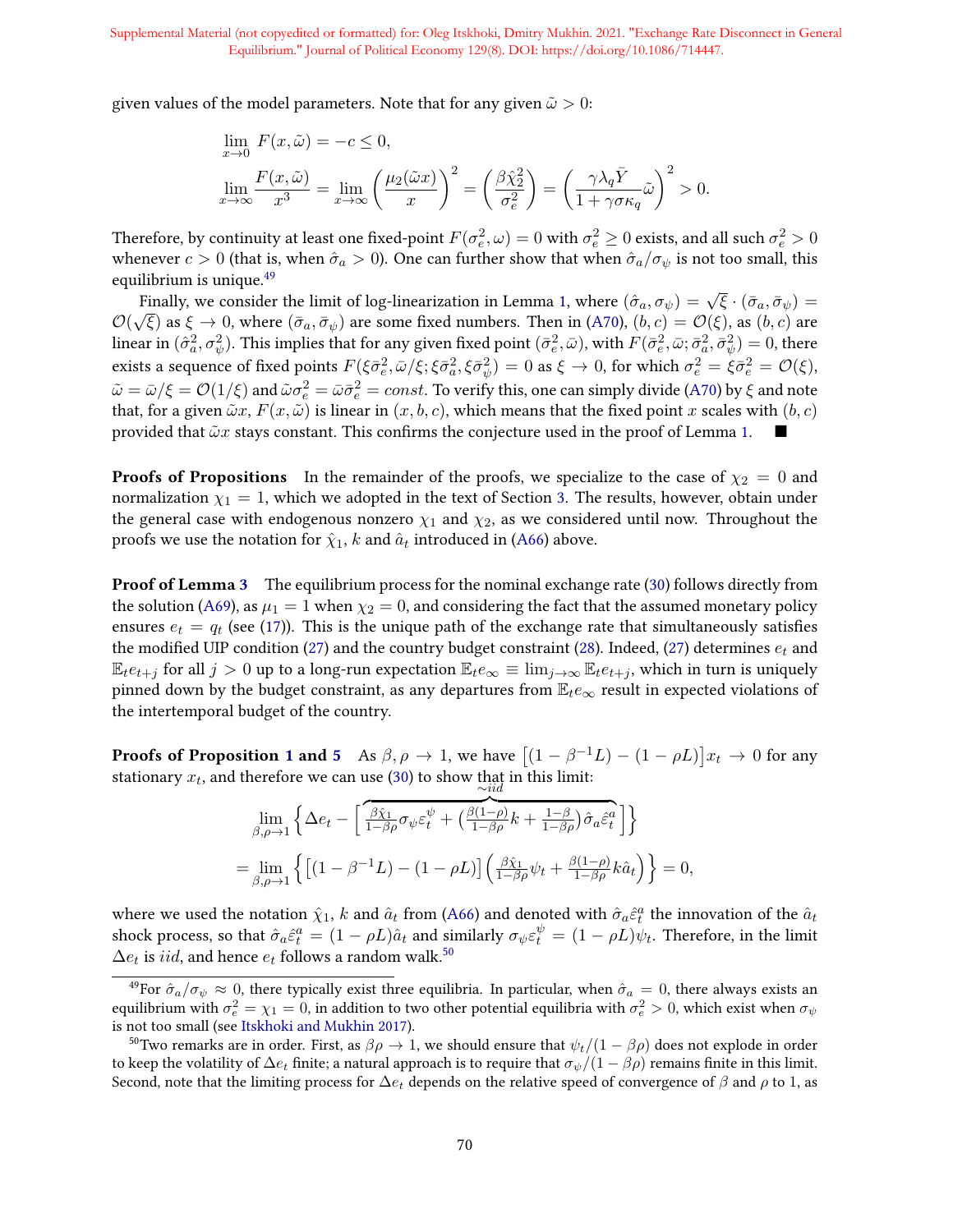We next prove related limiting results characterizing the second moments of the exchange rate process, by rewriting (30) as follows:

$$
\Delta e_t = \frac{\beta \hat{\chi}_1}{1 - \beta \rho} \left[ \sigma_{\psi} \varepsilon_t^{\psi} - \frac{1 - \beta \rho}{\beta} \psi_{t-1} \right] + \frac{\beta (1 - \rho) k}{1 - \beta \rho} \left[ \hat{\sigma}_a \hat{\varepsilon}_t^a - \frac{1 - \beta \rho}{\beta} \hat{a}_{t-1} \right] + \frac{1 - \beta}{1 - \beta \rho} \hat{\sigma}_a \hat{\varepsilon}_t^a,
$$

where again we use notation  $\hat{\chi}_1$ , k and  $\hat{a}_t$  from (A66). We can then calculate:

$$
\text{var}(\Delta e_t) = \frac{1+\beta^2 - 2\beta \rho}{(1-\beta \rho)^2 (1-\rho^2)} \left[ \hat{\chi}_1^2 \sigma_{\psi}^2 + (1-\rho)^2 k^2 \hat{\sigma}_a^2 \right] + \left( \frac{1-\beta}{1-\beta \rho} \right)^2 \left[ 1 + \frac{2\beta(1-\rho)k}{1-\beta} \right] \hat{\sigma}_a^2,
$$
  
\n
$$
\text{cov}(\Delta e_t, \Delta e_{t-1}) = -\frac{\beta - \rho}{(1-\beta \rho)(1-\rho^2)} \left[ \hat{\chi}_1^2 \sigma_{\psi}^2 + (1-\rho)^2 k^2 \hat{\sigma}_a^2 \right] - \frac{(1-\rho)(1-\beta)}{1-\beta \rho} k \hat{\sigma}_a^2,
$$
  
\n
$$
\text{var}_t(\Delta e_{t+1}) = \left( \frac{\beta}{1-\beta \rho} \right)^2 \hat{\chi}_1^2 \sigma_{\psi}^2 + \left( \frac{\beta(1-\rho)k}{1-\beta \rho} + \frac{1-\beta}{1-\beta \rho} \right)^2 \hat{\sigma}_a^2.
$$

Next, taking first the  $\beta \to 1$  limit, we can characterize the following ratios for  $\rho < 1$  and as  $\rho \to 1$ :<sup>51</sup>

$$
\text{corr}(\Delta e_t, \Delta e_{t-1}) = \frac{\text{cov}(\Delta e_t, \Delta e_{t-1})}{\text{var}(\Delta e_t)} = -\frac{1-\rho}{2} \to 0,
$$
  

$$
\frac{\text{var}_{t}(\Delta e_{t+1})}{\text{var}(\Delta e_{t+1})} = \frac{\text{var}(\Delta e_{t+1} - \mathbb{E}_t \Delta e_{t+1})}{\text{var}(\Delta e_{t+1})} = \frac{1+\rho}{2} \to 1,
$$
  

$$
\frac{\text{var}(\Delta e_t)}{\text{var}(\hat{\chi}_1 \psi_t)} = \frac{2}{1-\rho} \frac{\hat{\chi}_1^2 \sigma_\psi^2 + (1-\rho)^2 k^2 \hat{\sigma}_a^2}{\hat{\chi}_1^2 \sigma_\psi^2} \to \infty,
$$
  

$$
\frac{\text{var}(\Delta e_t | \psi_t)}{\text{var}(\Delta e_t)} = \frac{\hat{\chi}_1^2 \sigma_\psi^2}{\hat{\chi}_1^2 \sigma_\psi^2 + k^2 \hat{\sigma}_a^2 (1-\rho)^2} \to 1,
$$

where we used the fact that  $\text{var}(\psi_t)=\sigma_\psi^2/(1-\rho^2).$  These are the results summarized in Proposition 1 and in the text following it. The last result in particular confirms that as  $\beta \rho \to 1$ , the contribution of the  $\psi_t$  shock to the variance of  $\Delta e_t$  fully dominates the contribution of the productivity shock. The second-to-last result confirms that as  $\beta \rho \to 1$ , an arbitrarily small volatility of the UIP shock  $\chi_1 \psi_t$ results in an arbitrarily large volatility of  $\Delta e_t$ . The first two results are the confirmation of the limiting random-walk behavior of the exchange rate as  $\beta \rho \rightarrow 1$ .

Lastly, we prove that as  $\gamma$  *decreases* or  $\beta \rho$  *increases,* the volatility of the exchange rate response to the UIP shock  $\chi_1 \psi_t$  increases. We denote  $\sigma_{e|\psi}^2 \equiv \text{var}(\Delta e_t|\psi_t) = \frac{1+\beta^2-2\beta\rho}{(1-\beta\rho)^2(1-\rho)^2}$  $\frac{1+\beta^2-2\beta\rho}{(1-\beta\rho)^2(1-\rho^2)}$ λ $\hat{\chi}^2_1\sigma^2_{\psi}$  the variance of the exchange rate conditional on the financial shock  $\psi_t$ , or equivalently when we switch off the other shock,  $\sigma_a = 0$ . We characterize:

$$
\frac{\text{var}(\Delta e_t|\psi_t)}{\text{var}(\chi_1\psi_t)} = \frac{1+\beta^2 - 2\beta\rho}{(1-\beta\rho)^2} \frac{1}{(1+\gamma\sigma\kappa_q)^2},
$$

where we used the notation for  $\hat{\chi}_1$  in (A66) and the fact that  $\text{var}(\psi_t) = \sigma_\psi^2/(1-\rho^2)$ , which already

depending on it  $\frac{1-\rho}{1-\beta\rho}$ ,  $\frac{1-\beta}{1-\beta\rho}\in[0,1].$  For example, if we first take  $\beta\to 1$ , as will be our approach below, then  $\Delta e_t\to \frac{\hat{\chi}_1}{1-\rho}\Delta\psi_t+k\Delta\hat{a}_t,$  as the last term in (30) disappears already in this first limit, prior to taking  $\rho\to 1.$ 

<sup>&</sup>lt;sup>51</sup>We focus on this sequence of taking limits as the variance of  $\Delta e_t$  is not well-defined when  $\rho = 1$ , as this results in a double-integrated process for the exchange rate. In contrast, all second moments are well-defined for  $\beta = 1$ , and we can then study their properties as  $\rho$  increases towards 1. In addition, this sequence of limits provides a better approximation to our calibrated model, in which we have  $\rho < \beta < 1$ , namely  $\rho = 0.97$  and  $\beta = 0.99$ .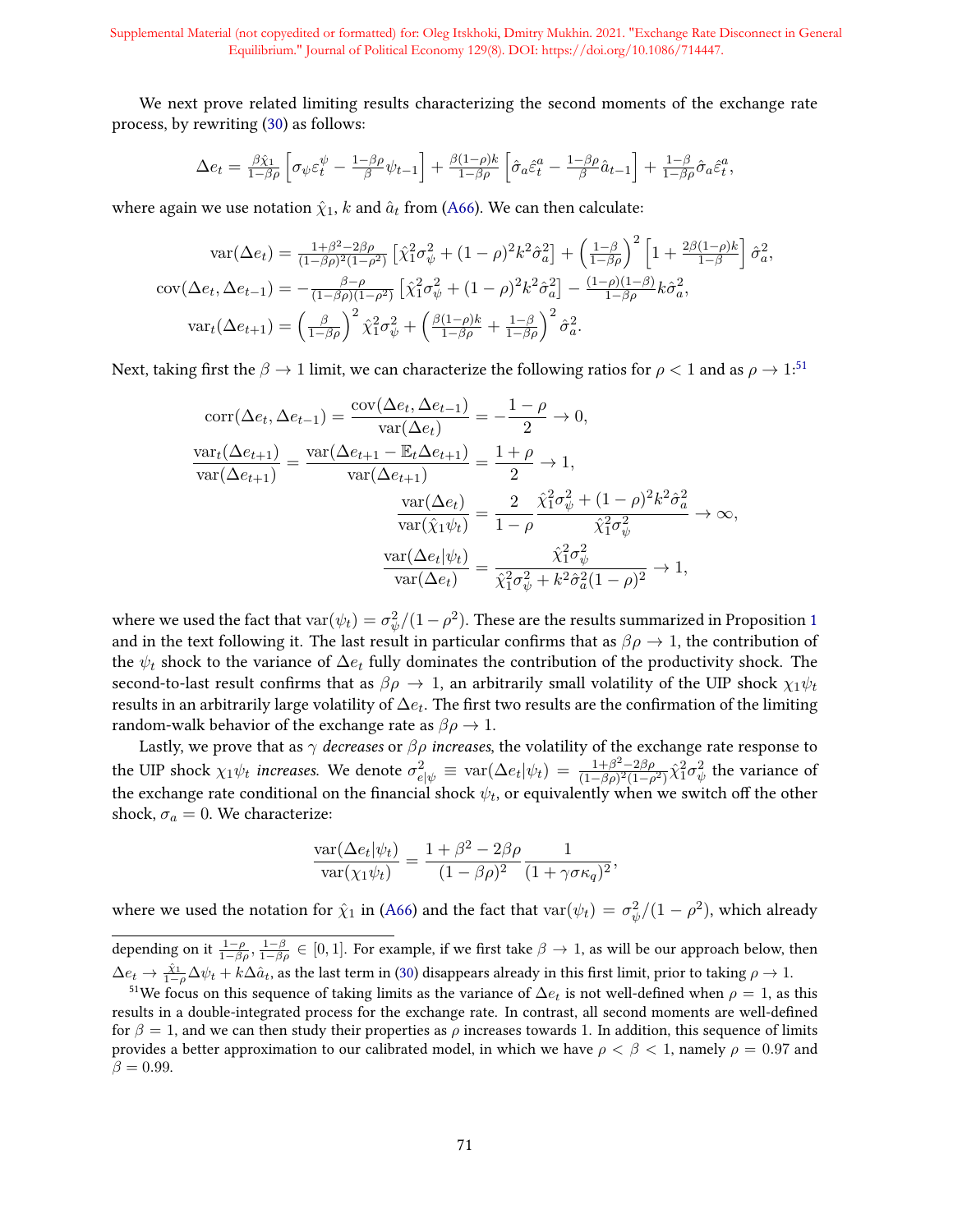adjusts for the persistence of the shock.<sup>52</sup> It is immediate to see that the volatility of the exchange rate response always increases in  $\beta$  and increases in  $\rho$  iff  $\rho < \beta$ , which we take as the empirically relevant case. Note that the overall unscaled volatility of the exchange rate,  $\sigma_{e|\psi}^2\,\equiv\,\text{var}(\Delta e_t|\psi_t),$ always increases in both  $\beta$  and  $\rho$ . Finally, we establish that  $\gamma \kappa_q$  is increasing in  $\gamma$ , where  $\kappa_q$  is defined in (A58), reducing the volatility of the exchange rate response. We have:

$$
\gamma \kappa_q = \varkappa \frac{2\theta(1-\alpha)\frac{1-\gamma}{1-2\gamma} + \nu(1+\varkappa) + \phi\varkappa}{1+\nu\sigma(1+\varkappa)}, \qquad \text{where} \qquad \varkappa \equiv \frac{1}{1-\phi}\frac{2\gamma}{1-2\gamma}.
$$

Since  $\varkappa$  is increasing in  $\gamma$  on its range [0, 1/2), we only need to establish that the right-hand side is increasing in  $\varkappa$ , which can be immediately verified by differentiation. This completes the proof of Proposition 1.

To finish the proof of Proposition 5, we make use of  $(A57)$ – $(A58)$ , which in the limit of closed economy  $\gamma \to 0$  becomes:

$$
y_t = \frac{1+\nu}{1+\nu\sigma}a_t + \frac{2\gamma}{1-\phi}\frac{\nu\sigma 2\theta(1-\alpha) - \nu - (1+\nu\sigma)\phi}{1+\nu\sigma}q_t,
$$

where the term in front of  $q_t$  may be positive or negative and is of the order of  $\gamma$ , that is vanishes in the limit if the volatility of  $q_t$  is finite. As a result, the volatility of  $y_t$  in this case is shaped by productivity shocks  $a_t$  alone. Using the results above, it is easy to verify that in the presence of the financial shock, as  $\rho$  increases towards 1, the volatility of  $\Delta e_t$  increases without bound relative to the volatility of  $\Delta a_t$ , completing the proof.

Proofs of Lemma 2 and Proposition 2 The relationships between nominal exchange rate, real exchange rates and terms of trade are derived above  $-$  see (A52)–(A54). The results follow immediately from these equations. In particular, in response to  $\psi_t$ , all real exchange rates —  $q_t, q_t^P$  and  $q_t^W$  — comove perfectly with the nominal exchange rate  $e_t$ , which under the consumer-price-stabilizing monetary policy equals RER,  $e_t = q_t.$  Smaller  $\gamma$  and larger  $\alpha$  ensure that the ratios of volatility of  $q_t^W$  and  $q_t^P$  to that of  $q_t$  are closer to 1. In contrast, higher  $\alpha$  reduces the relative volatility of the terms of trade  $s_t$ relative to  $q_t$ .

The proof of Proposition 1 already establishes that, as  $\beta \rho \to 1$ , the process for  $q_t = e_t$  converges to a random walk with an arbitrarily large volatility of  $\Delta q_t = \Delta e_t$  (when scaled by the exogenous volatility of the UIP shock  $\psi_t$ , that is arbitrarily small volatility of  $\psi_t$  can result in arbitrarily large volatility of  $\Delta q_t$ ). We now show that the small-sample persistence of the real exchange also increases without bound, and hence so does the measured half-live of the RER process. Specifically, we calculate the finitesample autocorrelation of the real exchange rate in levels, that is the coefficient from a regression of  $q_t$ on  $q_{t-1}$  (with a constant) in a sample with  $T + 1$  observations:

$$
\hat{\rho}_q(T) = \frac{\frac{1}{T} \sum_{t=1}^T (q_t - \bar{q})(q_{t-1} - \bar{q})}{\frac{1}{T} \sum_{t=1}^T (q_{t-1} - \bar{q})^2} = 1 + \frac{\frac{1}{T} \sum_{t=1}^T \Delta q_t q_{t-1}}{\frac{1}{T} \sum_{t=1}^T (q_{t-1} - \bar{q})^2}.
$$

Note that the denominator is positive and finite for any finite  $T$ , but diverges as  $T\to\infty$ , since  $q_t$  is an integrated process. The numerator, however, has a finite limit (conditional on a given initial value  $q_0$ ,

<sup>&</sup>lt;sup>52</sup>We could alternatively characterize the response to the primitive noise-trader shock  $\psi_t$  with an endogenous coefficient  $\chi_1$ , rather than the overall endogenous UIP shock  $\chi_1 \psi_t$ ; this however simply introduces an amplification loop, by which an initial increase in  $\sigma_{e|w}$  gets amplified by an endogenous increase in  $\chi_1$ , leaving the qualitative result unchanged.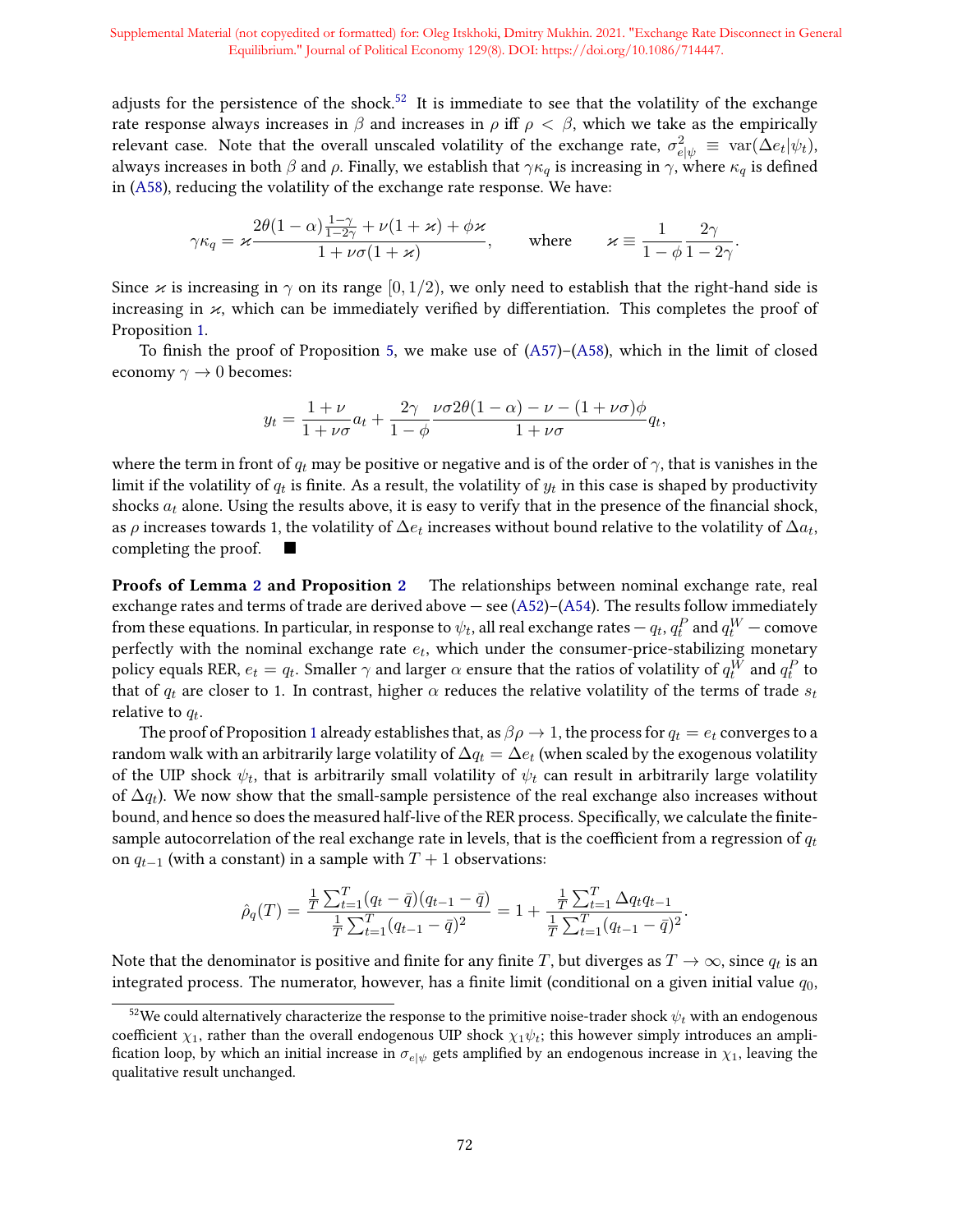and due to stationarity of  $\Delta q_t$ ):

$$
p\lim_{T \to \infty} \frac{1}{T} \sum_{t=1}^{T} \Delta q_t q_{t-1} = \text{cov}(\Delta q_t, q_{t-1}) = \sum_{j=1}^{\infty} \text{cov}(\Delta q_t, \Delta q_{t-j}) = -\frac{\beta - \rho}{(1 - \rho)(1 - \beta \rho)} \frac{\chi_1^2 \sigma_\psi^2}{(1 + \gamma \sigma \kappa_q)^2},
$$

where we used the fact that for process (30)  $\text{cov}(\Delta q_t, \Delta q_{t-j}) = \rho^{j-1} \text{cov}(\Delta q_t, \Delta q_{t-1})$  for  $j \ge 1$ , and the expression for  $\text{cov}(\Delta q_t, \Delta q_{t-1}) = \text{cov}(\Delta e_t, \Delta e_{t-1})$  calculated above (conditional on  $\psi_t$  shocks, i.e. when  $\sigma_a = 0$ ). This implies that the finite sample autocorrelation of  $q_t$ : (a) tends to 1 asymptotically as samples size increases (and hence the associated half-life tends to infinity); and (b) is smaller than 1 in large but finite samples, provided that  $\rho < \beta$ . The associated half-live of  $q_t$  is given by  $\log(0.5)/\log \hat{\rho}_q(T)$ , is finite in finite samples, and increases unboundedly with T. This completes the proof of Proposition 2.

**Proof of Proposition 3** The equilibrium condition (23) and the coefficients  $\kappa_a$ ,  $\kappa_q$  are derived above: see (A58).

Consider a  $\psi_t$  shock first. From (30) and Proposition 1, it results in exchange rate depreciation,  $\Delta q_t = \Delta e_t > 0$ . From (23), this depreciation is associated with a reduction in consumption, since  $\gamma \kappa_q > 0$ . The Backus-Smith correlation in response to  $\psi_t$  derives from:

$$
cov(\Delta c_t - \Delta c_t^*, \Delta q_t | \psi_t) = -\gamma \kappa_q \text{var}(\Delta q_t | \psi_t) < 0,
$$

which follows directly from (23). The relative volatility of consumption in response to  $\psi_t$  is:

$$
\frac{\text{var}(\Delta \tilde{c}_t | \psi_t)}{\text{var}(\Delta q_t | \psi_t)} = (\gamma \kappa_q)^2,
$$

which decreases as  $\gamma$  decreases (see the Proof of Proposition 1), and converges to zero in the limit  $\gamma \to 0$ (as  $\lim_{\gamma \to 0} \kappa_q = \frac{2}{1-\phi}$  $2\theta(1-\alpha)+\nu$  $\frac{1-\alpha)+\nu}{1+\nu\sigma}$  if finite; see (A58)). ■

**Proof of Proposition 4** (a) The proof of this part follows from the equilibrium relationship (A62) between expected (real) devaluation and the interest rate differential, which combines the household Euler equations with the market-clearing relationship between consumption and the real exchange rate (23). In view of perfect price level stabilization by the monetary authority, implying in particular  $e_t = q_t$ , we rewrite (A62) as:

$$
i_t - i_t^* = -(1-\rho)\sigma \kappa_a \tilde{a}_t - \gamma \sigma \kappa_q \mathbb{E}_t \Delta e_{t+1},
$$

where we also made use of the AR(1) assumption for  $\tilde{a}_t$  to simplify the expression.

The Fama coefficient,  $\beta_F$ , is a projection coefficient of  $\Delta e_{t+1}$  on  $i_t-i_t^*$ , and since  $i_t-i_t^*$  is known at time t, it is equivalent to the projection of  $E_t\Delta e_{t+1}$  instead of  $\Delta e_{t+1}$ . Using the expression above, we have:

$$
\beta_F \equiv \frac{\text{cov}(\mathbb{E}_t \Delta e_{t+1}, i_t - i_t^*)}{\text{var}(i_t - i_t^*)} = -\frac{1}{\gamma \sigma \kappa_q} - (1 - \rho) \frac{\sigma \kappa_a}{\gamma \sigma \kappa_q} \frac{\text{cov}(\tilde{a}_t, i_t - i_t^*)}{\text{var}(i_t - i_t^*)}.
$$

In the absence of productivity shocks,  $\sigma_a = 0$ , the second term is zero, and  $\beta_F = -1/(\gamma \sigma \kappa_q) < 0$ . Note that this result does not rely on the assumption  $\chi_2 = 0$  in (16), since it derives from equilibrium conditions other than (16) (akin to our resolution of the Backus-Smith puzzle in Proposition 3).

Furthermore, under the restriction that  $\chi_2 = 0$ , we can use the solution for the interest rate differ-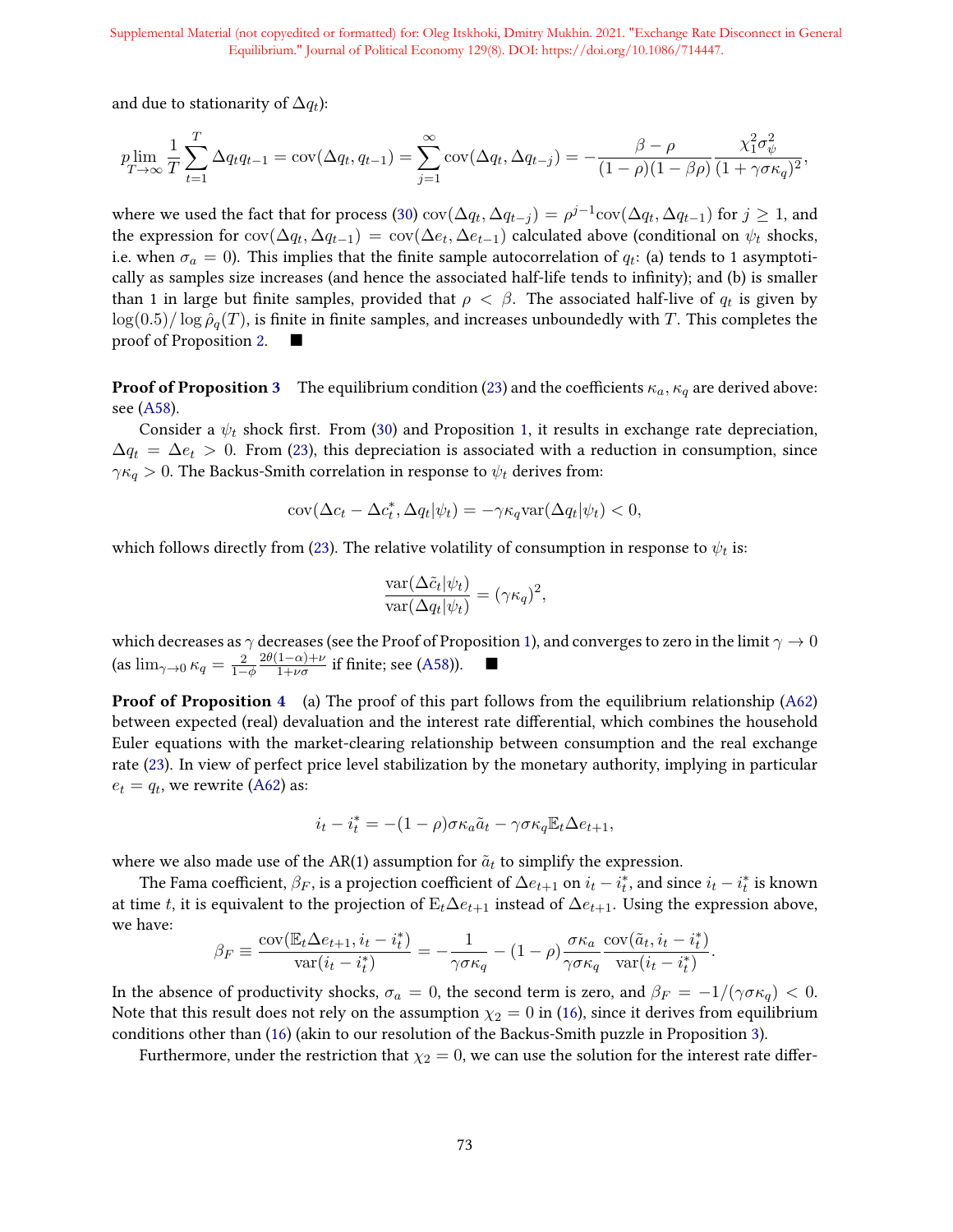ential (26) to calculate:

$$
\frac{\mathrm{cov}(\tilde{a}_t, i_t - i_t^*)}{\mathrm{var}(i_t - i_t^*)} = -\frac{1 + \gamma \sigma \kappa_q}{(1 - \rho) \sigma \kappa_a} \frac{(1 - \rho)^2 (\sigma \kappa_a)^2 \sigma_a^2}{(\gamma \sigma \kappa_q)^2 \chi_1^2 \sigma_\psi^2 + (1 - \rho)^2 (\sigma \kappa_a)^2 \sigma_a^2},
$$

where the second term in the product on the right-hand side is the share of the productivity shock in the variance decomposition of var $(i_t - i_t^*)$ . When  $\sigma_{\psi} = 0$ , this share is one, and it follows that  $\text{cov}(\tilde{a}_t, i_t - i_t^*)$  $\frac{\mathrm{d}\mathrm{d}\mathrm{v}(\tilde{a}_t,i_t-i_t^*)}{\mathrm{var}(i_t-i_t^*)} = -\frac{1+\gamma\sigma\kappa_q}{(1-\rho)\sigma\kappa_q}$  $\frac{1+\gamma\sigma\kappa_q}{(1-\rho)\sigma\kappa_a}$ , resulting in  $\beta_F=-\frac{1}{\gamma\sigma\kappa_a}$  $\frac{1}{\gamma \sigma \kappa_q} + (1 - \rho) \frac{\sigma \kappa_a}{\gamma \sigma \kappa_e}$  $\frac{\sigma \kappa_a}{\gamma \sigma \kappa_q} \cdot \frac{1 + \gamma \sigma \kappa_q}{(1 - \rho) \sigma \kappa_q}$  $\frac{1+\gamma\sigma\kappa_q}{(1-\rho)\sigma\kappa_a}=1.$   $\beta_F=1$  could also be obtained directly from (16) after imposing  $\chi_2 = 0$  and  $\sigma_\psi = 0$ . This completes the proof of part (i).

We note, in addition, that the qualitative result still applies when  $\chi_2 > 0$ ; in this case one can calculate  $\beta_F$  using (A65) and the equilibrium solution for the dynamics of  $b_{t+1}$  in (A68). As already shown above, this does not affect the value of  $\beta_F = -1/(\gamma \sigma \kappa_q)$  conditional on  $\psi_t$  shocks. It does, however, affect the value of  $\beta_F$  conditional on productivity shocks, which can be below or above 1 depending on whether k defined in (A66) is above or below 1. Nevertheless, the departure of  $\beta_F$  from 1 in this case is quantitatively small, as it is of the order of  $\gamma^2$ . We omit the derivation for brevity.

(b) The proof here relies on the modified UIP condition (16) and the results in Proposition 1. For simplicity, we make use of  $\chi_2 = 0$ . Note from the solutions (27) and (26) that as  $\rho \to 1$ , the variance contribution of  $\tilde a_t$  to both  $\text{var}(\mathbb{E}_t\Delta e_{t+1})$  and  $\text{var}(i_t-i_t^*)$  goes to zero, and the variance of both is fully shaped by the  $\psi_t$  shock, independently of the value of  $\sigma_a, \sigma_\psi > 0$ . Therefore, from our characterization in the proof of part (i),  $\beta_F \to -1/(\gamma \sigma \kappa_q) < 0$  in this case. In order to characterize  $R^2$  in the Fama regression, we additionally use the solution (30), which we rewrite as follows:

$$
\Delta e_{t+1} = \mathbb{E}_t \Delta e_{t+1} + \frac{1}{1 + \gamma \sigma \kappa_q} \frac{\beta \chi_1}{1 - \beta \rho} \sigma_{\psi} \varepsilon_t^{\psi} + \left[ \frac{\sigma \kappa_a}{1 + \gamma \sigma \kappa_q} \frac{\beta (1 - \rho)}{1 - \beta \rho} + \frac{\lambda_a}{\lambda_q} \frac{1 - \beta}{1 - \beta \rho} \right] \tilde{\varepsilon}_t^a.
$$

Since  $i_t - i_t^*$  is orthogonal to the innovation  $\Delta e_{t+1} - \mathbb{E}_t \Delta e_{t+1}$ , we can establish an upper bound:

$$
R^{2} \le \frac{\operatorname{var}(\mathbb{E}_{t}\Delta e_{t+1})}{\operatorname{var}(\Delta e_{t+1})} = 1 - \frac{\operatorname{var}_{t}(\Delta e_{t+1})}{\operatorname{var}(\Delta e_{t+1})} \to 0
$$

as  $\beta \rho \to 1$ , since the proof of Proposition 1 establishes that in this case  $\frac{\text{var}_t(\Delta e_{t+1})}{\text{var}(\Delta e_{t+1})} \to 1$ .

By the same token, using the expression for  $\Delta e_{t+1} - \mathbb{E}_t \Delta e_{t+1}$  above and (26), we can evaluate  $var(i_t - i_t^*)$  $\frac{\text{var}(i_t-i_t^*)}{\text{var}_t(\Delta e_{t+1})}.$  As in Proposition 1, we interpret the  $\beta\rho\to 1$  limit sequentially with  $\beta\to 1$  first and  $\rho\to 1$ next (see the argument in footnote 51), and the results apply more generally with  $\beta$  and  $\rho$  converging to 1 simultaneously with  $\rho \leq \beta < 1$  along the limit sequence. We have:

$$
\lim_{\beta \to 1} \frac{\text{var}(i_t - i_t^*)}{\text{var}_t(\Delta e_{t+1})} = \lim_{\beta \to 1} \frac{\left(\frac{\gamma \sigma \kappa_q}{1 + \gamma \sigma \kappa_q}\right)^2 \frac{\chi_1^2 \sigma_\psi^2}{1 - \rho^2} + (1 - \rho)^2 \left(\frac{\sigma \kappa_a}{1 + \gamma \sigma \kappa_q}\right)^2 \frac{\sigma_a^2}{1 - \rho^2}}{\left(\frac{1}{1 + \gamma \sigma \kappa_q} \frac{\beta}{1 - \beta \rho}\right)^2 \chi_1^2 \sigma_\psi^2 + \left[\frac{\sigma \kappa_a}{1 + \gamma \sigma \kappa_q} \frac{\beta(1 - \rho)}{1 - \beta \rho} + \frac{\lambda_a}{\lambda_q} \frac{1 - \beta}{1 - \beta \rho}\right]^2 \sigma_a^2}
$$

$$
= \frac{1 - \rho}{1 + \rho} \frac{(\gamma \sigma \kappa_q)^2 \chi_1^2 \sigma_\psi^2 + (1 - \rho)^2 (\sigma \kappa_a)^2 \sigma_a^2}{\chi_1^2 \sigma_\psi^2 + (1 - \rho)^2 (\sigma \kappa_a)^2 \sigma_a^2} \to 0,
$$

as  $\rho \to 1$ . Since  $\text{var}_t(\Delta e_{t+1}) \leq \text{var}(\Delta e_{t+1})$ , the variance of  $i_t - i_t^*$  is indeed arbitrarily smaller than that of  $\Delta e_{t+1}$  in the limit as  $\beta \rho \rightarrow 1$ .

Proposition 1 has already established that the autocorrelation of  $\Delta e_{t+1}$  becomes arbitrarily close to zero as  $\beta \rho \to 1$ . At the same time, from (26), the autocorrelation of  $i_t - i_t^*$  is equal to  $\rho$ , and hence it becomes arbitrarily close to 1 as  $\beta \rho \rightarrow 1$ .

Lastly, we characterize the Carry trade return and its Sharpe ratio. Consider a zero-capital strat-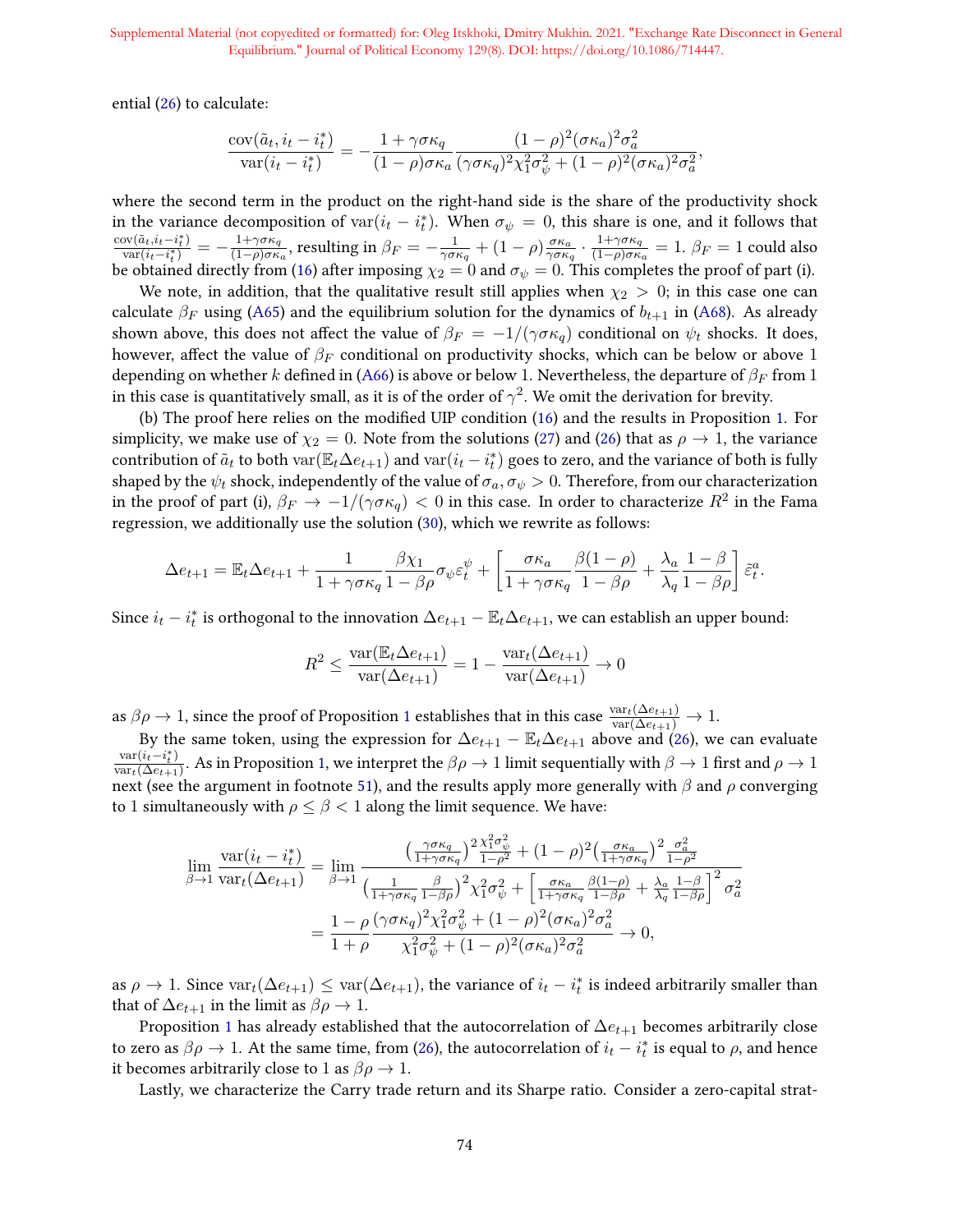egy of buying a (temporarily) high-interest bond and selling short low-interest bond, with return  $R_t \frac{\mathcal{E}_t}{\mathcal{E}_{t\perp}}$  $\frac{\mathcal{E}_{t}}{\mathcal{E}_{t+1}}-R^*_{t}$  per dollar of gross investment, and the size of the gross position determined by the expected return,  $\mathbb{E}_t\big\{R_t \frac{\mathcal{E}_t}{\mathcal{E}_{t+1}}\big\}$  $\frac{\mathcal{E}_{t}}{\mathcal{E}_{t+1}} - R^*_t\big\}$ , which can be positive or negative. $^{53}$  Therefore, a log approximation to the return on this trade is:

$$
r_{t+1}^C = (i_t - i_t^* - \mathbb{E}_t \Delta e_{t+1})(i_t - i_t^* - \Delta e_{t+1}) = \chi_1 \psi_t \left[ \chi_1 \psi_t - (\Delta e_{t+1} - \mathbb{E}_t \Delta e_{t+1}) \right],\tag{A71}
$$

where the second equality uses (16) under  $\chi_2 = 0$ . The (unconditional) Sharp ratio associated with this trade is given by  $SR^C = \frac{\mathbb{E} r_{t+1}^C}{\text{std}(r_{t+1}^C)}$ . We calculate:

$$
\mathbb{E} r_{t+1}^C = \mathbb{E} \{ \chi_1 \psi_t \mathbb{E}_t \{ \chi_1 \psi_t - (\Delta e_{t+1} - \mathbb{E}_t \Delta e_{t+1}) \} \} = \chi_1^2 \mathbb{E} \psi_t^2 = \chi_1^2 \text{var}(\psi_t),
$$

$$
\begin{split} \text{var}(r_{t+1}^C) &= \mathbb{E}(r_{t+1}^C)^2 - (\mathbb{E}r_{t+1}^C)^2 = \mathbb{E}\left\{\chi_1^2\psi_t^2\mathbb{E}_t\{\chi_1\psi_t - (\Delta e_{t+1} - \mathbb{E}_t\Delta e_{t+1})\}^2\right\} - \left[\chi_1^2\text{var}(\psi_t)\right]^2 \\ &= \chi_1^4\mathbb{E}\psi_t^4 + \mathbb{E}\left\{\chi_1^2\psi_t^2\text{var}_t(\Delta e_{t+1})\right\} - \left[\chi_1^2\text{var}(\psi_t)\right]^2 = 2\left[\chi_1^2\text{var}(\psi_t)\right]^2 + \sigma_e^2\chi_1^2\text{var}(\psi_t), \end{split}
$$

where the last line uses the fact that  $\sigma_e^2 = \text{var}_t(\Delta e_{t+1})$  does not depend on t (and in particular on the realization of  $\psi_t$ , that is the unexpected component of  $\Delta e_{t+1}$  is homoskedastic, as we proof in Proposition 1), as well as the facts that  $\mathbb{E}\{\psi_t^3(\Delta e_{t+1} - \mathbb{E}_t\Delta e_{t+1})\} = \mathbb{E}\{\psi_t^3\mathbb{E}_t\{\Delta e_{t+1} - \mathbb{E}_t\Delta e_{t+1}\}\} = 0$ and  $\mathbb{E} \psi_t^4 = 3 (\mathbb{E} \psi_t^2)^2$  due to the normality of the shocks. With this, we calculate:

$$
SR^{C} = \frac{\chi_1^2 \text{var}(\psi_t)}{\sqrt{2[\chi_1^2 \text{var}(\psi_t)]^2 + \sigma_e^2 \chi_1^2 \text{var}(\psi_t)}} = \left(2 + \frac{\sigma_e^2}{\chi_1^2 \text{var}(\psi_t)}\right)^{-1/2},
$$

which declines to zero as  $\beta \rho \to 1$ , since in this limit  $\frac{\sigma_e^2}{\chi_1^2 \text{var}(\psi_t)} \to \infty$ , as we proved in Proposition 1. Indeed, our derivations show that the expected Carry trade return is proportional to the volatility of the UIP shock,  $\chi_1 \psi_t$ , while the standard deviation of the return increases additionally with the volatility of the exchange rate, which in the limit becomes arbitrarily larger than the volatility of the UIP shock.  $\blacksquare$ 

Engel decomposition and Balassa-Samuelson effect  $\;$  Engel (1999) decomposes  $q_t \, = \, q_t^T + q_t^N$ into the tradable RER  $q_t^T$  and the relative price of non-tradables to tradables in the two countries  $q_t^N$ , and shows that  $q_t^T$  dominates the variance decomposition of  $q_t$  at all horizons. Our model reproduces this pattern. Since our model does not incorporate any asymmetry between domestically produced tradables and non-tradables (i.e., no Balassa-Samuelson force), the price index for non-tradables at home is  $p_{Nt} = p_{Ht}$ , i.e. the same as the price of domestically produced tradables shipped to the domestic market. Assuming  $\omega$  is the share of tradable sectors in expenditure, we have:

$$
p_t = \omega p_{Tt} + (1 - \omega)p_{Nt} \qquad \Rightarrow \qquad p_{Tt} = \frac{1}{\omega}[p_t - (1 - \omega)p_{Ht}] = \frac{\gamma}{\omega}p_{Ft} + (1 - \frac{\gamma}{\omega})p_{Ht},
$$

where we used the definition of  $p_t.$  Note that our model does not need to take a stand whether  $\gamma$  is due to home bias in tradables ( $\omega = 1$ ), or due to non-tradables ( $\omega = \gamma$ ), or a combination of the two  $(\gamma < \omega < 1$ , where  $1 - \omega$  is the expenditure share of non-tradables and  $\gamma/\omega$  is the home bias in the tradable sector). For concreteness, and in line with the empirical patterns in Engel (1999), we assume that  $\omega \approx 1/2$ , so that  $\gamma \ll \omega$ , and there exists a considerable home bias in tradables (on the role of the

<sup>&</sup>lt;sup>53</sup>Note that in a symmetric steady state  $\bar{R} = \bar{R}^* = 1/\beta$ , and there is no low or high interest rate bond in the long run, yet over time the relative interest rates on bonds fluctuate according to (26), allowing for a temporary Carry trade (or 'forward premium trade' in the terminology of Hassan and Mano 2014).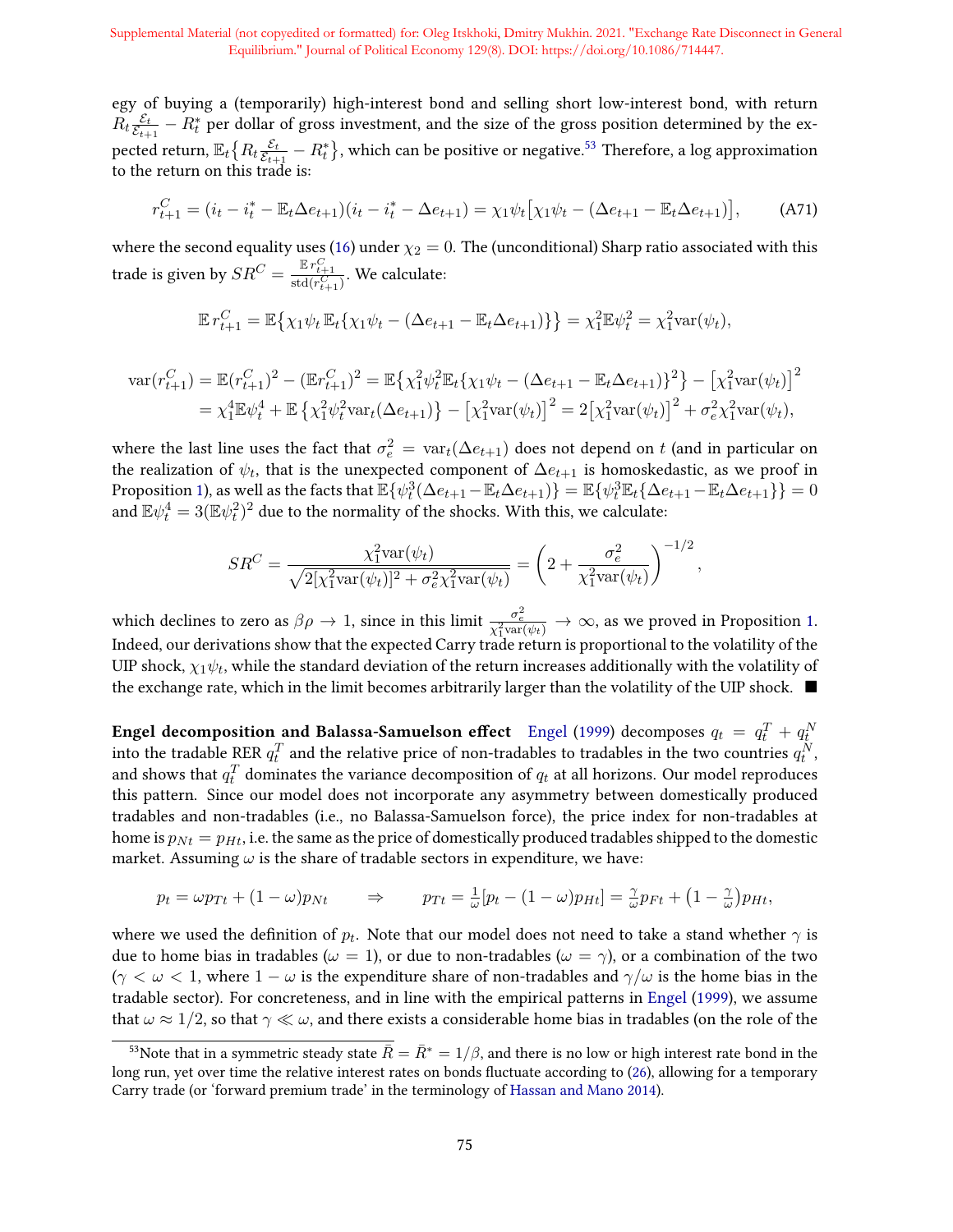local distribution margin in tradable prices, see e.g. Burstein, Eichenbaum, and Rebelo 2005).

The tradable RER is defined as  $q_t^{\hat{T}} = p_{Tt}^* + e_t - p_{Tt}$ . We then calculate the non-tradable RER:<sup>54</sup>

$$
q_t^N \equiv q_t - q_t^T = (1 - \omega) \left[ (p_{Nt}^* - p_{Tt}^*) - (p_{Nt} - p_{Tt}) \right] = \gamma \frac{1 - \omega}{\omega} \left[ (p_{Ft}^* - p_{Ht}^*) - (p_{Ht} - p_{Ft}) \right] = \gamma \frac{1 - \omega}{\omega} \left[ q_t^P + s_t \right] = \frac{1 - \omega}{\omega} (1 - \alpha) \frac{2\gamma}{1 - 2\gamma} q_t
$$

Therefore, the contribution of the non-tradable component to the volatility of RER is:

$$
\frac{\text{cov}(\Delta q^N_t, \Delta q_t)}{\text{var}(\Delta q_t)} = \frac{1 - \omega}{\omega} (1 - \alpha) \frac{2\gamma}{1 - 2\gamma},
$$

which is small whenever  $\gamma$  is small, even if  $\alpha = 0$ . LOP deviations, due to PTM ( $\alpha > 0$ ) or LCP, further reduce the contribution of the non-tradable component, but are conceptually not necessary to replicate the patterns documented in Engel (1999) and Betts and Kehoe (2008), as home bias in tradables is sufficient.

It is straightforward to extend the model and allow for the relative tradable-nontradable productivity shocks in order to address the evidence on the Balassa-Samuelson effect (see Rogoff 1996). In the data, Balassa-Samuelson forces are difficult to detect under a floating exchange rate regime, yet they become considerably more pronounced under a peg (see Mendoza 2005, Berka, Devereux, and Engel 2018). This is exactly in line with the prediction of the disconnect model, as we explore in Itskhoki and Mukhin (2019), where we use the model to study a switch from a peg to a float. Intuitively, to the extent that relative productivity shocks are considerably less volatile than the nominal exchange rate under a float, Balassa-Samuelson effect would be difficult to detect, yet when nominal exchange rate volatility is switched off under a peg, the relative productivity shocks become important drivers of the (much less volatile) real exchange rate. To summarize, the seminal evidence in Engel (1999) should not be interpreted as against the importance of nontradables in understanding the real exchange rate, but rather against the importance of (relative) productivity shocks as the key driver of the real exchange rate under a floating regime.

# A.7 Nominal rigidities

This section outlines the details of the monetary model with nominal wage and price rigidities. As before, we focus on Home and symmetric relationships hold in Foreign. We consider a standard New Keynesian two-country model in a cashless limit, as described in Galí (2008).

Wages The aggregate labor input is a CES aggregate of individual varieties with elasticity of substitution  $\epsilon$ , which results in labor demand:

$$
L_{it} = \left(\frac{W_{it}}{W_t}\right)^{-\epsilon} L_t, \quad \text{where} \quad L_t = \left(\int L_{it}^{\frac{\epsilon - 1}{\epsilon}} \mathrm{d}i\right)^{\frac{\epsilon}{\epsilon - 1}} \quad \text{and} \quad W_t = \left(\int W_{it}^{1-\epsilon} \mathrm{d}i\right)^{\frac{1}{1-\epsilon}},
$$

and the rest of the model production structure is unchanged. Households set wages à la Calvo and supply as much labor as demanded at a given wage rate. The probability of changing wage in the next period is  $1 - \lambda_w$ . The first-order condition for wage setting is:

$$
\mathbb{E}_t \sum_{s=t}^\infty (\beta \lambda_w)^{s-t} \, \frac{C_s^{-\sigma}}{P_s} W^\epsilon_s L_s \left( \bar{W}^{1+\epsilon/\nu}_t - \frac{\kappa \epsilon}{\epsilon-1} P_s C_s^\sigma L_s^{1/\nu} W^{\epsilon/\nu}_s \right) = 0.
$$

<sup>54</sup>We can also evaluate the tradable  $q_t^T = p_{T t}^* + e_t - p_{T t} = \frac{\gamma}{\omega} p_{H t}^* + (1 - \frac{\gamma}{\omega}) p_{F t}^* + e_t - \frac{\gamma}{\omega} p_{F t} - (1 - \frac{\gamma}{\omega}) p_{H t} =$  $(1-\frac{\gamma}{\omega})q_t^P - \frac{\gamma}{\omega} s_t.$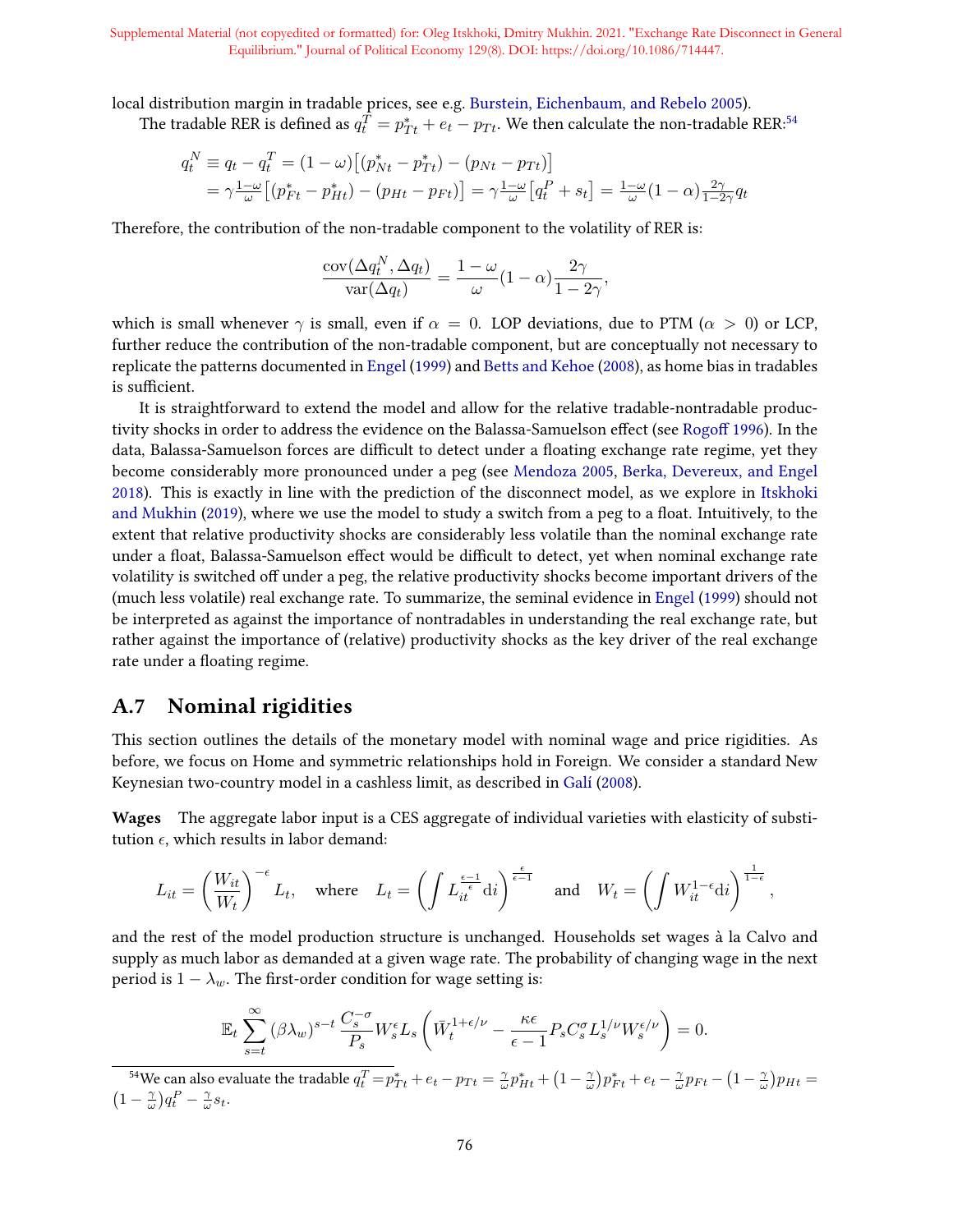Substituting in labor demand and log-linearizing, we obtain:

$$
\hat{w}_t = \frac{1 - \beta \lambda_w}{1 + \epsilon/\nu} \left( \sigma c_t + \frac{1}{\nu} \ell_t + p_t + \frac{\epsilon}{\nu} w_t \right) + \beta \lambda_w \mathbb{E}_t \hat{w}_{t+1},
$$

where  $\hat{w}_t$  denotes the log deviation from the steady state of the wage rate reset at t. Note that the wage inflation can be expressed as  $\pi_t^w \equiv \Delta w_t = (1-\lambda_w) (\hat{w}_t - w_{t-1})$ . Aggregate wages using these equalities and express the wage process in terms of cross-country differences to obtain the NKPC for wages:

$$
\tilde{\pi}_t^w = k_w \left[ \sigma \tilde{c}_t + \frac{1}{\nu} \tilde{\ell}_t + \tilde{p}_t - \tilde{w}_t \right] + \beta \mathbb{E}_t \tilde{\pi}_{t+1}^w,
$$

where  $k_w = \frac{(1-\beta\lambda_w)(1-\lambda_w)}{\lambda_w(1+\epsilon/\nu)}$  $\frac{-(\beta \lambda_w)(1-\lambda_w)}{\lambda_w(1+\epsilon/\nu)}.$ 

**Prices** We assume that firms set prices à la Calvo with a probability of changing price next period equal to  $1-\lambda_p$ . There are two Phillips curves, one for domestic sales and one for exports. The first-order conditions for reset prices in log-linearized form are

$$
\hat{p}_{Ht} = (1 - \beta \lambda_p) \mathbb{E}_t \sum_{j=t}^{\infty} (\beta \lambda_p)^{j-t} [(1 - \alpha) mc_j + \alpha p_j],
$$
  

$$
\hat{p}_{Ht}^* = (1 - \beta \lambda_p) \mathbb{E}_t \sum_{j=t}^{\infty} (\beta \lambda_p)^{j-t} [(1 - \alpha) (mc_j - (1 - \iota)e_j) + \alpha (p_j^* + \iota e_j)],
$$

where  $mc_t = (1 - \phi)(\vartheta r_t^K + (1 - \vartheta) w_t - a_t) + \varphi p_t$  are the marginal costs of Home firms, and  $\iota \in \{0,1\}$  with  $\iota = 1$  corresponding to the case of PCP (producer currency pricing) and  $\iota = 0$  to the case of LCP (local currency pricing). The optimal reset prices are equal to an expected discounted sum of future optimal static prices, which in turn are a weighted average of marginal costs and competitor prices. Given the law of motion for home prices,  $\pi_{Ht}=(1-\lambda_p)\,(\hat{p}_{Ht}-p_{Ht-1})=\frac{1-\lambda_p}{\lambda_p}\,(\hat{p}_{Ht}-p_{Ht})$  , the resulting NKPC is:

$$
\pi_{Ht} = k_p \Big[ (1 - \alpha)mc_t + \alpha p_t - p_{Ht} \Big] + \beta \mathbb{E}_t \pi_{Ht+1}, \quad \text{where} \quad k_p = \frac{(1 - \beta \lambda_p)(1 - \lambda_p)}{\lambda_p}.
$$

The law of motion for export prices depends on the currency of invoicing. Under LCP, the law of motion for prices is,  $\pi^*_{Ht} = \frac{1-\lambda_p}{\lambda_p}$  $\frac{-\lambda_p}{\lambda_p}\,(\hat{p}^*_{Ht}-p^*_{Ht}),$  and the export NKPC can be expressed as:

$$
\pi_{Ht}^* = k_p \Big[ (1 - \alpha)(mc_t - e_t) + \alpha p_t^* - p_{Ht}^* \Big] + \beta \mathbb{E}_t \pi_{Ht+1}^*.
$$

Under PCP, the law of motion for the export price index,  $\pi_{Ht}^{*} = \frac{1 - \lambda_p}{\lambda_p}$  $\frac{-\lambda_p}{\lambda_p}\left(\hat{p}^*_{Ht} - p^*_{Ht}\right) - \Delta e_t$ , implies that the NKPC is

$$
(\pi_{Ht}^* + \Delta e_t) = k_p \Big[ (1 - \alpha)mc_t + \alpha(p_t^* + e_t) - (p_{Ht}^* + e_t) \Big] + \beta \mathbb{E}_t \left( \pi_{Ht+1}^* + \Delta e_{t+1} \right).
$$

Finally, notice that the DCP case with all international trade invoiced in Foreign currency can be expressed as a mix of the two other regimes — Home exporters use LCP and Foreign exporters use PCP. The rest of the model is as described in Section 2.1.